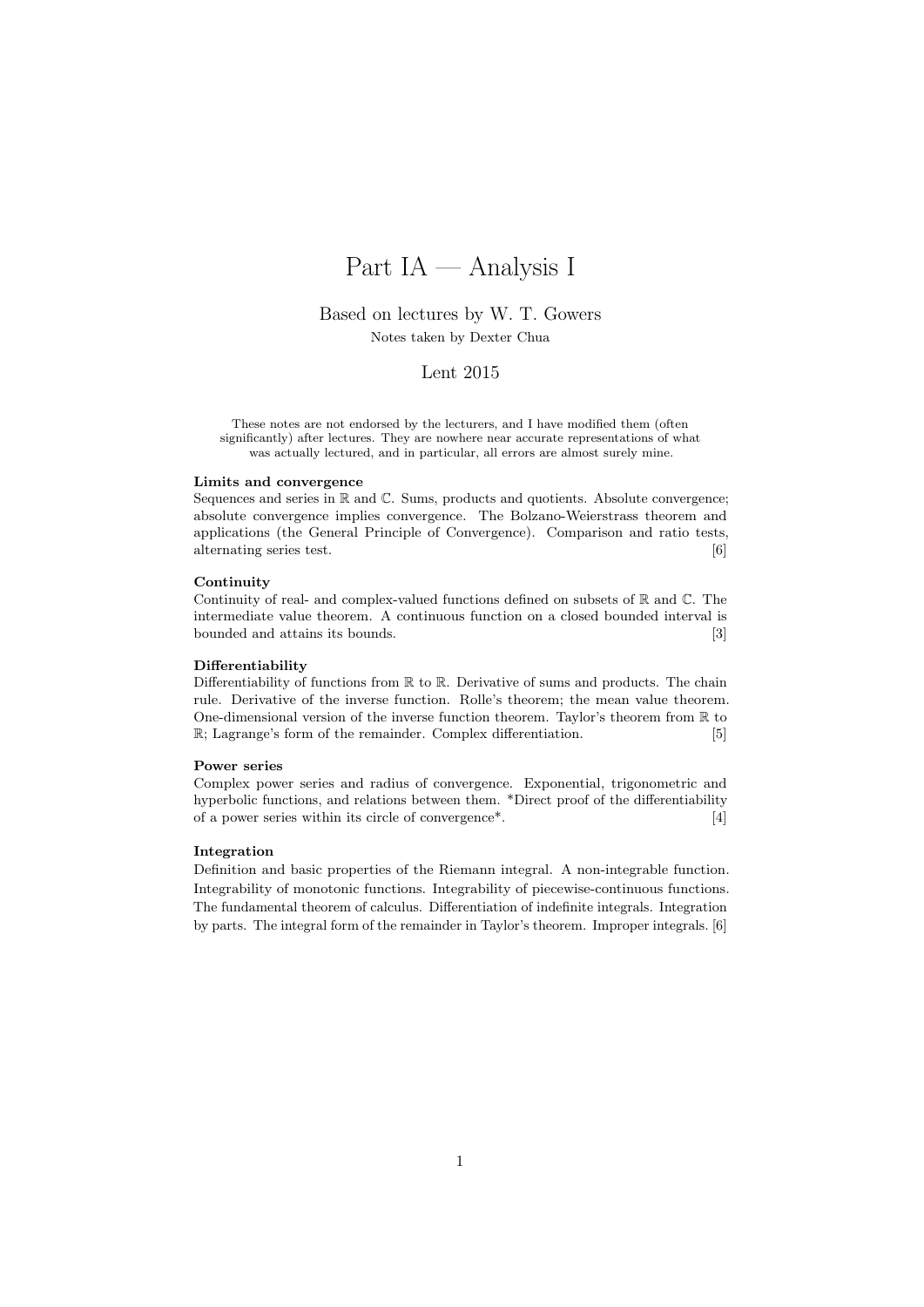# Contents

| $\mathbf{0}$ | Introduction                       |                                                                       |                |  |  |  |  |
|--------------|------------------------------------|-----------------------------------------------------------------------|----------------|--|--|--|--|
| 1            | The real number system             |                                                                       |                |  |  |  |  |
| $\bf{2}$     |                                    | Convergence of sequences                                              | 7              |  |  |  |  |
|              | 2.1                                |                                                                       | $\overline{7}$ |  |  |  |  |
|              | 2.2                                |                                                                       | 8              |  |  |  |  |
|              | 2.3                                |                                                                       | 10             |  |  |  |  |
|              | 2.4                                |                                                                       | 12             |  |  |  |  |
|              | 2.5                                |                                                                       | 14             |  |  |  |  |
| 3            | 15<br>Convergence of infinite sums |                                                                       |                |  |  |  |  |
|              | 3.1                                |                                                                       | 15             |  |  |  |  |
|              | 3.2                                |                                                                       | 17             |  |  |  |  |
|              | 3.3                                |                                                                       | 19             |  |  |  |  |
|              | 3.4                                |                                                                       | 21             |  |  |  |  |
| 4            | Continuous functions<br>23         |                                                                       |                |  |  |  |  |
|              | 4.1                                |                                                                       | 23             |  |  |  |  |
|              | 4.2                                |                                                                       | 26             |  |  |  |  |
| 5            | 29<br>Differentiability            |                                                                       |                |  |  |  |  |
|              | 5.1                                |                                                                       | 29             |  |  |  |  |
|              | 5.2                                |                                                                       | 29             |  |  |  |  |
|              | 5.3                                |                                                                       | 33             |  |  |  |  |
|              | 5.4                                |                                                                       | 37             |  |  |  |  |
| 6            | 38<br>Complex power series         |                                                                       |                |  |  |  |  |
|              | 6.1                                | Exponential and trigonometric functions $\ldots \ldots \ldots \ldots$ | 39             |  |  |  |  |
|              | 6.2                                |                                                                       | 43             |  |  |  |  |
|              | 6.3                                | Hyperbolic trigonometric functions                                    | 45             |  |  |  |  |
| 7            |                                    | The Riemann Integral                                                  | 46             |  |  |  |  |
|              | 7.1                                |                                                                       | 46             |  |  |  |  |
|              | 7.2                                |                                                                       | 60             |  |  |  |  |
|              |                                    |                                                                       |                |  |  |  |  |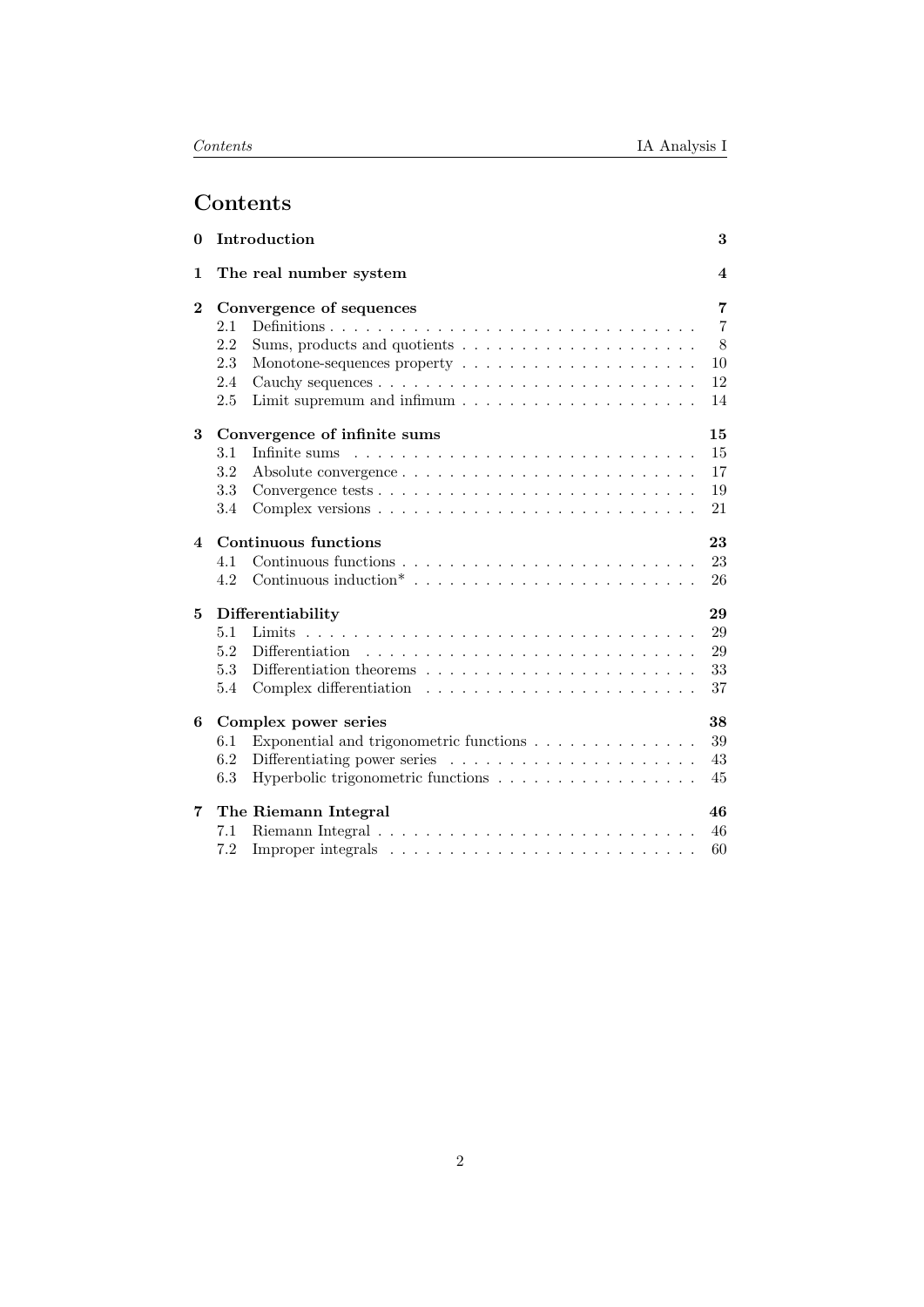# <span id="page-2-0"></span>0 Introduction

In IA Differential Equations, we studied calculus in a non-rigorous setting. While we did define differentiation (properly) as a limit, we did not define what a limit was. We didn't even have a proper definition of integral, and just mumbled something about it being an infinite sum.

In Analysis, one of our main goals is to put calculus on a rigorous foundation. We will provide unambiguous definitions of what it means to take a limit, a derivative and an integral. Based on these definitions, we will prove the results we've had such as the product rule, quotient rule and chain rule. We will also rigorously prove the fundamental theorem of calculus, which states that the integral is the inverse operation to the derivative.

However, this is not all Analysis is about. We will study all sorts of limiting ("infinite") processes. We can see integration as an infinite sum, and differentiation as dividing two infinitesimal quantities. In Analysis, we will also study infinite series such as  $1 + \frac{1}{4} + \frac{1}{9} + \frac{1}{16} + \cdots$ , as well as limits of infinite sequences.

Another important concept in Analysis is continuous functions. In some sense, continuous functions are functions that preserve limit processes. While their role in this course is just being "nice" functions to work with, they will be given great importance when we study metric and topological spaces.

This course is continued in IB Analysis II, where we study uniform convergence (a stronger condition for convergence), calculus of multiple variables and metric spaces.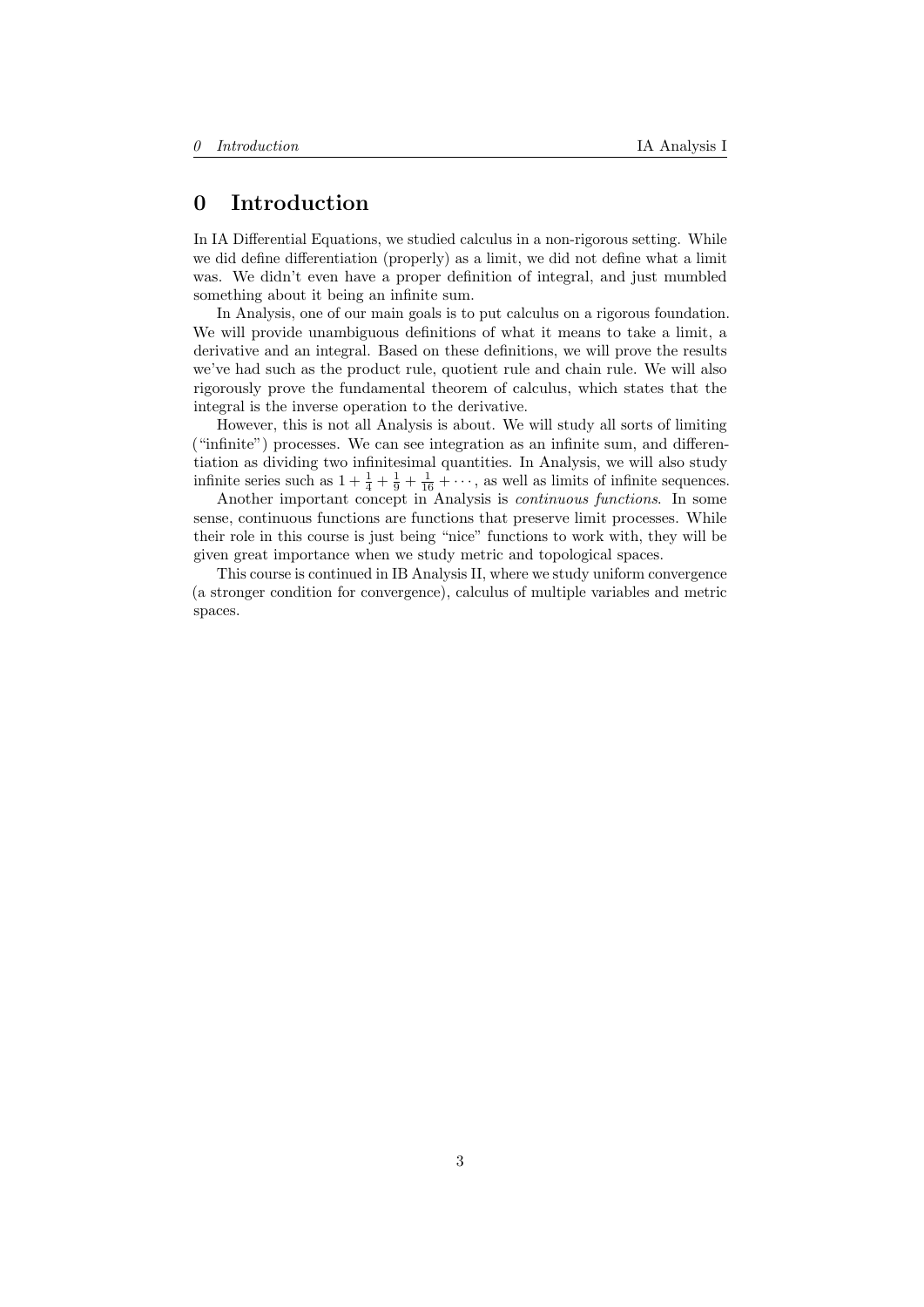# <span id="page-3-0"></span>1 The real number system

We are all familiar with real numbers — they are "decimals" consisting of infinitely many digits. When we really want to study real numbers, while this definition is technically valid, it is not a convenient definition to work with. Instead, we take an axiomatic approach. We define the real numbers to be a set that satisfies certain properties, and, if we really want to, show that the decimals satisfy these properties. In particular, we define real numbers to be an ordered field with the least upper bound property.

We'll now define what it means to be an "ordered field with the least upper bound property".

**Definition** (Field). A field is a set F with two binary operations + and  $\times$  that satisfies all the familiar properties satisfied by addition and multiplication in Q, namely

- (i)  $(\forall a, b, c) a + (b+c) = (a+b) + c$  and  $a \times (b \times c) = (a \times b) \times c$  (associativity)
- (ii)  $(\forall a, b) a + b = b + a$  and  $a \times b = b \times a$  (commutativity)
- (iii)  $\exists 0, 1$  such that  $(\forall a)a + 0 = a$  and  $a \times 1 = a$  (identity)
- (iv)  $\forall a \exists (-a)$  such that  $a + (-a) = 0$ . If  $a \neq 0$ , then  $\exists a^{-1}$  such that  $a \times a^{-1} = 1$ . (inverses)
- (v)  $(\forall a, b, c) a \times (b + c) = (a \times b) + (a \times c)$  (distributivity)

**Example.**  $\mathbb{Q}, \mathbb{R}, \mathbb{C}$ , integers mod p,  $\{a + b\sqrt{2} : a, b \in \mathbb{Z}\}\$ are all fields.

**Definition** (Totally ordered set). An *(totally) ordered set* is a set  $X$  with a relation < that satisfies

- (i) If  $x, y, z \in X$ ,  $x < y$  and  $y < z$ , then  $x < z$  (transitivity)
- (ii) If  $x, y \in X$ , exactly one of  $x \le y, x = y, y \le x$  holds (trichotomy)

We call it a *totally* ordered set, as opposed to simply an ordered set, when we want to emphasize the order is total, i.e. every pair of elements are related to each other, as opposed to a partial order, where "exactly one" in trichotomy is replaced with "at most one".

Now to define an ordered field, we don't simply ask for a field with an order. The order has to interact nicely with the field operations.

**Definition** (Ordered field). An *ordered field* is a field  $\mathbb{F}$  with a relation  $\lt$  that makes F into an ordered set such that

- (i) if  $x, y, z \in \mathbb{F}$  and  $x < y$ , then  $x + z < y + z$
- (ii) if  $x, y, z \in \mathbb{F}$ ,  $x < y$  and  $z > 0$ , then  $xz < yz$

**Lemma.** Let  $\mathbb{F}$  be an ordered field and  $x \in \mathbb{F}$ . Then  $x^2 \geq 0$ .

*Proof.* By trichotomy, either  $x < 0$ ,  $x = 0$  or  $x > 0$ . If  $x = 0$ , then  $x^2 = 0$ . So  $x^2 \geq 0$ . If  $x > 0$ , then  $x^2 > 0 \times x = 0$ . If  $x < 0$ , then  $x - x < 0 - x$ . So  $0 < -x$ . But then  $x^2 = (-x)^2 > 0$ .  $\Box$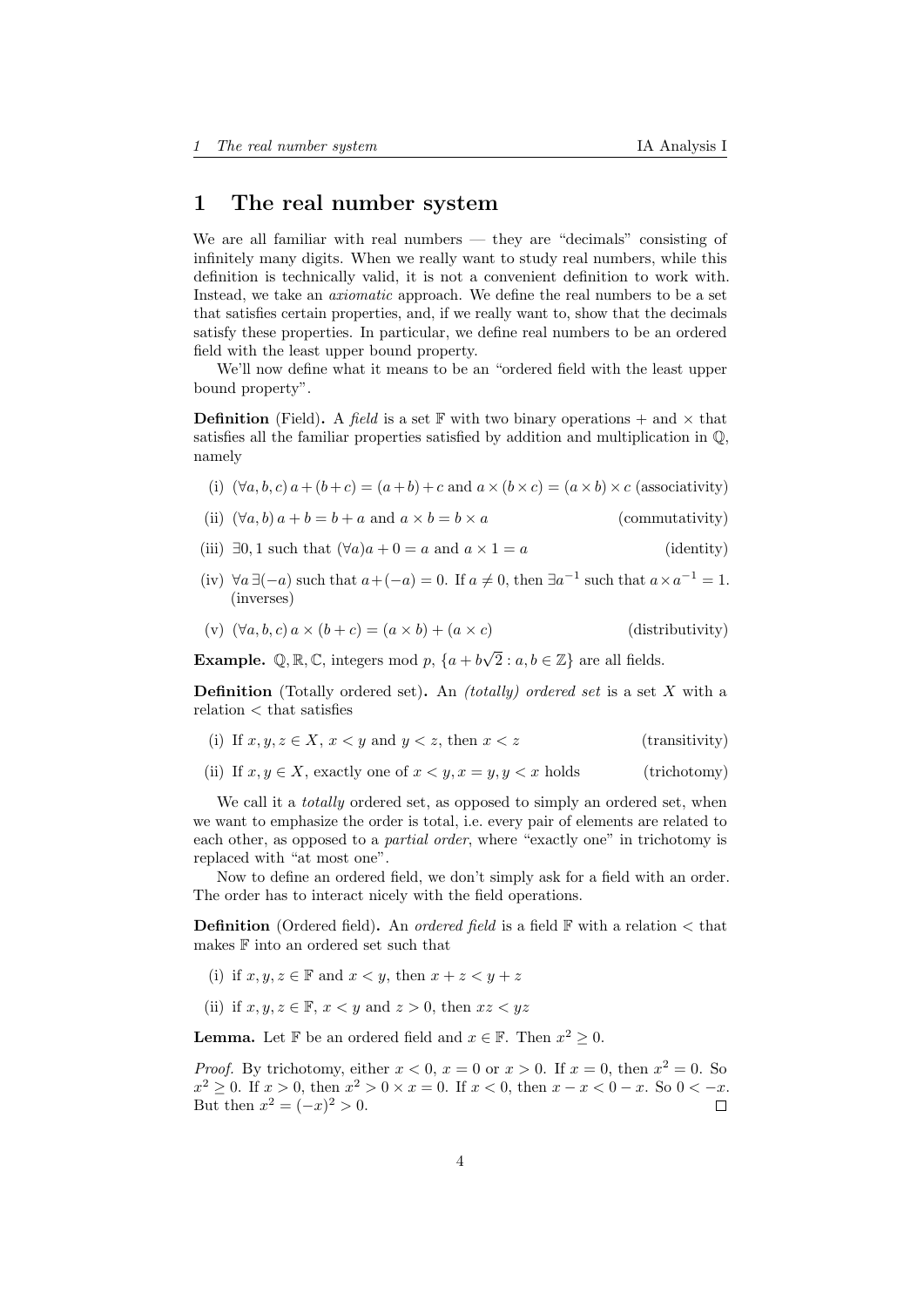**Definition** (Least upper bound). Let X be an ordered set and let  $A \subseteq X$ . An upper bound for A is an element  $x \in X$  such that  $(\forall a \in A)$   $a \leq x$ . If A has an upper bound, then we say that  $A$  is *bounded above*.

An upper bound x for A is a *least upper bound* or *supremum* if nothing smaller that  $x$  is an upper bound. That is, we need

- (i)  $(\forall a \in A) a \leq x$
- (ii)  $(\forall y < x)(\exists a \in A) a > y$

We usually write sup A for the supremum of A when it exists. If sup  $A \in A$ , then we call it max  $A$ , the maximum of  $A$ .

**Example.** Let  $X = \mathbb{Q}$ . Then the supremum of  $(0,1)$  is 1. The set  $\{x : x^2 < 2\}$ **Example.** Let  $\Lambda = \mathbb{Q}$ . Then the supremum of  $(0,1)$  is 1. The set  $\{x : x^2 \leq 2\}$  is bounded above by 2, but has no supremum (even though  $\sqrt{2}$  seems like a is bounded above by 2, but has no supremum (supremum, we are in  $\mathbb Q$  and  $\sqrt{2}$  is non-existent!).

 $max[0, 1] = 1$  but  $(0, 1)$  has no maximum because the supremum is not in  $(0, 1)$ .

We can think of the supremum as a point we can get arbitrarily close to in the set but cannot pass through.

**Definition** (Least upper bound property). An ordered set  $X$  has the *least upper* bound property if every non-empty subset of X that is bounded above has a supremum.

Obvious modifications give rise to definitions of lower bound, greatest lower bound (or infimum) etc. It is simple to check that an ordered field with the least upper bound property has the greatest lower bound property.

Definition (Real numbers). The real numbers is an ordered field with the least upper bound property.

Of course, it is very important to show that such a thing exists, or else we will be studying nothing. It is also nice to show that such a field is unique (up to isomorphism). However, we will not prove these in the course.

In a field, we can define the "natural numbers" to be  $2 = 1 + 1$ ,  $3 = 1 + 2$ etc. Then an important property of the real numbers is

**Lemma** (Archimedean property v1)). Let  $\mathbb{F}$  be an ordered field with the least upper bound property. Then the set  $\{1, 2, 3, \dots\}$  is not bounded above.

*Proof.* If it is bounded above, then it has a supremum x. But then  $x - 1$  is not an upper bound. So we can find  $n \in \{1, 2, 3, \dots\}$  such that  $n > x - 1$ . But then  $n+1 > x$ , but x is supposed to be an upper bound.  $\Box$ 

Is the least upper bound property required to prove the Archimedean property? It seems like any ordered field should satisfy this even if they do not have the least upper bound property. However, it turns out there are ordered fields in which the integers are bounded above.

Consider the field of rational functions, i.e. functions in the form  $\frac{P(x)}{Q(x)}$  with  $P(x)$ ,  $Q(x)$  being polynomials, under the usual addition and multiplication. We order two functions  $\frac{P(x)}{Q(x)}, \frac{R(x)}{S(x)}$  $\frac{R(x)}{S(x)}$  as follows: these two functions intersect only finitely many times because  $P(x)S(x) = R(x)Q(x)$  has only finitely many roots.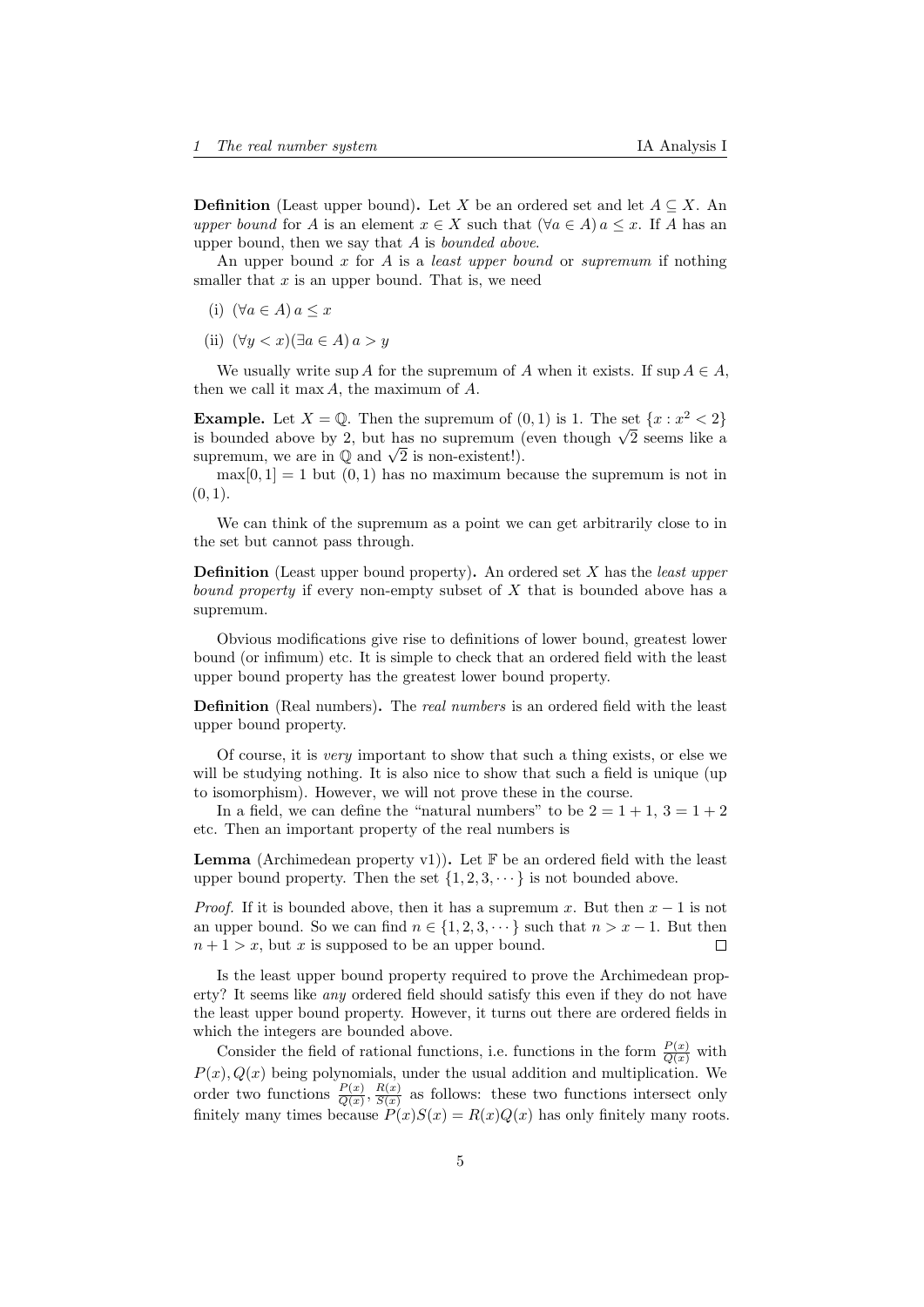After the last intersection, the function whose value is greater counts as the greater function. It can be checked that these form an ordered field.

In this field, the integers are the constant functions  $1, 2, 3, \dots$ , but it is bounded above since the function  $x$  is greater than all of them.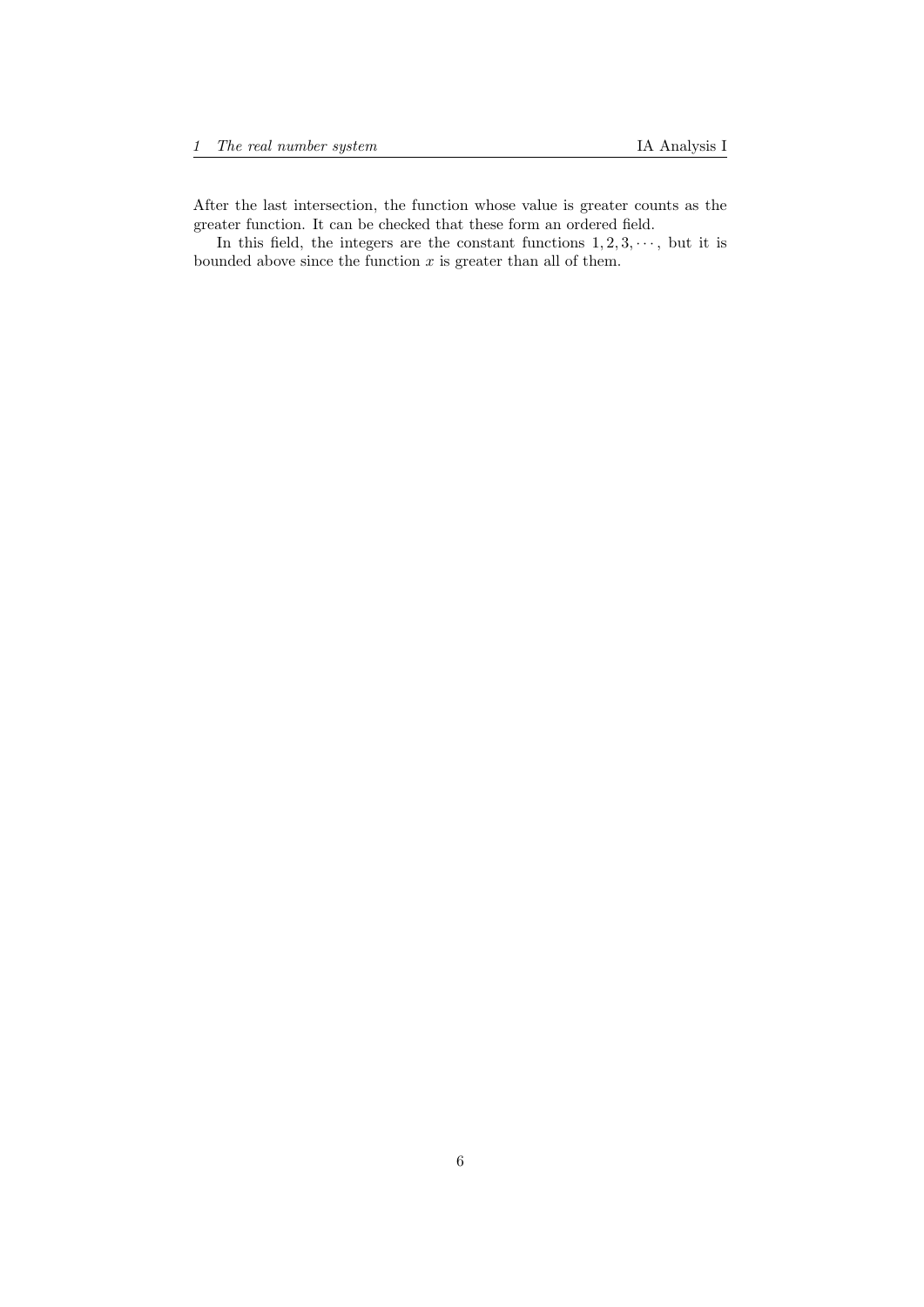# <span id="page-6-0"></span>2 Convergence of sequences

Having defined real numbers, the first thing we will study is sequences. We will want to study what it means for a sequence to converge. Intuitively, we would like to say that  $1, \frac{1}{2}, \frac{1}{3}, \frac{1}{4}, \cdots$  converges to 0, while  $1, 2, 3, 4, \cdots$  diverges. However, the actual formal definition of convergence is rather hard to get right, and historically there have been failed attempts that produced spurious results.

### <span id="page-6-1"></span>2.1 Definitions

**Definition** (Sequence). A sequence is, formally, a function  $a : \mathbb{N} \to \mathbb{R}$  (or  $\mathbb{C}$ ). Usually (i.e. always), we write  $a_n$  instead of  $a(n)$ . Instead of a, we usually write it as  $(a_n)$ ,  $(a_n)_1^{\infty}$  or  $(a_n)_{n=1}^{\infty}$  to indicate it is a sequence.

**Definition** (Convergence of sequence). Let  $(a_n)$  be a sequence and  $\ell \in \mathbb{R}$ . Then  $a_n$  converges to  $\ell$ , tends to  $\ell$ , or  $a_n \to \ell$ , if for all  $\varepsilon > 0$ , there is some  $N \in \mathbb{N}$ such that whenever  $n > N$ , we have  $|a_n - \ell| < \varepsilon$ . In symbols, this says

$$
(\forall \varepsilon > 0)(\exists N)(\forall n \ge N) |a_n - \ell| < \varepsilon.
$$

We say  $\ell$  is the *limit* of  $(a_n)$ .

One can think of  $(\exists N)(\forall n \geq N)$  as saying "eventually always", or as "from some point on". So the definition means, if  $a_n \to \ell$ , then given any  $\varepsilon$ , there eventually, everything in the sequence is within  $\varepsilon$  of  $\ell$ .

We'll now provide an alternative form of the Archimedean property. This is the form that is actually useful.

**Lemma** (Archimedean property v2).  $1/n \rightarrow 0$ .

*Proof.* Let  $\varepsilon > 0$ . We want to find an N such that  $|1/N - 0| = 1/N < \varepsilon$ . So pick N such that  $N > 1/\varepsilon$ . There exists such an N by the Archimedean property v1. Then for all  $n \geq N$ , we have  $0 < 1/n \leq 1/N < \varepsilon$ . So  $|1/n - 0| < \varepsilon$ .

Note that the red parts correspond to the *definition* of convergence of a sequence. This is generally how we prove convergence from first principles.

**Definition** (Bounded sequence). A sequence  $(a_n)$  is *bounded* if

$$
(\exists C)(\forall n)|a_n| \leq C.
$$

A sequence is eventually bounded if

$$
(\exists C)(\exists N)(\forall n \ge N) |a_n| \le C.
$$

The definition of an *eventually bounded* sequence seems a bit daft. Clearly every eventually bounded sequence is bounded! Indeed it is:

Lemma. Every eventually bounded sequence is bounded.

*Proof.* Let C and N be such that  $(\forall n \ge N) |a_n| \le C$ . Then  $\forall n \in \mathbb{N}, |a_n| \le \square$  $\max\{|a_1|, \cdots, |a_{N-1}|, C\}.$ 

The proof is rather trivial. However, most of the time it is simpler to prove that a sequence is eventually bounded, and this lemma saves us from writing that long line every time.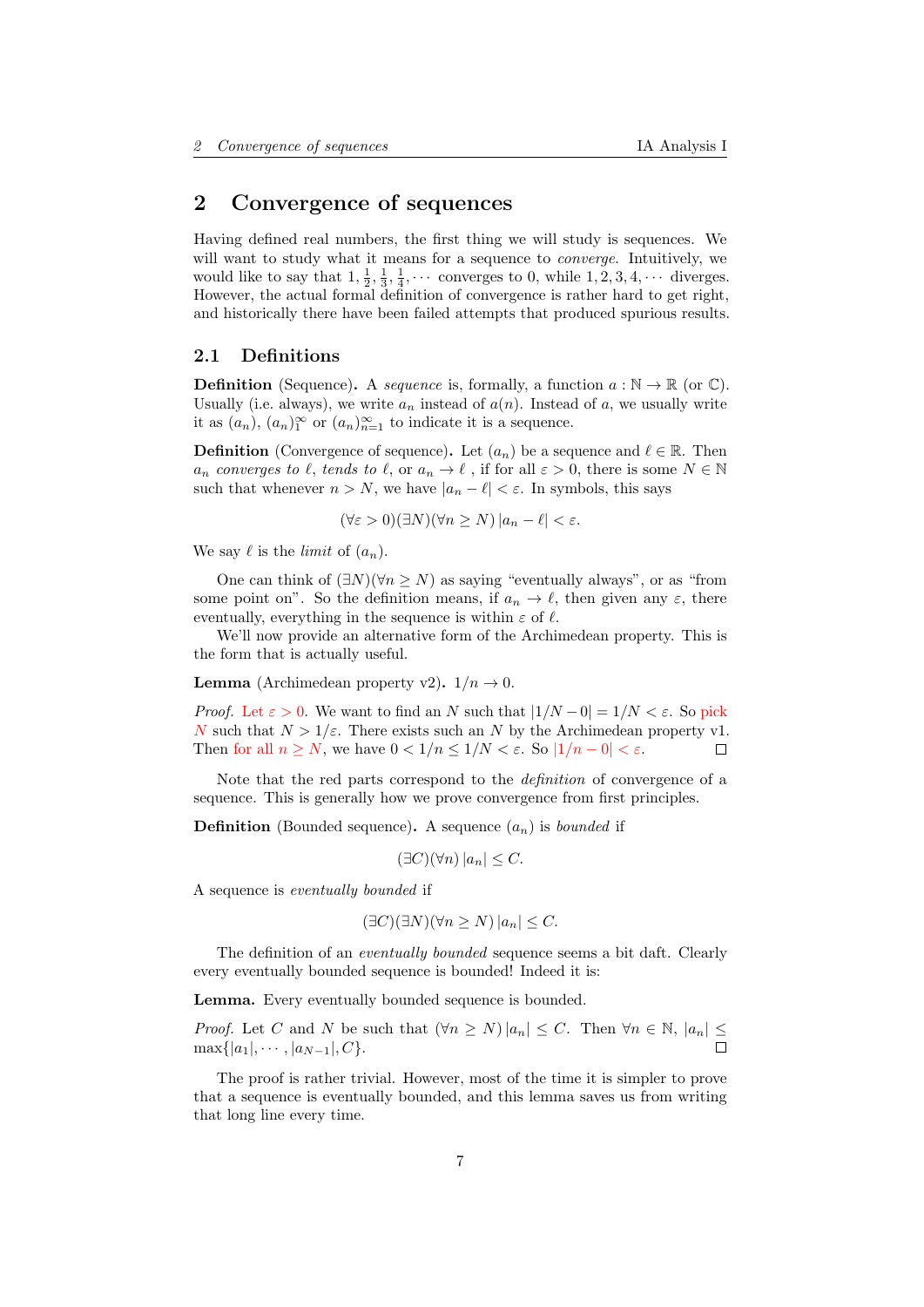### <span id="page-7-0"></span>2.2 Sums, products and quotients

Here we prove the things that we think are obviously true, e.g. sums and products of convergent sequences are convergent.

**Lemma** (Sums of sequences). If  $a_n \to a$  and  $b_n \to b$ , then  $a_n + b_n \to a + b$ .

Proof. Let  $\varepsilon > 0$ . We want to find a clever N such that for all  $n \geq N$ ,  $|a_n + b_n - (a + b)| < \varepsilon$ . Intuitively, we know that  $a_n$  is very close to a and  $b_n$  is very close to b. So their sum must be very close to  $a + b$ .

Formally, since  $a_n \to a$  and  $b_n \to b$ , we can find  $N_1, N_2$  such that  $\forall n \ge N_1$ ,  $|a_n - a| < \varepsilon/2$  and  $\forall n \ge N_2$ ,  $|b_n - b| < \varepsilon/2$ .

Now let  $N = \max\{N_1, N_2\}$ . Then by the triangle inequality, when  $n \geq N$ ,

$$
|(a_n + b_n) - (a + b)| \le |a_n - a| + |b_n - b| < \varepsilon.
$$

We want to prove that the product of convergent sequences is convergent. However, we will not do it in one go. Instead, we separate it into many smaller parts.

**Lemma** (Scalar multiplication of sequences). Let  $a_n \to a$  and  $\lambda \in \mathbb{R}$ . Then  $\lambda a_n \to \lambda a$ .

*Proof.* If  $\lambda = 0$ , then the result is trivial.

Otherwise, let  $\varepsilon > 0$ . Then  $\exists N$  such that  $\forall n \ge N$ ,  $|a_n - a| < \varepsilon / |\lambda|$ . So  $|\lambda a_n - \lambda a| < \varepsilon$ .  $\Box$ 

**Lemma.** Let  $(a_n)$  be bounded and  $b_n \to 0$ . Then  $a_n b_n \to 0$ .

*Proof.* Let  $C \neq 0$  be such that  $(\forall n)|a_n| \leq C$ . Let  $\varepsilon > 0$ . Then  $\exists N$  such that  $(\forall n \geq N) |b_n| < \varepsilon/C$ . Then  $|a_n b_n| < \varepsilon$ .  $\Box$ 

Lemma. Every convergent sequence is bounded.

*Proof.* Let  $a_n \to l$ . Then there is an N such that  $\forall n > N$ ,  $|a_n - l| < 1$ . So  $|a_n| \leq |l| + 1$ . So  $a_n$  is eventually bounded, and therefore bounded.  $\Box$ 

**Lemma** (Product of sequences). Let  $a_n \to a$  and  $b_n \to b$ . Then  $a_n b_n \to ab$ .

*Proof.* Let  $a_n = a + \varepsilon_n$ . Then  $a_n b_n = (a + \varepsilon_n) b_n = ab_n + \varepsilon_n b_n$ .

Since  $b_n \to b$ ,  $ab_n \to ab$ . Since  $\varepsilon_n \to 0$  and  $b_n$  is bounded,  $\varepsilon_n b_n \to 0$ . So  $a_n b_n \rightarrow ab.$  $\Box$ 

*Proof.* (alternative) Observe that  $a_n b_n - a b = (a_n - a) b_n + (b_n - b) a$ . We know that  $a_n - a \to 0$  and  $b_n - b \to 0$ . Since  $(b_n)$  is bounded, so  $(a_n - a)b_n + (b_n - b)a \to 0$ . So  $a_n b_n \to ab$ .  $\Box$ 

Note that in this proof, we no longer write "Let  $\varepsilon > 0$ ". In the beginning, we have no lemmas proven. So we must prove everything from first principles and use the definition. However, after we have proven the lemmas, we can simply use them instead of using first principles. This is similar to in calculus, where we use first principles to prove the product rule and chain rule, then no longer use first principles afterwards.

**Lemma** (Quotient of sequences). Let  $(a_n)$  be a sequence such that  $(\forall n) a_n \neq 0$ . Suppose that  $a_n \to a$  and  $a \neq 0$ . Then  $1/a_n \to 1/a$ .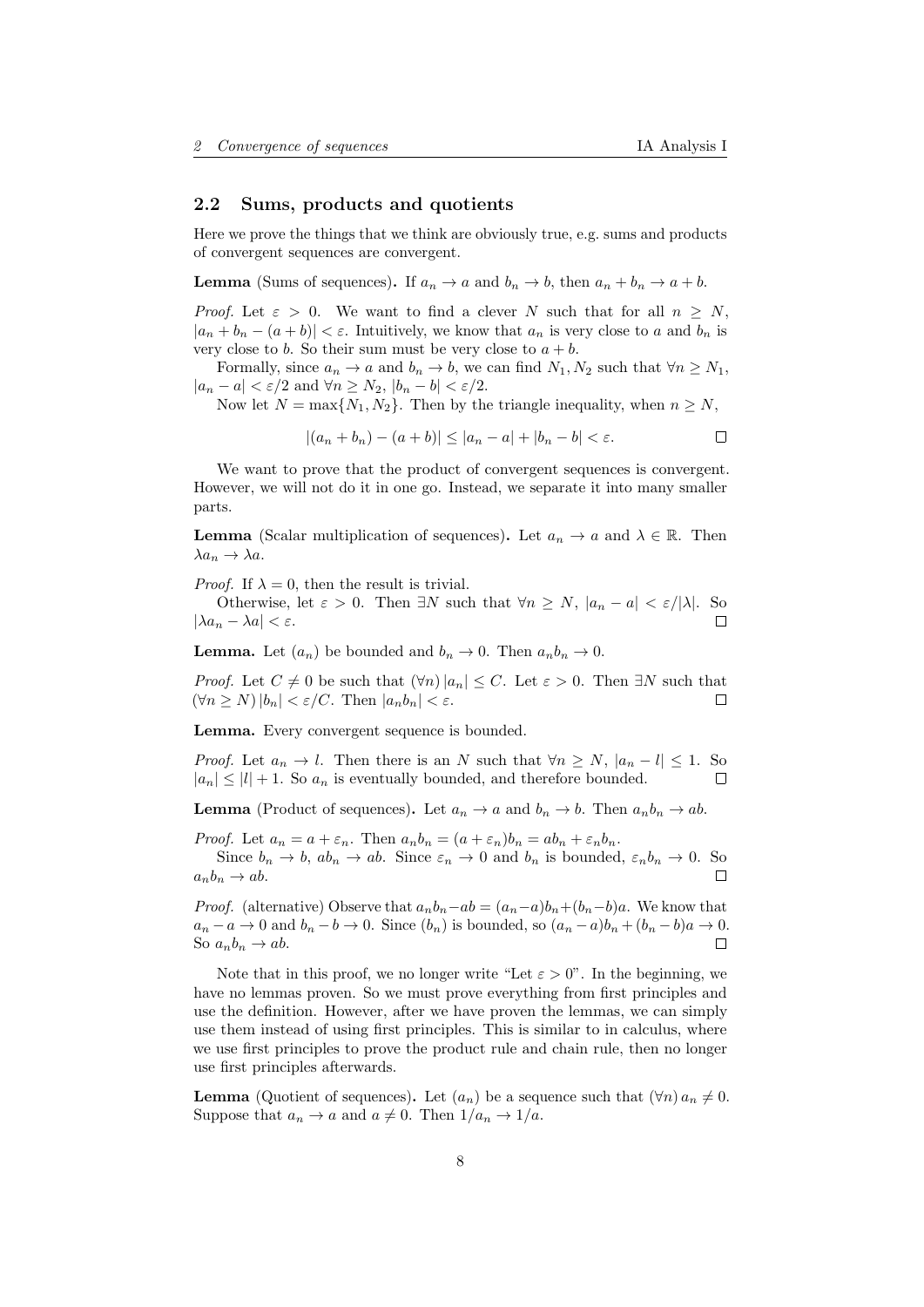Proof. We have

$$
\frac{1}{a_n} - \frac{1}{a} = \frac{a - a_n}{a a_n}.
$$

We want to show that this  $\rightarrow 0$ . Since  $a - a_n \rightarrow 0$ , we have to show that  $1/(aa_n)$ is bounded.

Since  $a_n \to a$ ,  $\exists N$  such that  $\forall n \ge N$ ,  $|a_n - a| \le a/2$ . Then  $\forall n \ge N$ ,  $|a_n| \ge a$ |a|/2. Then  $|1/(a_n a)| \leq 2/|a|^2$ . So  $1/(a_n a)$  is bounded. So  $(a - a_n)/(aa_n) \to 0$ and the result follows.  $\Box$ 

**Corollary.** If  $a_n \to a, b_n \to b, b_n, b \neq 0$ , then  $a_n/b_n = a/b$ .

*Proof.* We know that  $1/b_n \to 1/b$ . So the result follows by the product rule.  $\Box$ 

**Lemma** (Sandwich rule). Let  $(a_n)$  and  $(b_n)$  be sequences that both converge to a limit x. Suppose that  $a_n \leq c_n \leq b_n$  for every n. Then  $c_n \to x$ .

*Proof.* Let  $\varepsilon > 0$ . We can find N such that  $\forall n \ge N$ ,  $|a_n - x| < \varepsilon$  and  $|b_n - x| < \varepsilon$ . Then  $\forall n \geq N$ , we have  $x - \varepsilon < a_n \leq c_n \leq b_n < x + \varepsilon$ . So  $|c_n - x| < \varepsilon$ .

**Example.**  $1/2^n \to 0$ . For every n,  $n < 2^n$ . So  $0 < 1/2^n < 1/n$ . The result follows from the sandwich rule.

Example. We want to show that

$$
\frac{n^2+3}{(n+5)(2n-1)} \to \frac{1}{2}.
$$

We can obtain this by

$$
\frac{n^2+3}{(n+5)(2n-1)} = \frac{1+3/n^2}{(1+5/n)(2-1/n)} \to \frac{1}{2},
$$

by sum rule, sandwich rule, Archimedean property, product rule and quotient rule.

**Example.** Let  $k \in \mathbb{N}$  and let  $\delta > 0$ . Then

$$
\frac{n^k}{(1+\delta)^n} \to 0.
$$

This can be summarized as "exponential growth beats polynomial growth eventually".

By the binomial theorem,

$$
(1+\delta)^n \ge \binom{n}{k+1} \delta^{k+1}.
$$

Also, for  $n > 2k$ ,

$$
\binom{n}{k+1} = \frac{n(n-1)\cdots(n-k)}{(k+1)!} \ge \frac{(n/2)^{k+1}}{(k+1)!}.
$$

So for sufficiently large  $n$ ,

$$
\frac{n^k}{(1+\delta)^n} \le \frac{n^k 2^{k+1} (k+1)!}{n^{k+1} \delta^{k+1}} = \frac{2^{k+1} (k+1)!}{\delta^{k+1}} \cdot \frac{1}{n} \to 0.
$$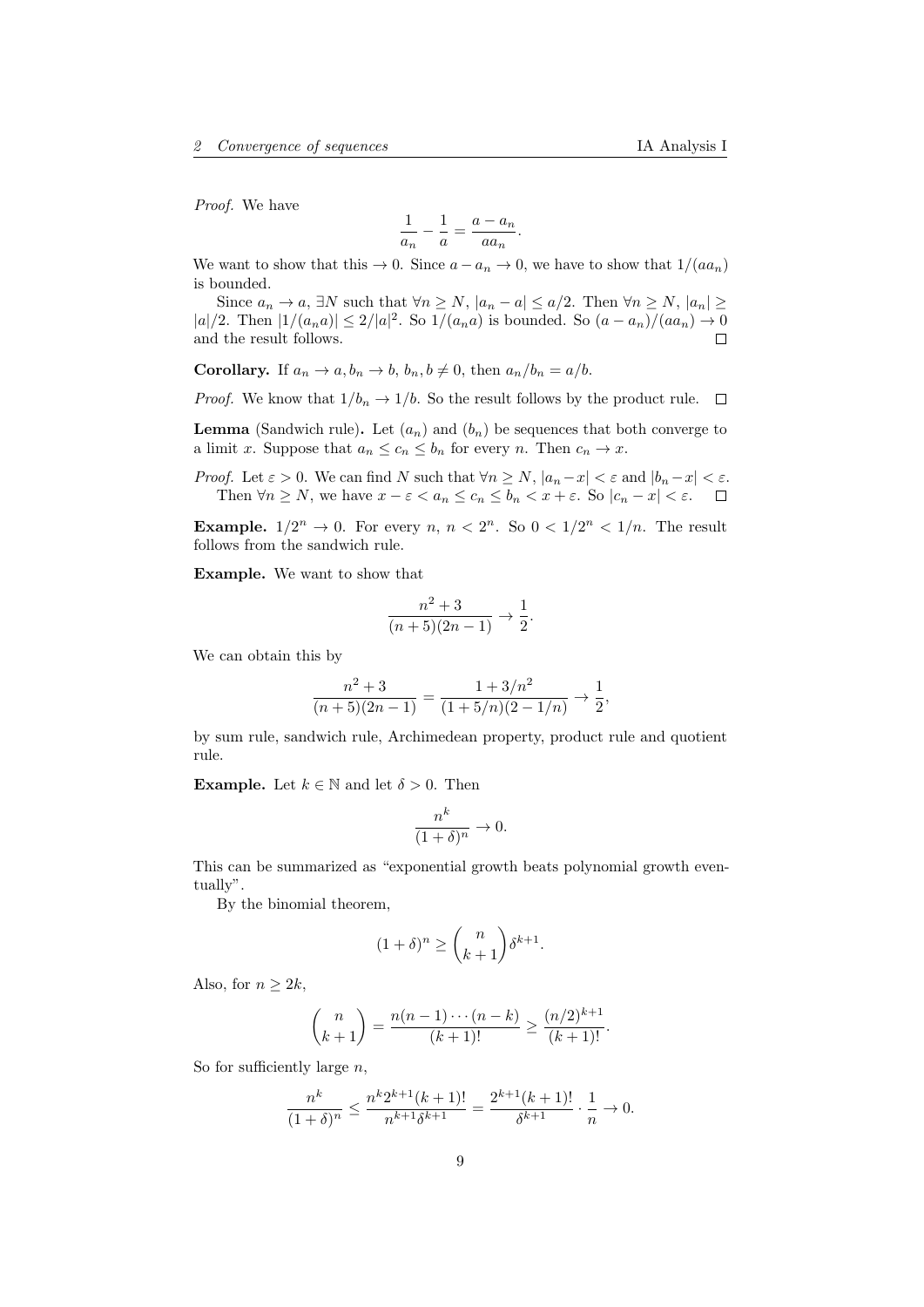### <span id="page-9-0"></span>2.3 Monotone-sequences property

Recall that we characterized the least upper bound property. It turns out that there is an alternative characterization of real number using sequences, known as the monotone-sequences property. In this section, we will show that the two characterizations are equivalent, and use the monotone-sequences property to deduce some useful results.

**Definition** (Monotone sequence). A sequence  $(a_n)$  is *increasing* if  $a_n \leq a_{n+1}$ for all n.

It is *strictly increasing* if  $a_n < a_{n+1}$  for all *n. (Strictly) decreasing* sequences are defined analogously.

A sequence is (strictly) monotone if it is (strictly) increasing or (strictly) decreasing.

**Definition** (Monotone-sequences property). An ordered field has the *monotone* sequences property if every increasing sequence that is bounded above converges.

We want to show that the monotone sequences property is equivalent to the least upper bound property.

**Lemma.** Least upper bound property  $\Rightarrow$  monotone-sequences property.

*Proof.* Let  $(a_n)$  be an increasing sequence and let C an upper bound for  $(a_n)$ . Then C is an upper bound for the set  $\{a_n : n \in \mathbb{N}\}\$ . By the least upper bound property, it has a supremum s. We want to show that this is the limit of  $(a_n)$ .

Let  $\varepsilon > 0$ . Since  $s = \sup\{a_n : n \in \mathbb{N}\}\$ , there exists an N such that  $a_N > s - \varepsilon$ . Then since  $(a_n)$  is increasing,  $\forall n \geq N$ , we have  $s - \varepsilon < a_N \leq a_n \leq s$ . So  $|a_n - s| < \varepsilon$ .  $\Box$ 

We first prove a handy lemma.

**Lemma.** Let  $(a_n)$  be a sequence and suppose that  $a_n \to a$ . If  $(\forall n) a_n \leq x$ , then  $a \leq x$ .

*Proof.* If  $a > x$ , then set  $\varepsilon = a - x$ . Then we can find N such that  $a_N > x$ . Contradiction. П

Before showing the other way implication, we will need the following:

**Lemma.** Monotone-sequences property  $\Rightarrow$  Archimedean property.

*Proof.* We prove version 2, i.e. that  $1/n \rightarrow 0$ .

Since  $1/n > 0$  and is decreasing, by MSP, it converges. Let  $\delta$  be the limit. By the previous lemma, we must have  $\delta \geq 0$ .

If  $\delta > 0$ , then we can find N such that  $1/N < 2\delta$ . But then for all  $n > 4N$ , we have  $1/n \leq 1/(4N) \leq \delta/2$ . Contradiction. Therefore  $\delta = 0$ .  $\Box$ 

**Lemma.** Monotone-sequences property  $\Rightarrow$  least upper bound property.

*Proof.* Let A be a non-empty set that's bounded above. Pick  $u_0, v_0$  such that  $u_0$  is not an upper bound for A and  $v_0$  is an upper bound. Now do a repeated bisection: having chosen  $u_n$  and  $v_n$  such that  $u_n$  is not an upper bound and  $v_n$ is, if  $(u_n + v_n)/2$  is an upper bound, then let  $u_{n+1} = u_n$ ,  $v_{n+1} = (u_n + v_n)/2$ . Otherwise, let  $u_{n+1} = (u_n + v_n)/2, v_{n+1} = v_n$ .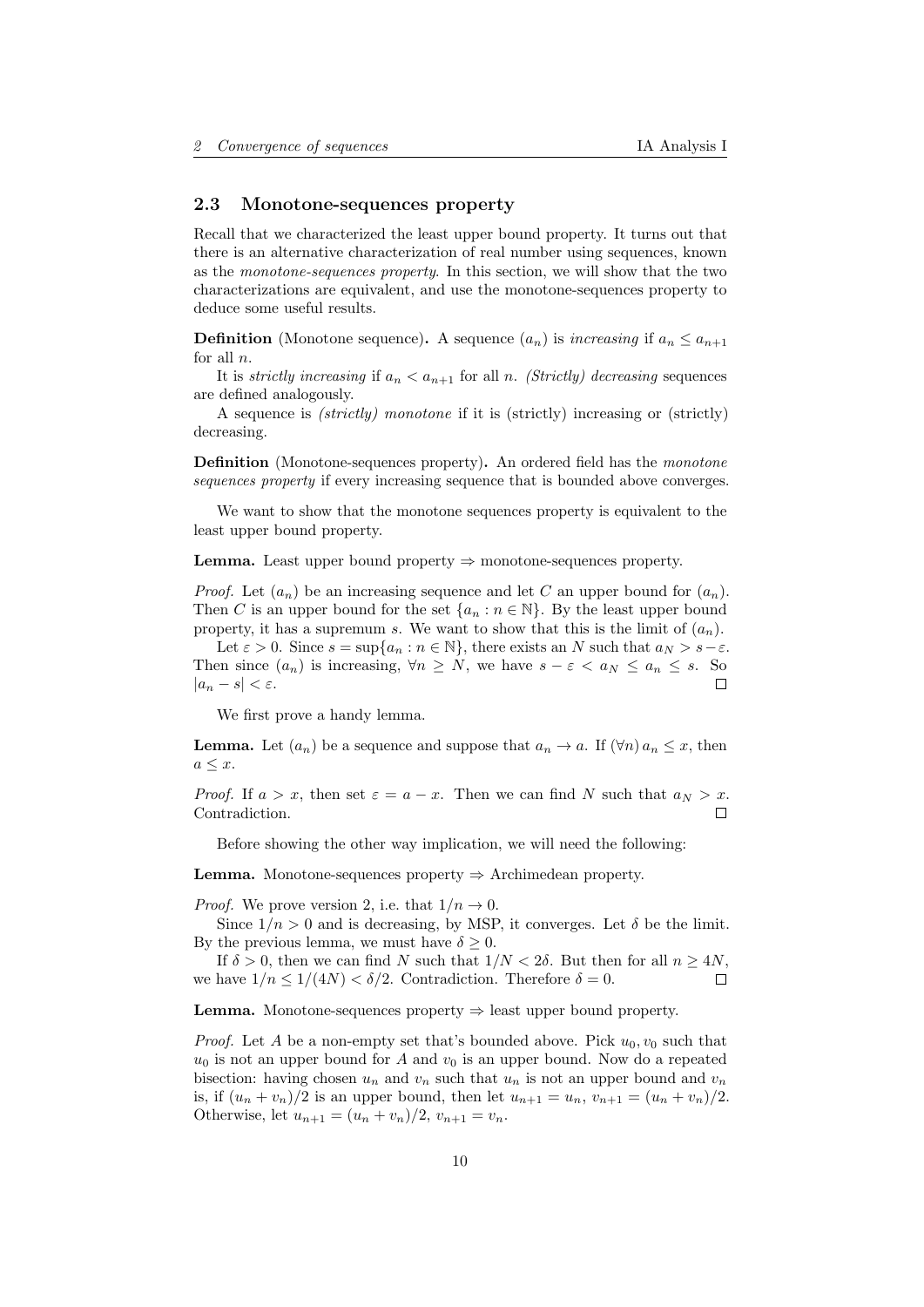Then  $u_0 \le u_1 \le u_2 \le \cdots$  and  $v_0 \ge v_1 \ge v_2 \ge \cdots$ . We also have

$$
v_n - u_n = \frac{v_0 - u_0}{2^n} \to 0.
$$

By the monotone sequences property,  $u_n \to s$  (since  $(u_n)$ ) is bounded above by  $v_0$ ). Since  $v_n - u_n \to 0$ ,  $v_n \to s$ . We now show that  $s = \sup A$ .

If s is not an upper bound, then there exists  $a \in A$  such that  $a > s$ . Since  $v_n \to s$ , then there exists m such that  $v_m < a$ , contradicting the fact that  $v_m$  is an upper bound.

To show it is the *least* upper bound, let  $t < s$ . Then since  $u_n \to s$ , we can find m such that  $u_m > t$ . So t is not an upper bound. Therefore s is the least upper bound. П

Why do we need to prove the Archimedean property first? In the proof above, we secretly used the it. When showing that  $v_n - u_n \to 0$ , we required the fact that  $\frac{1}{2^n} \to 0$ . To prove this, we sandwiched it with  $\frac{1}{n}$ . But to show  $\frac{1}{n} \to 0$ , we need the Archimedean property.

Lemma. A sequence can have at most 1 limit.

*Proof.* Let  $(a_n)$  be a sequence, and suppose  $a_n \to x$  and  $a_n \to y$ . Let  $\varepsilon > 0$ and pick N such that  $\forall n \geq N$ ,  $|a_n - x| < \varepsilon/2$  and  $|a_n - y| < \varepsilon/2$ . Then  $|x - y| \le |x - a_N| + |a_N - y| < \varepsilon/2 + \varepsilon/2 = \varepsilon$ . Since  $\varepsilon$  was arbitrary, x must equal  $y$ .

**Lemma** (Nested intervals property). Let  $\mathbb{F}$  be an ordered field with the monotone sequences property. Let  $I_1 \supseteq I_2 \supseteq \cdots$  be closed bounded non-empty intervals. Then  $\bigcap_{n=1}^{\infty} I_n \neq \emptyset$ .

*Proof.* Let  $T_n = [a_n, b_n]$  for each n. Then  $a_1 \le a_2 \le \cdots$  and  $b_1 \ge b_2 \ge \cdots$ . For each n,  $a_n \leq b_n \leq b_1$ . So the sequence  $a_n$  is bounded above. So by the monotone sequences property, it has a limit a. For each n, we must have  $a_n \leq a$ . Otherwise, say  $a_n > a$ . Then for all  $m \ge n$ , we have  $a_m \ge a_n > a$ . This implies that  $a > a$ , which is nonsense.

Also, for each fixed n, we have that  $\forall m \ge n$ ,  $a_m \le b_m$ . So  $a \le b_n$ . Thus, for all  $n, a_n \le a \le b_n$ . So  $a \in I_n$ . So  $a \in \bigcap_{n=1}^{\infty} I_n$ .

We can use this to prove that the reals are uncountable:

**Proposition.**  $\mathbb R$  is uncountable.

*Proof.* Suppose the contrary. Let  $x_1, x_2, \cdots$  be a list of all real numbers. Find an interval that does not contain  $x_1$ . Within that interval, find an interval that does not contain  $x_2$ . Continue *ad infinitum*. Then the intersection of all these intervals is non-empty, but the elements in the intersection are not in the list. Contradiction.  $\Box$ 

A powerful consequence of this is the Bolzano-Weierstrass theorem. This is formulated in terms of subsequences:

**Definition** (Subsequence). Let  $(a_n)$  be a sequence. A *subsequence* of  $(a_n)$  is a sequence of the form  $a_{n_1}, a_{n_2}, \dots$ , where  $n_1 < n_2 < \dots$ .

**Example.** 1,  $1/4$ ,  $1/9$ ,  $1/16$ ,  $\cdots$  is a subsequence of  $1$ ,  $1/2$ ,  $1/3$ ,  $\cdots$ .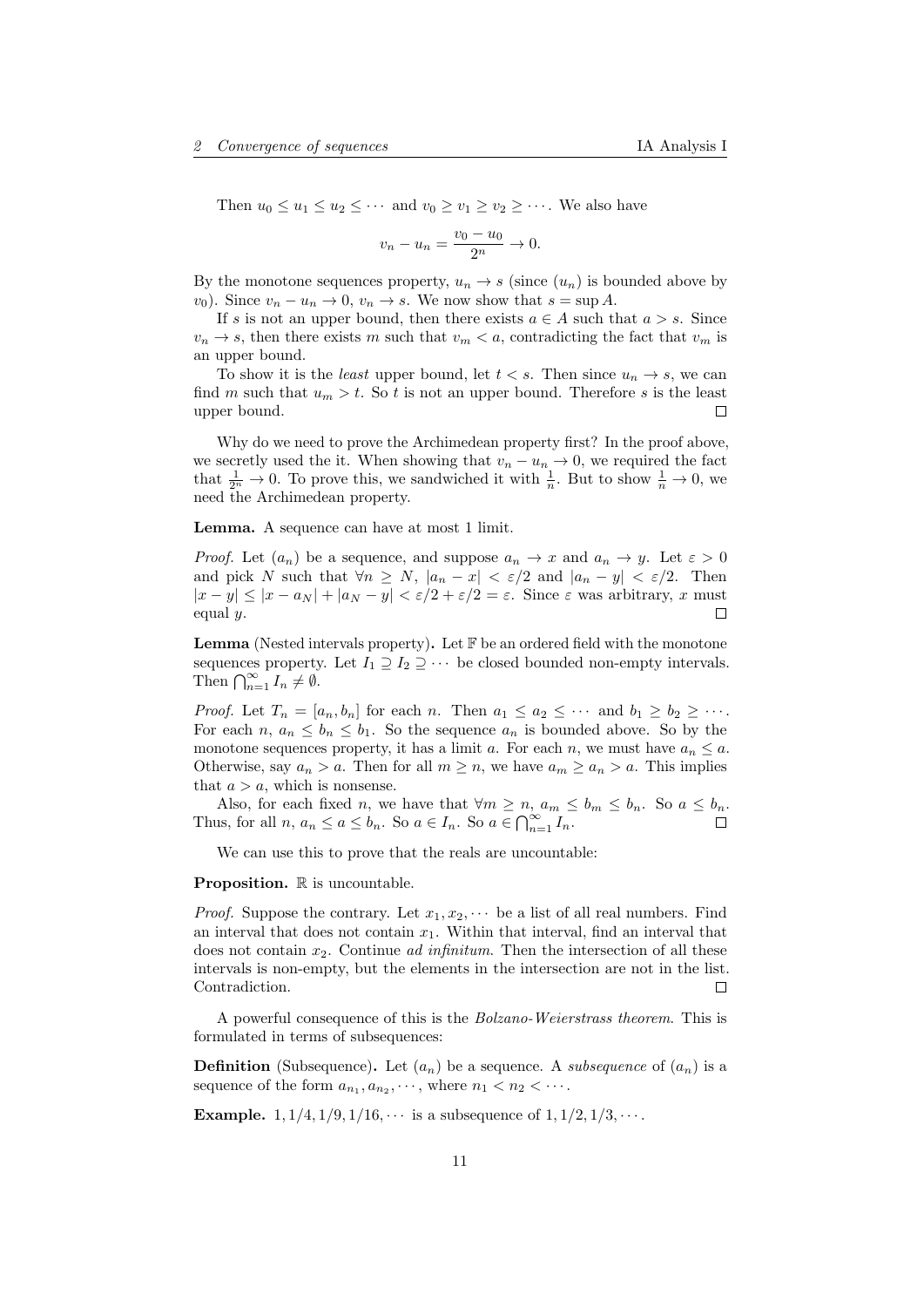**Theorem** (Bolzano-Weierstrass theorem). Let  $\mathbb{F}$  be an ordered field with the monotone sequences property (i.e.  $\mathbb{F} = \mathbb{R}$ ).

Then every bounded sequence has a convergent subsequence.

*Proof.* Let  $u_0$  and  $v_0$  be a lower and upper bound, respectively, for a sequence  $(a_n)$ . By repeated bisection, we can find a sequence of intervals  $[u_0, v_0] \supseteq$  $[u_1, v_1] \supseteq [u_2, v_2] \supseteq \cdots$  such that  $v_n - u_n = (v_0 - u_0)/2^n$ , and such that each  $[u_n, v_n]$  contains infinitely many terms of  $(a_n)$ .

By the nested intervals property,  $\bigcap_{n=1}^{\infty} [u_n, v_n] \neq \emptyset$ . Let x belong to the intersection. Now pick a subsequence  $a_{n_1}, a_{n_2}, \cdots$  such that  $a_{n_k} \in [u_k, v_k]$ . We can do this because  $[u_k, v_k]$  contains infinitely many  $a_n$ , and we have only picked finitely many of them. We will show that  $a_{n_k} \to x$ .

Let  $\varepsilon > 0$ . By the Archimedean property, we can find K such that  $v_K - u_K =$  $(v_0 - u_0)/2^K \leq \varepsilon$ . This implies that  $[u_K, v_K] \subseteq (x - \varepsilon, x + \varepsilon)$ , since  $x \in [u_K, v_K]$ . Then  $\forall k \geq K$ ,  $a_{n_k} \in [u_k, v_k] \subseteq [u_K, v_K] \subseteq (x - \varepsilon, x + \varepsilon)$ . So  $|a_{n_k} - x| < \varepsilon$ .  $\Box$ 

# <span id="page-11-0"></span>2.4 Cauchy sequences

The third characterization of real numbers is in terms of Cauchy sequences. Cauchy convergence is an alternative way of defining convergent sequences without needing to mention the actual limit of the sequence. This allows us to say  $\{3, 3.1, 3.14, 3.141, 3.1415, \cdots\}$  is *Cauchy convergent* in  $\mathbb{Q}$  even though the limit  $\pi$  is not in  $\mathbb{Q}$ .

**Definition** (Cauchy sequence). A sequence  $(a_n)$  is *Cauchy* if for all  $\varepsilon$ , there is some  $N \in \mathbb{N}$  such that whenever  $p, q \geq N$ , we have  $|a_p - a_q| < \varepsilon$ . In symbols, we have

$$
(\forall \varepsilon > 0)(\exists N)(\forall p, q \ge N) |a_p - a_q| < \varepsilon.
$$

Roughly, a sequence is Cauchy if all terms are eventually close to each other (as opposed to close to a limit).

Lemma. Every convergent sequence is Cauchy.

*Proof.* Let  $a_n \to a$ . Let  $\varepsilon > 0$ . Then  $\exists N$  such that  $\forall n \ge N$ ,  $|a_n - a| < \varepsilon/2$ . Then  $\forall p, q \ge N$ ,  $|a_p - a_q| \le |a_p - a| + |a - a_q| < \varepsilon/2 + \varepsilon/2 = \varepsilon$ .

**Lemma.** Let  $(a_n)$  be a Cauchy sequence with a subsequence  $(a_{n_k})$  that converges to a. Then  $a_n \to a$ .

*Proof.* Let  $\varepsilon > 0$ . Pick N such that  $\forall p, q \ge N$ ,  $|a_p - a_q| < \varepsilon/2$ . Then pick K such that  $n_K \geq N$  and  $|a_{n_K} - a| < \varepsilon/2$ .

Then  $\forall n \geq N$ , we have

$$
|a_n - a| \le |a_n - a_{n_K}| + |a_{n_K} - a| < \frac{\varepsilon}{2} + \frac{\varepsilon}{2} = \varepsilon.
$$

An important result we have is that in R, Cauchy convergence and regular convergence are equivalent.

**Theorem** (The general principle of convergence). Let  $\mathbb{F}$  be an ordered field with the monotone-sequence property. Then every Cauchy sequence of  $\mathbb F$  converges.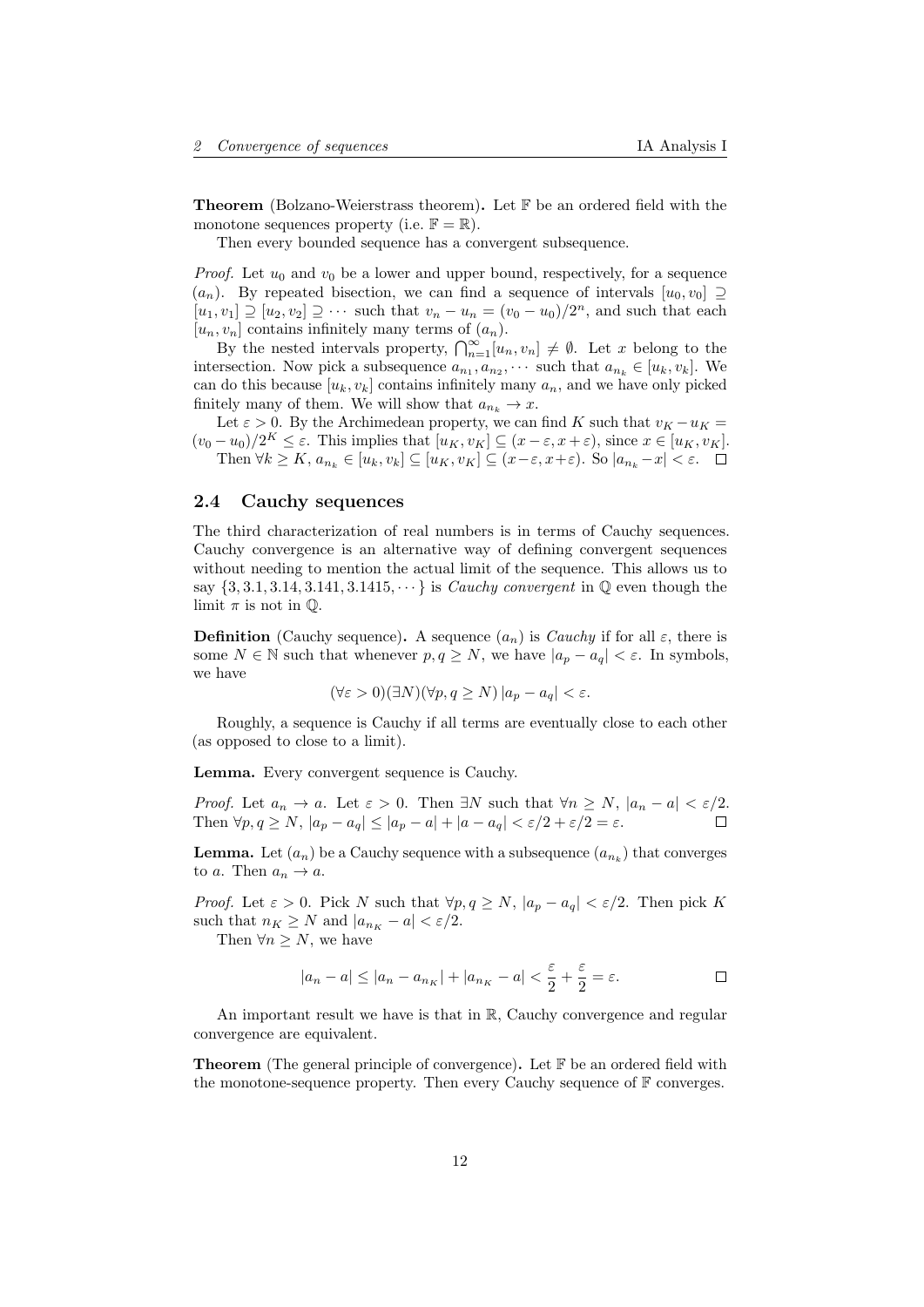*Proof.* Let  $(a_n)$  be a Cauchy sequence. Then it is eventually bounded, since  $\exists N$ ,  $\forall n \geq N, |a_n - a_N| \leq 1$  by the Cauchy condition. So it is bounded. Hence by Bolzano-Weierstrass, it has a convergent subsequence. Then  $(a_n)$  converges to the same limit.

Definition (Complete ordered field). An ordered field in which every Cauchy sequence converges is called complete.

Hence we say that  $\mathbb R$  is a complete ordered field.

However, not every complete ordered field is (isomorphic to) R. For example, we can take the rational functions as before, then take the Cauchy completion of it (i.e. add all the limits we need). Then it is already too large to be the reals (it still doesn't have the Archimedean property) but is a complete ordered field.

To show that completeness implies the monotone-sequences property, we need an additional condition: the Archimedean property.

Lemma. Let F be an ordered field with the Archimedean property such that every Cauchy sequence converges. The  $\mathbb F$  satisfies the monotone-sequences property.

Proof. Instead of showing that every bounded monotone sequence converges, and is hence Cauchy, We will show the equivalent statement that every increasing non-Cauchy sequence is not bounded above.

Let  $(a_n)$  be an increasing sequence. If  $(a_n)$  is not Cauchy, then

$$
(\exists \varepsilon > 0)(\forall N)(\exists p, q > N) |a_p - a_q| \ge \varepsilon.
$$

wlog let  $p > q$ . Then

$$
a_p \ge a_q + \varepsilon \ge a_N + \varepsilon.
$$

So for any N, we can find a  $p > N$  such that

$$
a_p \ge a_N + \varepsilon.
$$

Then we can construct a subsequence  $a_{n_1}, a_{n_2}, \cdots$  such that

$$
a_{n_{k+1}} \ge a_{n_k} + \varepsilon.
$$

Therefore

$$
a_{n_k} \ge a_{n_1} + (k-1)\varepsilon.
$$

So by the Archimedean property,  $(a_{n_k})$ , and hence  $(a_n)$ , is unbounded.

Note that the definition of a convergent sequence is

$$
(\exists l)(\forall \varepsilon > 0)(\exists N)(\forall n \ge N) |a_n - l| < \varepsilon,
$$

while that of Cauchy convergence is

$$
(\forall \varepsilon > 0)(\exists N)(\forall p, q \ge N) |a_p - a_q| < \varepsilon.
$$

In the first definition,  $l$  quantifies over all real numbers, which is uncountable. However, in the second definition, we only have to quantify over natural numbers, which is countable (by the Archimedean property, we only have to consider the cases  $\varepsilon = 1/n$ .

Since they are equivalent in  $\mathbb{R}$ , the second definition is sometimes preferred when we care about logical simplicity.

□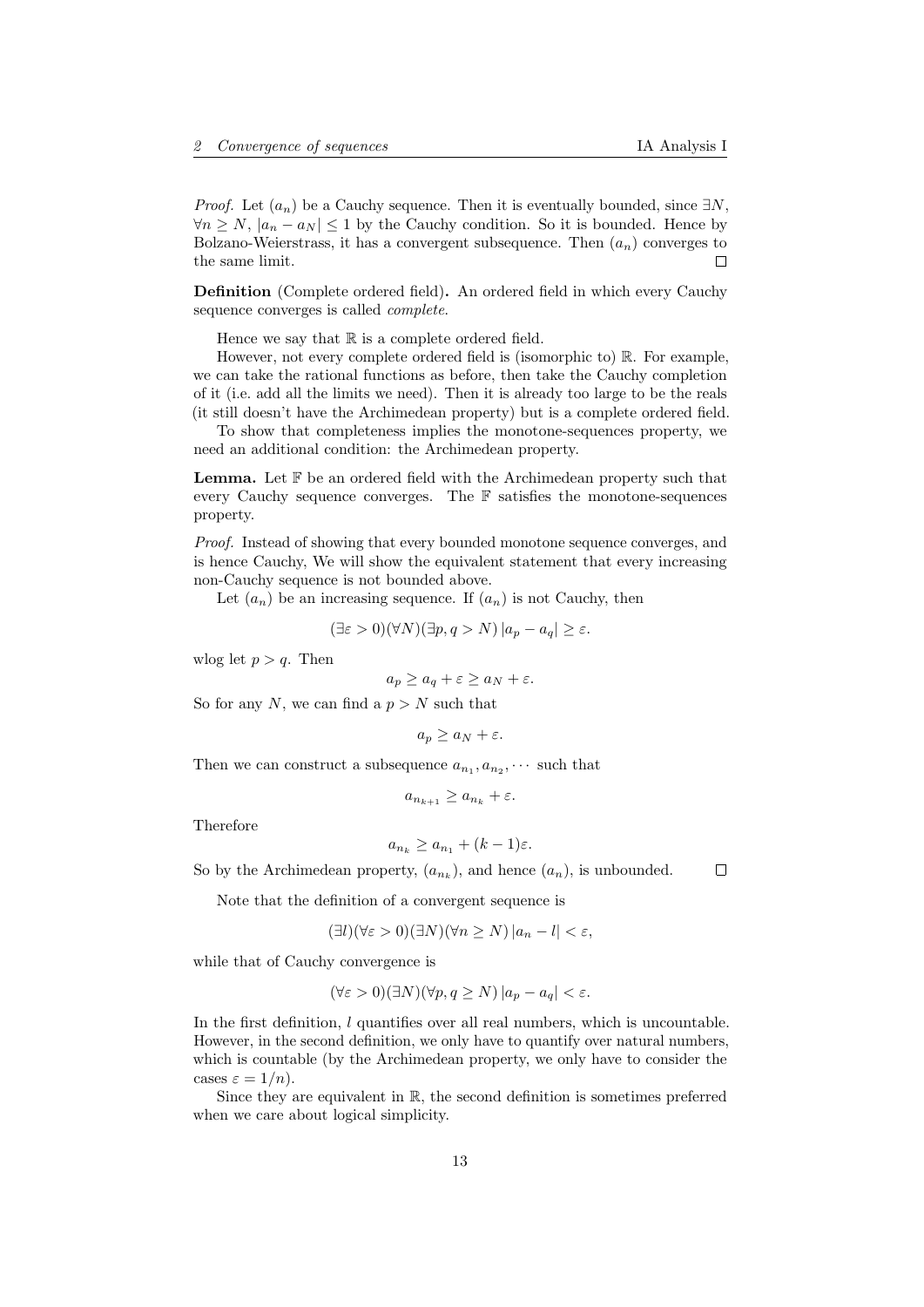# <span id="page-13-0"></span>2.5 Limit supremum and infimum

Here we will define the limit supremum and infimum. While these are technically not part of the course, eventually some lecturers will magically assume students know this definition. So we might as well learn it here.

**Definition** (Limit supremum/infimum). Let  $(a_n)$  be a bounded sequence. We define the limit supremum as

$$
\limsup_{n \to \infty} a_n = \lim_{n \to \infty} \left( \sup_{m \ge n} a_m \right).
$$

To see that this exists, set  $b_n = \sup_{m \geq n} a_m$ . Then  $(b_n)$  is decreasing since we are taking the supremum of fewer and fewer things, and is bounded below by any lower bound for  $(a_n)$  since  $b_n \geq a_n$ . So it converges.

Similarly, we define the limit infimum as

$$
\liminf_{n \to \infty} a_n = \lim_{n \to \infty} \left( \inf_{m \ge n} a_m \right).
$$

Example. Take the sequence

$$
2, -1, \frac{3}{2}, -\frac{1}{2}, \frac{4}{3}, -\frac{1}{3}, \cdots
$$

Then the limit supremum is 1 and the limit infimum is 0.

**Lemma.** Let  $(a_n)$  be a sequence. The following two statements are equivalent:

 $- a_n \rightarrow a$ 

–  $\limsup a_n = \liminf a_n = a$ .

*Proof.* If  $a_n \to a$ , then let  $\varepsilon > 0$ . Then we can find an n such that

$$
a - \varepsilon \le a_m \le a + \varepsilon
$$
 for all  $m \ge n$ 

It follows that

$$
a - \varepsilon \le \inf_{m \ge n} a_m \le \sup_{m \ge n} a_m \le a + \varepsilon.
$$

Since  $\varepsilon$  was arbitrary, it follows that

$$
\liminf a_n = \limsup a_n = a.
$$

Conversely, if  $\liminf a_n = \limsup a_n = a$ , then let  $\varepsilon > 0$ . Then we can find n such that

$$
\inf_{m\geq n} a_m > a-\varepsilon \text{ and } \sup_{m\geq n} a_m < a+\varepsilon.
$$

It follows that  $\forall m \geq n$ , we have  $|a_m - a| < \varepsilon$ .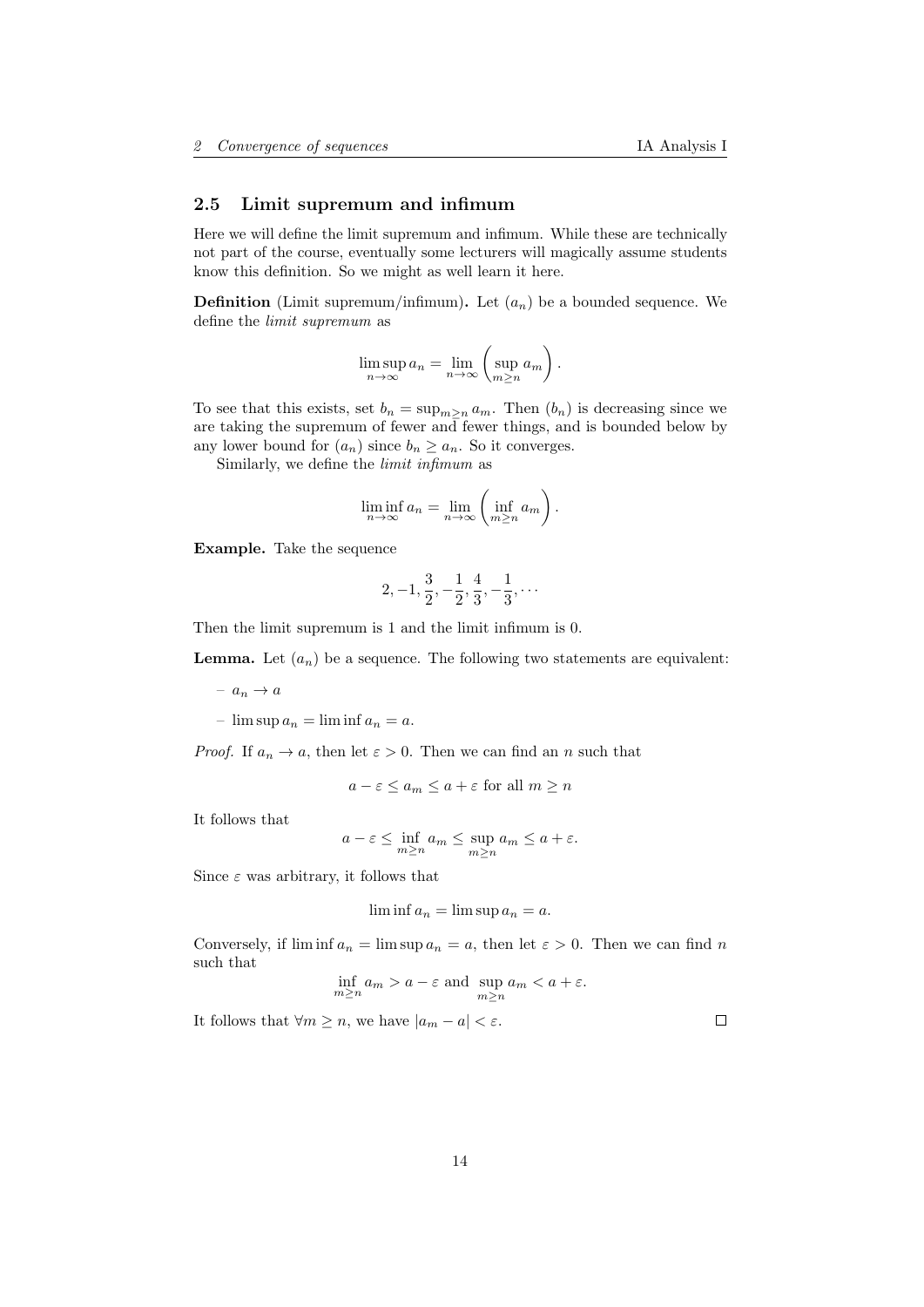# <span id="page-14-0"></span>3 Convergence of infinite sums

In this chapter, we investigate which infinite sums, as opposed to sequences, converge. We would like to say  $1 + \frac{1}{2} + \frac{1}{4} + \frac{1}{8} + \cdots = 2$ , while  $1 + 1 + 1 + 1 + \cdots$ does not converge. The majority of the chapter is coming up with different tests to figure out if infinite sums converge.

# <span id="page-14-1"></span>3.1 Infinite sums

**Definition** (Convergence of infinite sums and partial sums). Let  $(a_n)$  be a real sequence. For each  $N$ , define

$$
S_N = \sum_{n=1}^N a_n.
$$

If the sequence  $(S_N)$  converges to some limit s, then we say that

$$
\sum_{n=1}^{\infty} a_n = s,
$$

and we say that the series  $\sum_{n=1}^{\infty}$  $n=1$  $a_n$  converges.

We call  $S_N$  the Nth partial sum.

There is an immediate necessary condition for a series to converge.

**Lemma.** If 
$$
\sum_{n=1}^{\infty} a_n
$$
 converges. Then  $a_n \to 0$ .  
\n*Proof.* Let  $\sum_{n=1}^{\infty} a_n = s$ . Then  $S_n \to s$  and  $S_{n-1} \to s$ . Then  $a_n = S_n - S_{n-1} \to 0$ .

However, the converse is false!

**Example** (Harmonic series). If  $a_n = 1/n$ , then  $a_n \to 0$  but  $\sum a_n = \infty$ . We can prove this as follows:

$$
S_{2^{n}} - S_{2^{n-1}} = \frac{1}{2^{n-1}+1} + \dots + \frac{1}{2^{n}} \ge \frac{2^{n-1}}{2^{n}} = \frac{1}{2}.
$$

Therefore  $S_{2^n} \geq S_1 + n/2$ . So the partial sums are unbounded.

**Example** (Geometric series). Let  $|\rho| < 1$ . Then

$$
\sum_{n=0}^{\infty} \rho^n = \frac{1}{1-\rho}
$$

.

We can prove this by considering the partial sums:

$$
\sum_{n=0}^{N} \rho^{n} = \frac{1 - \rho^{N+1}}{1 - \rho}.
$$

Since  $\rho^{N+1} \to 0$ , this tends to  $1/(1-\rho)$ .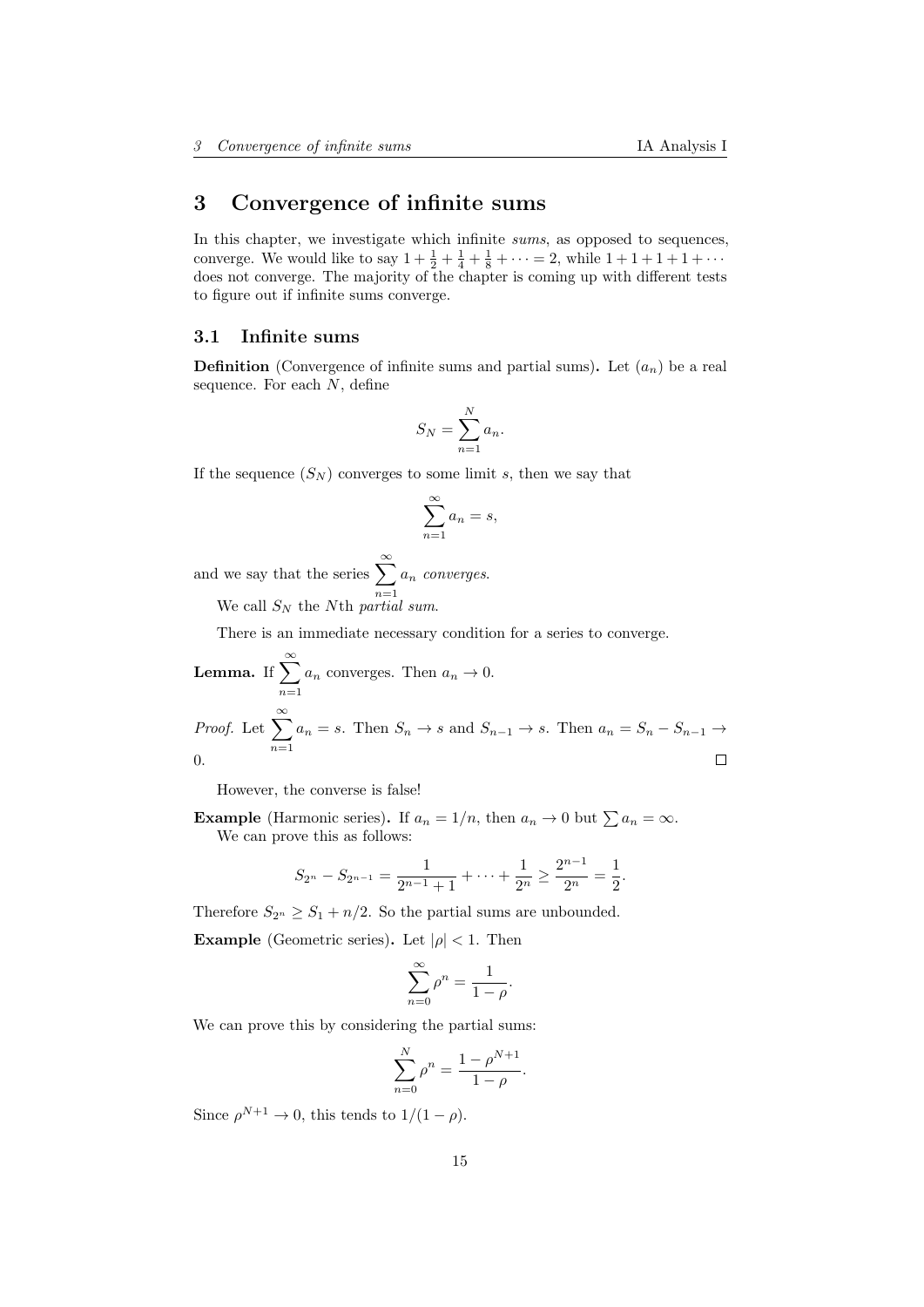Example.  $\sum_{n=1}^{\infty}$  $n=2$  $\frac{1}{n(n-1)}$  converges. This is since

$$
\frac{1}{n(n-1)} = \frac{1}{n-1} - \frac{1}{n}.
$$

So

$$
\sum_{n=2}^{N} \frac{1}{n(n-1)} = 1 - \frac{1}{N} \to 1.
$$

**Lemma.** Suppose that  $a_n \geq 0$  for every n and the partial sums  $S_n$  are bounded above. Then  $\sum_{n=1}^{\infty} a_n$  converges.

*Proof.* The sequence  $(S_n)$  is increasing and bounded above. So the result follows form the monotone sequences property.  $\Box$ 

The simplest convergence test we have is the comparison test. Roughly speaking, it says that if  $0 \le a_n \le b_n$  for all n and  $\sum b_n$  converges, then  $\sum a_n$ converges. However, we will prove a much more general form here for convenience.

**Lemma** (Comparison test). Let  $(a_n)$  and  $(b_n)$  be non-negative sequences, and suppose that  $\exists C, N$  such that  $\forall n \geq N$ ,  $a_n \leq C b_n$ . Then if  $\sum b_n$  converges, then so does  $\sum a_n$ .

*Proof.* Let  $M > N$ . Also for each  $R$ , let  $S_R = \sum_{n=1}^R a_n$  and  $T_R = \sum_{n=1}^R b_n$ . We want  $S_R$  to be bounded above.

$$
S_M - S_N = \sum_{n=N+1}^{M} a_n \le C \sum_{n=N+1}^{M} b_n \le C \sum_{n=N+1}^{\infty} b_n.
$$

So  $\forall M \geq N$ ,  $S_M \leq S_n + C \sum_{n=N+1}^{\infty} b_n$ . Since the  $S_M$  are increasing and bounded, it must converge. П

# Example.

- (i)  $\sum \frac{1}{n2^n}$  converges, since  $\sum \frac{1}{2^n}$  converges.
- (ii)  $\sum \frac{n}{2^n}$  converges.

If  $n \geq 4$ , then  $n \leq 2^{n/2}$ . That's because  $4 = 2^{4/2}$  and for  $n \geq 4$ , If  $n \geq 4$ , then  $n \leq 2^{n-2}$ . That's because  $4 = 2^{n-2}$  and for  $n \geq 4$ ,  $(n+1)/n < \sqrt{2}$ , so when we increase n, we multiply the right side by a greater number by the left. Hence by the comparison test, it is sufficient to show that  $\sum 2^{n/2}/2^n = \sum 2^{-n/2}$  converges, which it does (geometric series).

- (iii)  $\sum \frac{1}{\sqrt{n}}$  diverges, since  $\frac{1}{\sqrt{n}} \geq \frac{1}{n}$ . So if it converged, then so would  $\sum \frac{1}{n}$ , but  $\sum \frac{1}{n}$  diverges.
- (iv)  $\sum \frac{1}{n^2}$  converges, since for  $n \geq 2$ ,  $\frac{1}{n^2} \leq \frac{1}{n(n-1)}$ , and we have proven that the latter converges.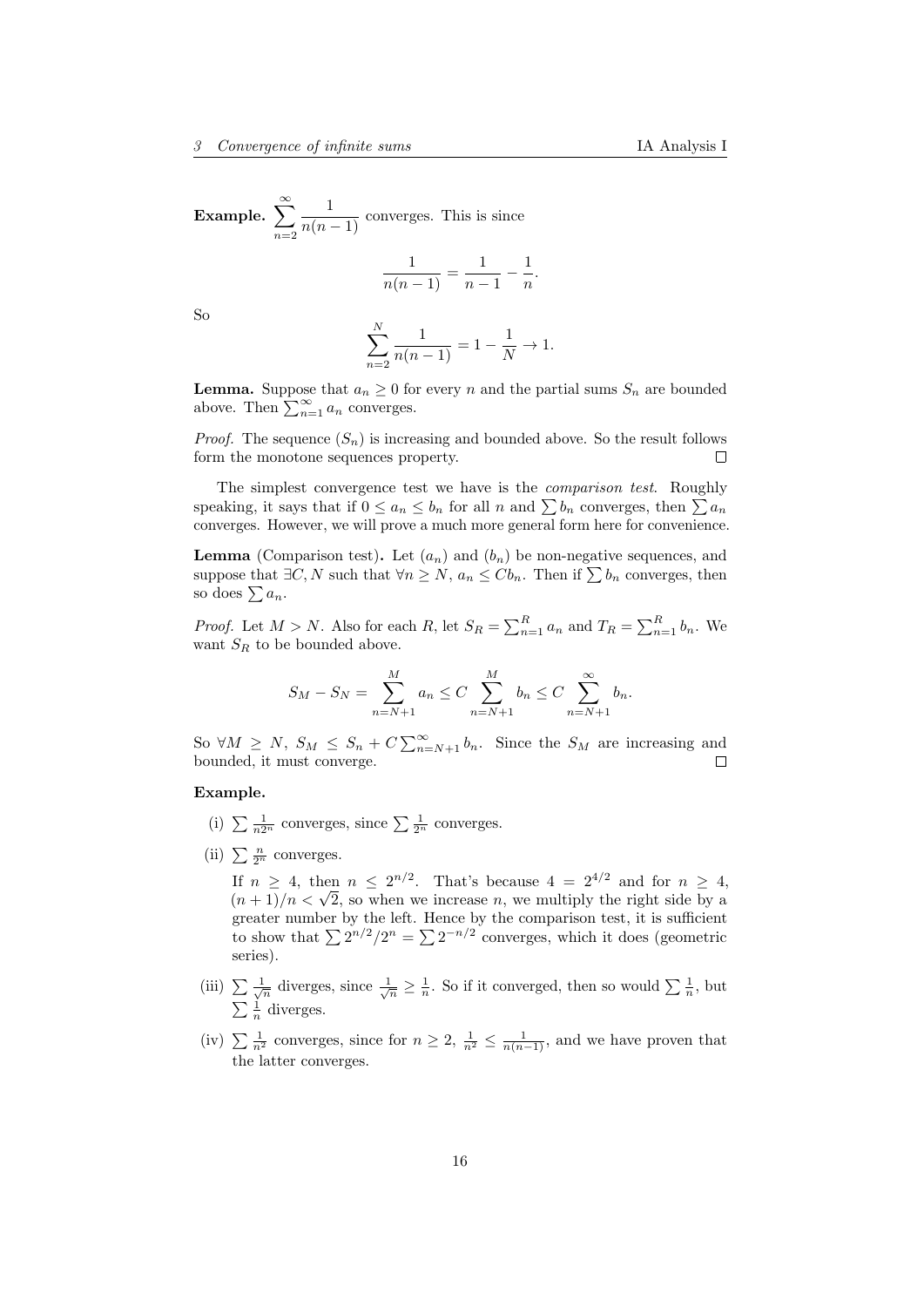(v) Consider  $\sum_{n=1}^{\infty}$  $n=1$  $n+5$  $\frac{n+3}{n^3-7n^2/2}$ . We show this converges by noting

$$
n^3 - \frac{7n^2}{2} = n^2 \left( n - \frac{7}{2} \right).
$$

So if  $n \geq 8$ , then

$$
n^3 - \frac{7n^2}{2} \ge \frac{n^3}{2}.
$$

Also,  $n+5 \leq 2n$ . So

$$
\frac{n+5}{n^3 - 7n^2/2} \le 4/n^2.
$$

So it converges by the comparison test.

(vi) If  $\alpha > 1$ , then  $\sum 1/n^{\alpha}$  converges. Let  $S_N = \sum_{n=1}^N 1/n^{\alpha}$ . Then

$$
S_{2^n} - S_{2^{n-1}} = \frac{1}{(2^{n-1}+1)^{\alpha}} + \dots + \frac{1}{(2^n)^{\alpha}}
$$
  
\n
$$
\leq \frac{2^{n-1}}{(2^{n-1})^{\alpha}}
$$
  
\n
$$
= (2^{n-1})^{1-\alpha}
$$
  
\n
$$
= (2^{1-\alpha})^{n-1}.
$$

But  $2^{1-\alpha} < 1$ . So

$$
S_{2^n} = (S_{2^n} - S_{2^{n-1}}) + (S_{2^{n-1}} - S_{2^{n-2}}) + \cdots + (S_2 - S_1) + S_1
$$

and is bounded above by comparison with the geometric series  $1 + 2^{1-\alpha}$  +  $(2^{1-\alpha})^2 + \cdots$ 

# <span id="page-16-0"></span>3.2 Absolute convergence

Here we'll consider two stronger conditions for convergence — absolute convergence and unconditional convergence. We'll prove that these two conditions are in fact equivalent.

**Definition** (Absolute convergence). A series  $\sum a_n$  converges absolutely if the series  $\sum |a_n|$  converges.

**Example.** The series  $\sum_{n=1}^{\infty} \frac{(-1)^{n+1}}{n} = 1 - \frac{1}{2} + \frac{1}{3} - \frac{1}{4} + \cdots$  converges, but not absolutely.

To see the convergence, note that

$$
a_{2n-1} + a_{2n} = \frac{1}{2n-1} - \frac{1}{2n} = \frac{1}{2n(2n-1)}.
$$

It is easy to compare with  $1/n^2$  to get that the partial sums  $S_{2n}$  converges. But  $S_{2n+1} - S_{2n} = 1/(2n+1) \rightarrow 0$ , so the  $S_{2n+1}$  converges to the same limit.

It does not converge absolutely, because the sum of the absolute values is the harmonic series.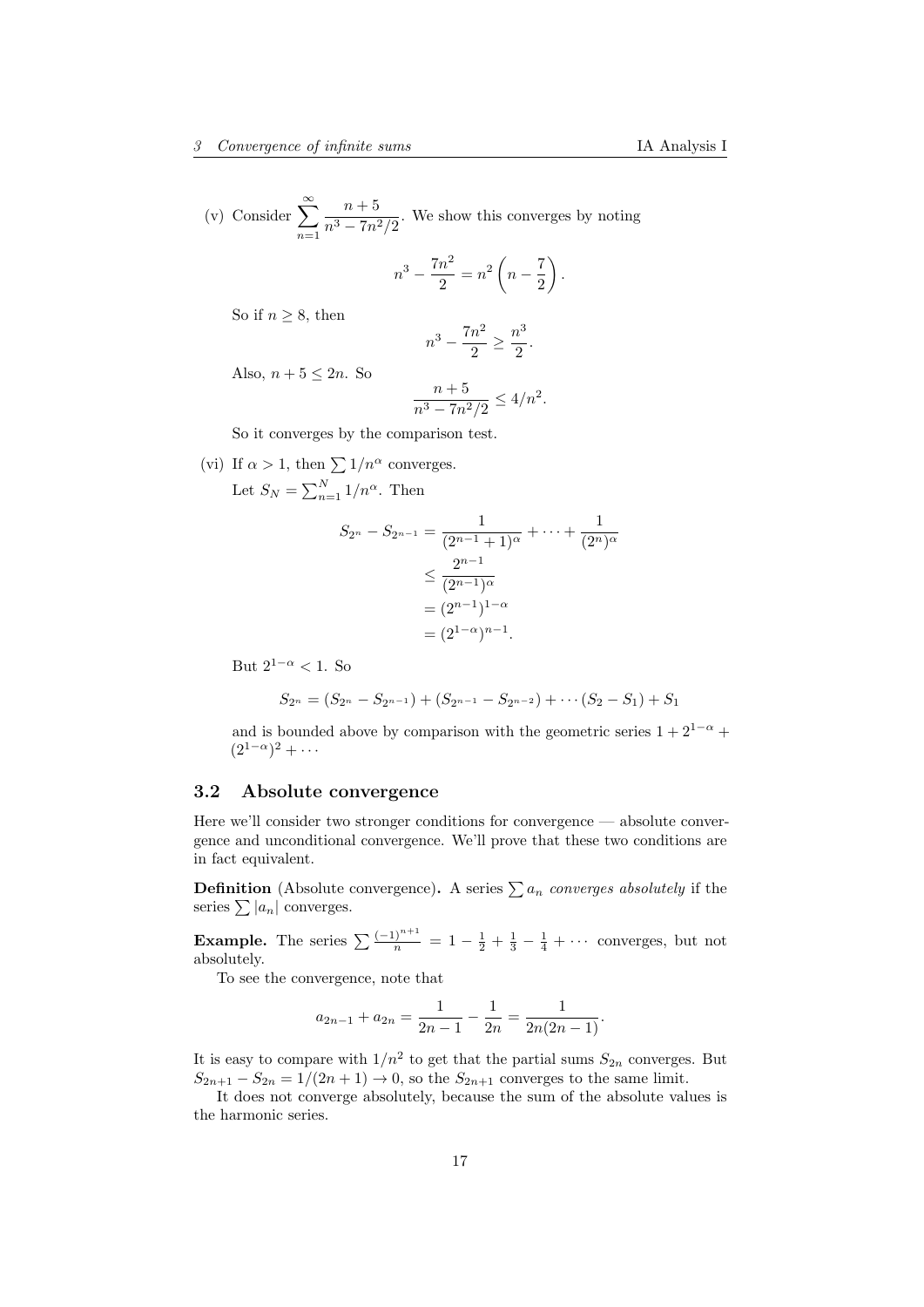**Lemma.** Let  $\sum a_n$  converge absolutely. Then  $\sum a_n$  converges.

*Proof.* We know that  $\sum |a_n|$  converges. Let  $S_N = \sum_{n=1}^N a_n$  and  $T_N = \sum_{n=1}^N |a_n|$ .

We know two ways to show random sequences converge, without knowing what they converge to, namely monotone-sequences and Cauchy sequences. Since  $S_N$  is not monotone, we shall try Cauchy sequences.

If  $p > q$ , then

$$
|S_p - S_q| = \left| \sum_{n=q+1}^p a_n \right| \le \sum_{n=q+1}^p |a_n| = T_p - T_q.
$$

But the sequence  $T_p$  converges. So  $\forall \varepsilon > 0$ , we can find N such that for all  $p > q \ge N$ , we have  $T_p - T_q < \varepsilon$ , which implies  $|S_p - S_q| < \varepsilon$ .  $\Box$ 

**Definition** (Unconditional convergence). A series  $\sum a_n$  converges unconditionally if the series  $\sum_{n=1}^{\infty} a_{\pi(n)}$  converges for every bijection  $\pi : \mathbb{N} \to \mathbb{N}$ , i.e. no matter how we re-order the elements of  $a_n$ , the sum still converges.

**Theorem.** If  $\sum a_n$  converges absolutely, then it converges unconditionally.

*Proof.* Let  $S_n = \sum_{n=1}^N a_{\pi(n)}$ . Then if  $p > q$ ,

$$
|S_p - S_q| = \left| \sum_{n=q+1}^p a_{\pi(n)} \right| \le \sum_{n=q+1}^\infty |a_{\pi(n)}|.
$$

Let  $\varepsilon > 0$ . Since  $\sum |a_n|$  converges, pick M such that  $\sum_{n=M+1}^{\infty} |a_n| < \varepsilon$ .

Pick N large enough that  $\{1, \dots, M\} \subseteq \{\pi(1), \dots, \pi(N)\}.$ 

Then if  $n > N$ , we have  $\pi(n) > M$ . Therefore if  $p > q \ge N$ , then

$$
|S_p - S_q| \le \sum_{n=q+1}^p |a_{\pi(n)}| \le \sum_{n=M+1}^\infty |a_n| < \varepsilon.
$$

Therefore the sequence of partial sums is Cauchy.

 $\Box$ 

The converse is also true.

**Theorem.** If  $\sum a_n$  converges unconditionally, then it converges absolutely.

Proof. We will prove the contrapositive: if it doesn't converge absolutely, it doesn't converge unconditionally.

Suppose that  $\sum |a_n| = \infty$ . Let  $(b_n)$  be the subsequence of non-negative terms of  $a_n$ , and  $(c_n)$  be the subsequence of negative terms. Then  $\sum b_n$  and  $\sum c_n$  cannot both converge, or else  $\sum |a_n|$  converges.

wlog,  $\sum b_n = \infty$ . Now construct a sequence  $0 = n_0 < n_1 < n_2 < \cdots$  such that  $\forall k$ ,

$$
b_{n_{k-1}+1} + b_{n_{k-1}+2} + \cdots + b_{n_k} + c_k \ge 1,
$$

This is possible because the  $b_n$  are unbounded and we can get it as large as we want.

Let  $\pi$  be the rearrangement

$$
b_1, b_2, \cdots b_{n_1}, c_1, b_{n_1+1}, \cdots b_{n_2}, c_2, b_{n_2+1}, \cdots b_{n_3}, c_3, \cdots
$$

So the sum up to  $c_k$  is at least k. So the partial sums tend to infinity.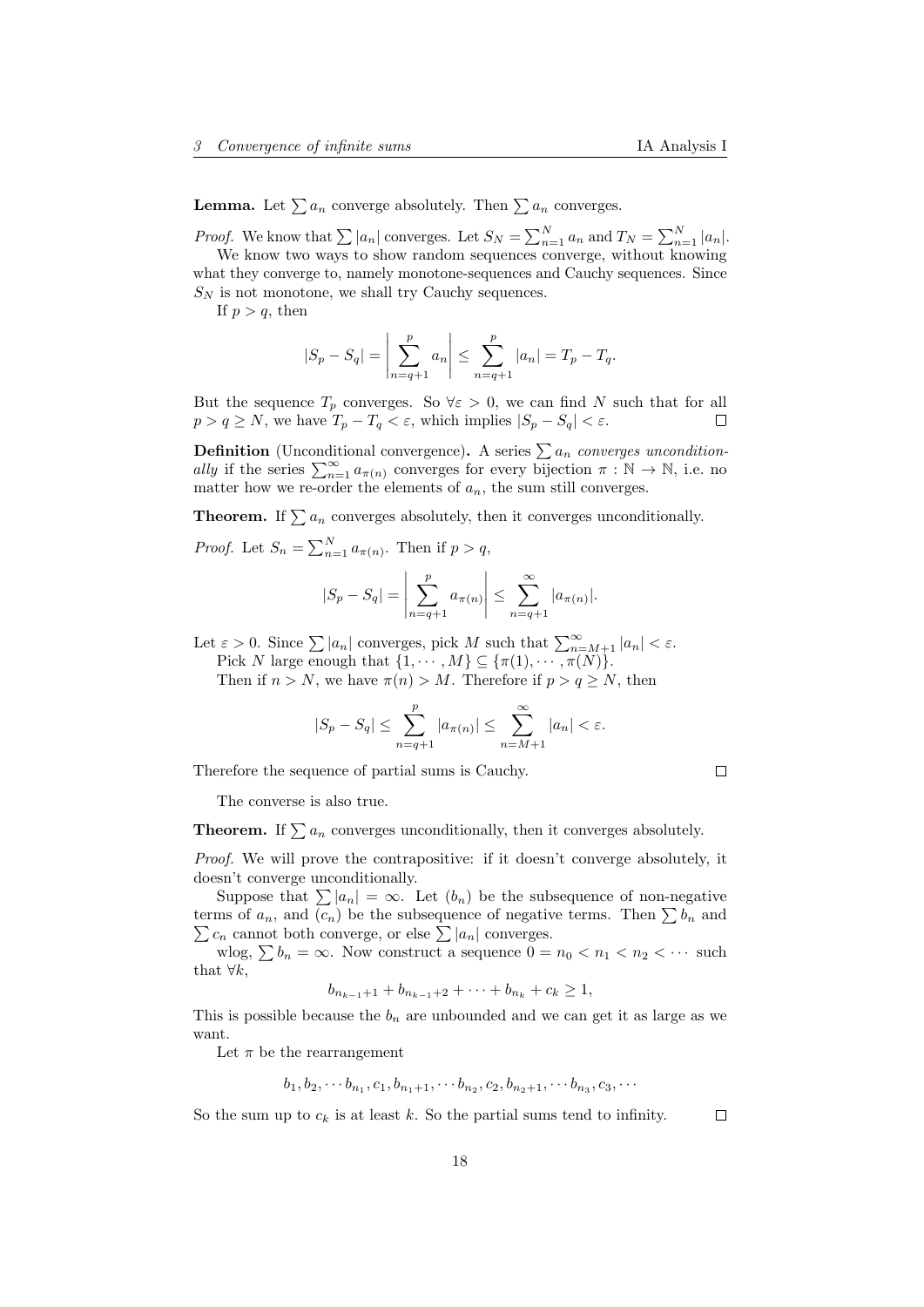We can prove an even stronger result:

**Lemma.** Let  $\sum a_n$  be a series that converges absolutely. Then for any bijection  $\pi : \mathbb{N} \to \mathbb{N},$ 

$$
\sum_{n=1}^{\infty} a_n = \sum_{n=1}^{\infty} a_{\pi(n)}.
$$

*Proof.* Let  $\varepsilon > 0$ . We know that both  $\sum |a_n|$  and  $\sum |a_{\pi(n)}|$  converge. So let M be such that  $\sum_{n>M} |a_n| < \frac{\varepsilon}{2}$  and  $\sum_{n>M} |a_{\pi(n)}| < \frac{\varepsilon}{2}$ .

Now N be large enough such that

$$
\{1,\cdots,M\}\subseteq\{\pi(1),\cdots,\pi(N)\},\
$$

and

$$
\{\pi(1),\cdots,\pi(M)\}\subseteq\{1,\cdots,N\}.
$$

Then for every  $K \geq N$ ,

$$
\left|\sum_{n=1}^K a_n - \sum_{n=1}^K a_{\pi(n)}\right| \le \sum_{n=M+1}^K |a_n| + \sum_{n=M+1}^K |a_{\pi(n)}| < \frac{\varepsilon}{2} + \frac{\varepsilon}{2} = \varepsilon.
$$

We have the first inequality since given our choice of  $M$  and  $N$ , the first  $M$ terms of the  $\sum a_n$  and  $\sum a_{\pi(n)}$  sums are cancelled by some term in the huge sum.

So  $\forall K \geq N$ , the partial sums up to K differ by at most  $\varepsilon$ . So  $\sum a_n$  –  $\sum a_{\pi(n)} \leq \varepsilon.$ 

 $\Box$ Since this is true for all  $\varepsilon$ , we must have  $\sum a_n = \sum a_{\pi(n)}$ .

### <span id="page-18-0"></span>3.3 Convergence tests

We'll now come up with a *lot* of convergence tests.

**Lemma** (Alternating sequence test). Let  $(a_n)$  be a decreasing sequence of non-negative reals, and suppose that  $a_n \to 0$ . Then  $\sum_{n=1}^{\infty}$  $n=1$  $(-1)^{n+1}a_n$  converges, i.e.  $a_1 - a_2 + a_3 - a_4 + \cdots$  converges.

*Proof.* Let  $S_N = \sum_{i=1}^N$  $n=1$  $(-1)^{n+1}a_n$ . Then

$$
S_{2n} = (a_1 - a_2) + (a_3 - a_4) + \cdots + (a_{2n-1} - a_{2n}) \ge 0,
$$

and  $(S_{2n})$  is an increasing sequence.

Also,

$$
S_{2n+1} = a_1 - (a_2 - a_3) - (a_4 - a_5) - \cdots - (a_{2n} - a_{2n+1}),
$$

and  $(S_{2n+1})$  is a decreasing sequence. Also  $S_{2n+1} - S_{2n} = a_{2n+1} \geq 0$ .

Hence we obtain the bounds  $0 \leq S_{2n} \leq S_{2n+1} \leq a_1$ . It follows from the monotone sequences property that  $(S_{2n})$  and  $(S_{2n+1})$  converge.

Since  $S_{2n+1} - S_{2n} = a_{2n+1} \rightarrow 0$ , they converge to the same limit.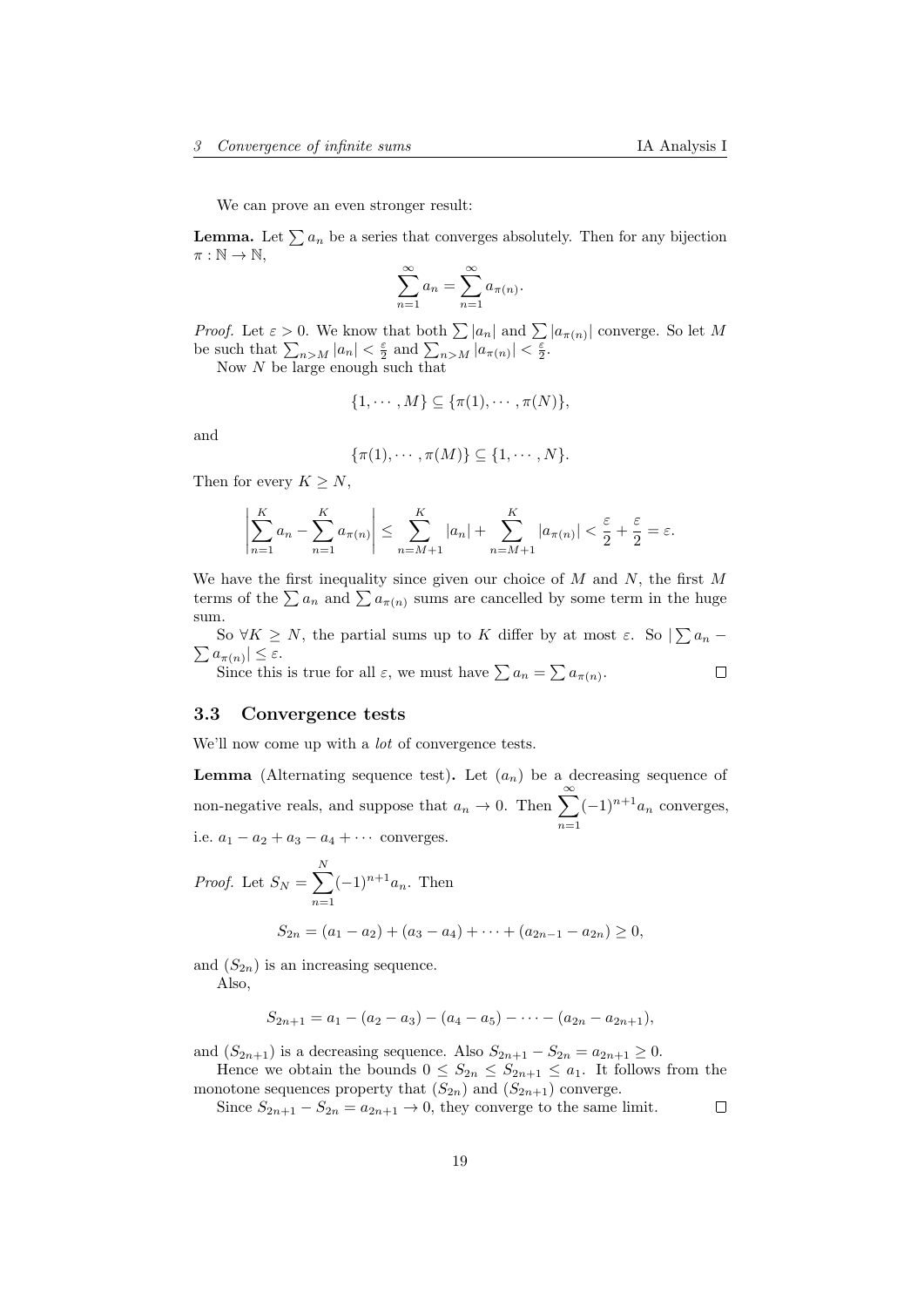Example.

$$
1 - \frac{1}{\sqrt[3]{2}} + \frac{1}{\sqrt[3]{3}} - \frac{1}{\sqrt[3]{4}} + \cdots
$$
 converges.

Lemma (Ratio test). We have three versions:

(i) If  $\exists c < 1$  such that

$$
\frac{|a_{n+1}|}{|a_n|} \le c,
$$

for all *n*, then  $\sum a_n$  converges.

(ii) If  $\exists c < 1$  and  $\exists N$  such that

$$
(\forall n \ge N) \frac{|a_{n+1}|}{|a_n|} \le c,
$$

then  $\sum a_n$  converges. Note that just because the ratio is always less than 1, it doesn't necessarily converge. It has to be always less than a fixed number c. Otherwise the test will say that  $\sum 1/n$  converges.

(iii) If  $\exists \rho \in (-1,1)$  such that

$$
\frac{a_{n+1}}{a_n}\to \rho,
$$

then  $\sum a_n$  converges. Note that we have the *open* interval  $(-1, 1)$ . If  $\frac{|a_{n+1}|}{|a_n|} \to 1$ , then the test is inconclusive!

#### Proof.

- (i)  $|a_n| \leq c^{n-1} |a_1|$ . Since  $\sum c^n$  converges, so does  $\sum |a_n|$  by comparison test. So  $\sum a_n$  converges absolutely, so it converges.
- (ii) For all  $k \geq 0$ , we have  $|a_{N+k}| \leq c^k |a_N|$ . So the series  $\sum |a_{N+k}|$  converges, and therefore so does  $\sum |a_k|$ .
- (iii) If  $\frac{a_{n+1}}{a_n} \to \rho$ , then  $\frac{|a_{n+1}|}{|a_n|} \to |\rho|$ . So (setting  $\varepsilon = (1 |\rho|)/2$ ) there exists N such that  $\forall n \geq N$ ,  $\frac{|a_{n+1}|}{|a_n|} \leq \frac{1+|\rho|}{2} < 1$ . So the result follows from (ii).

**Example.** If  $|b| < 1$ , then  $\sum nb^n$  converges, since

$$
\frac{a_{n+1}}{a_n} = \frac{(n+1)b^{n+1}}{nb^n} = \left(1 + \frac{1}{n}\right)b \to b < 1.
$$

So it converges.

We can also evaluate this directly by considering 
$$
\sum_{i=1}^{\infty} \sum_{n=i}^{\infty} b^n.
$$

The following two tests were taught at the end of the course, but are included here for the sake of completeness.

**Theorem** (Condensation test). Let  $(a_n)$  be a decreasing non-negative sequence. Then  $\sum_{n=1}^{\infty} a_n < \infty$  if and only if

$$
\sum_{k=1}^\infty 2^k a_{2^k}<\infty.
$$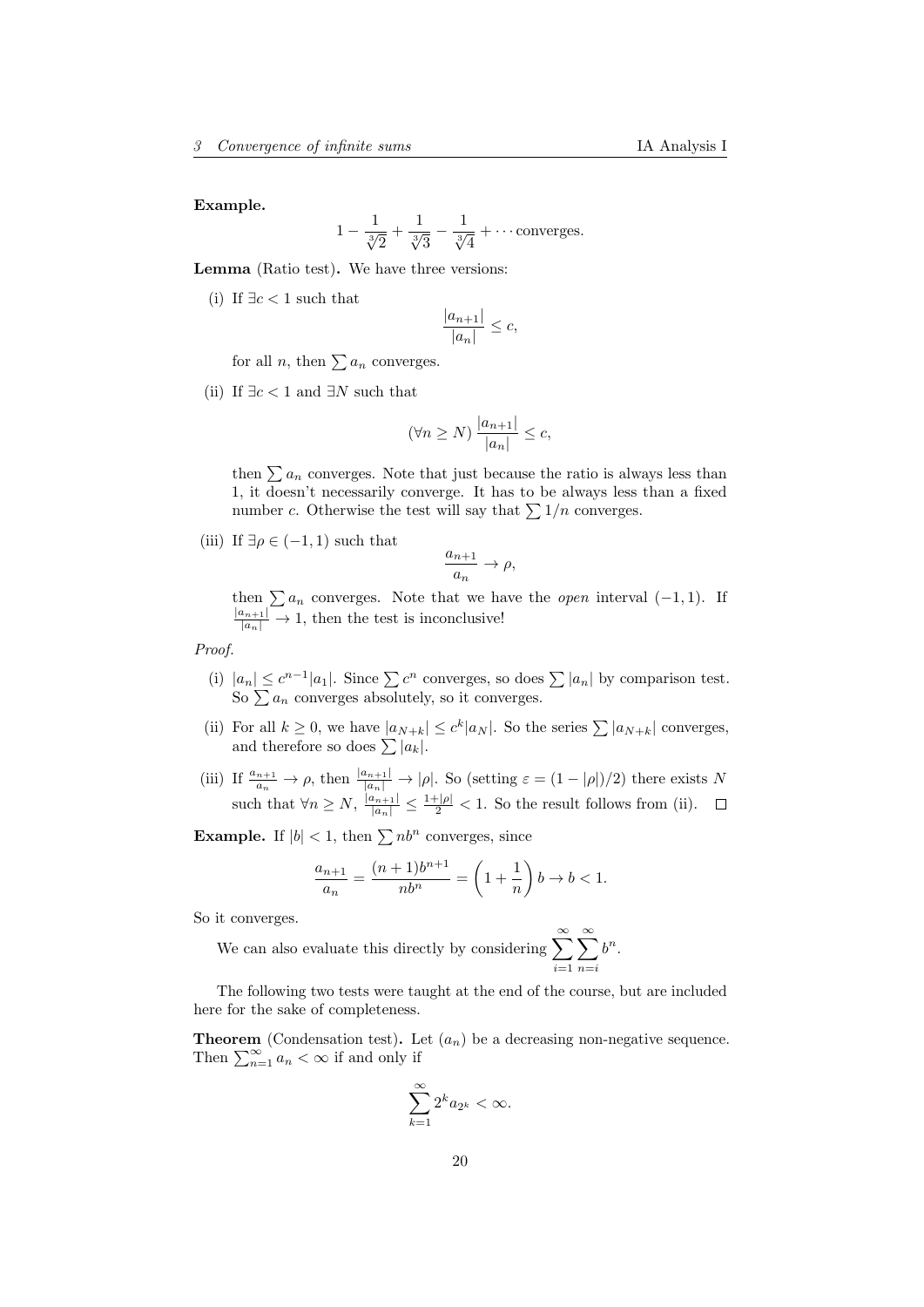*Proof.* This is basically the proof that  $\sum \frac{1}{n}$  diverges and  $\sum \frac{1}{n^{\alpha}}$  converges for  $\alpha$  < 1 but written in a more general way.

We have

$$
a_1 + a_2 + (a_3 + a_4) + (a_5 + \dots + a_8) + (a_9 + \dots + a_{16}) + \dots
$$
  

$$
\ge a_1 + a_2 + 2a_4 + 4a_8 + 8a_{16} + \dots
$$

So if  $\sum 2^k a_{2^k}$  diverges,  $\sum a_n$  diverges.

To prove the other way round, simply group as

$$
a_1 + (a_2 + a_3) + (a_4 + \dots + a_7) + \dots
$$
  

$$
\leq a_1 + 2a_2 + 4a_4 + \dots
$$

**Example.** If  $a_n = \frac{1}{n}$ , then  $2^k a_{2^k} = 1$ . So  $\sum_{k=1}^{\infty} 2^k a_{2^k} = \infty$ . So  $\sum_{n=1}^{\infty} \frac{1}{n} = \infty$ .

After we formally define integrals, we will prove the integral test:

**Theorem** (Integral test). Let  $f : [1, \infty] \to \mathbb{R}$  be a decreasing non-negative function. Then  $\sum_{n=1}^{\infty} f(n)$  converges iff  $\int_{1}^{\infty} f(x) dx < \infty$ .

# <span id="page-20-0"></span>3.4 Complex versions

Most definitions in the course so far carry over unchanged to the complex numbers. e.g.  $z_n \to z$  iff  $(\forall \varepsilon > 0)(\exists N)(\forall n > N) |z_n - z| < \varepsilon$ .

Two exceptions are least upper bound and monotone sequences, because the complex numbers do not have an ordering! (It cannot be made into an ordered field because the square of every number in an ordered field has to be positive) Fortunately, Cauchy sequences still work.

We can prove the complex versions of most theorems so far by looking at the real and imaginary parts.

**Example.** Let  $(z_n)$  be a Cauchy sequence in  $\mathbb{C}$ . Let  $z_n = x_n + iy_n$ . Then  $(x_n)$ and  $(y_n)$  are Cauchy. So they converge, from which it follows that  $z_n = x_n + iy_n$ converges.

Also, the Bolzano-Weierstrass theorem still holds: If  $(z_n)$  is bounded, let  $z_n = x_n + y_n$ , then  $(x_n)$  and  $(y_n)$  are bounded. Then find a subsequence  $(x_{n_k})$ that converges. Then find a subsequence of  $(y_{n_k})$  that converges.

Then nested-intervals property has a "nested-box" property as a complex analogue.

Finally, the proof that absolutely convergent sequences converge still works. It follows that the ratio test still works.

**Example.** If  $|z| < 1$ , then  $\sum nz^n$  converges. Proof is the same as above.

However, we do have an extra test for complex sums.

**Lemma** (Abel's test). Let  $a_1 \ge a_2 \ge \cdots \ge 0$ , and suppose that  $a_n \to 0$ . Let  $z \in \mathbb{C}$  such that  $|z| = 1$  and  $z \neq 1$ . Then  $\sum a_n z^n$  converges.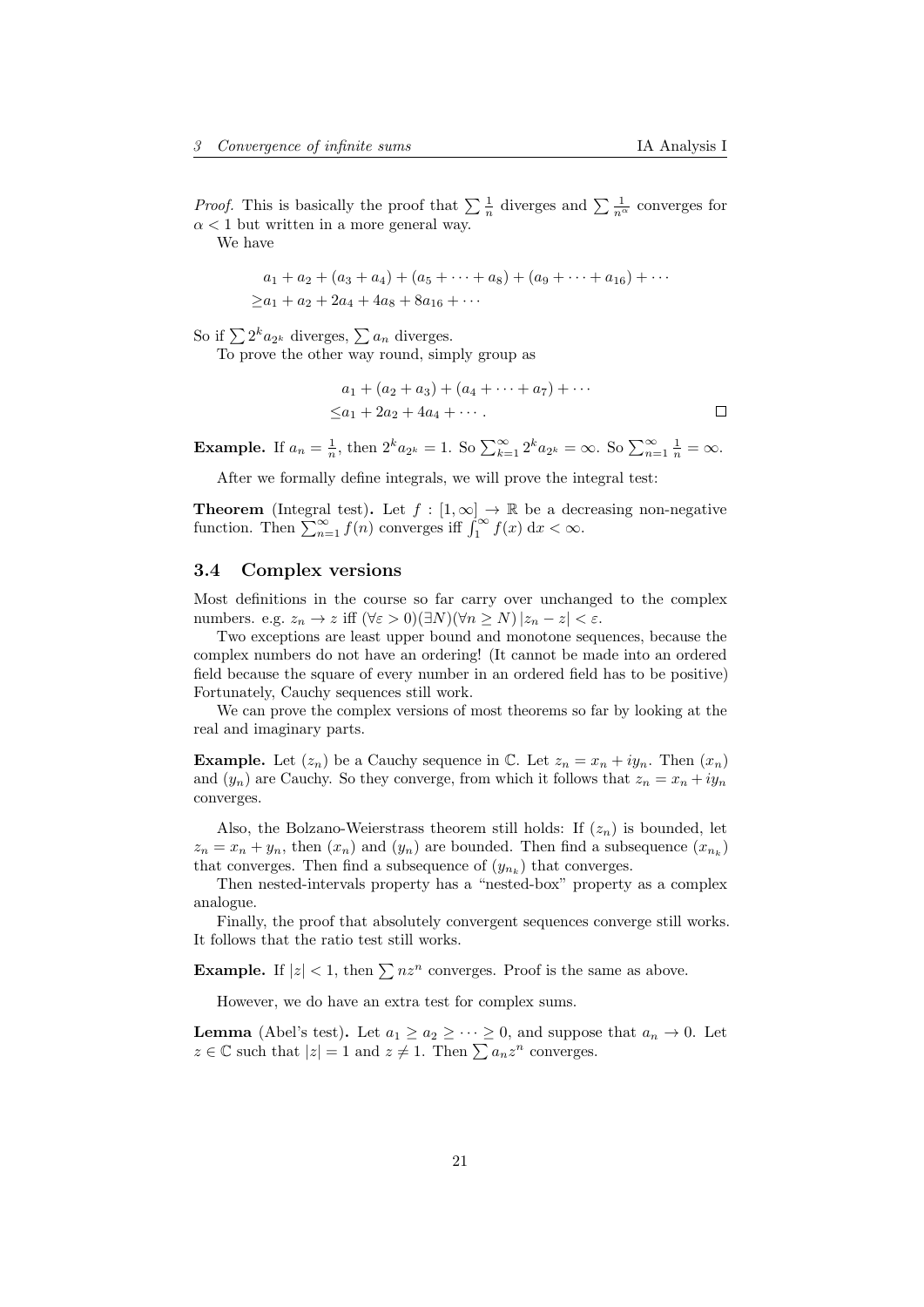Proof. We prove that it is Cauchy. We have

$$
\sum_{n=M}^{N} a_n z^n = \sum_{n=M}^{N} a_n \frac{z^{n+1} - z^n}{z - 1}
$$
  
=  $\frac{1}{z - 1} \sum_{n=M}^{N} a_n (z^{n+1} - z^n)$   
=  $\frac{1}{z - 1} \left( \sum_{n=M}^{N} a_n z^{n+1} - \sum_{n=M}^{N} a_n z^n \right)$   
=  $\frac{1}{z - 1} \left( \sum_{n=M}^{N} a_n z^{n+1} - \sum_{n=M-1}^{N-1} a_{n+1} z^{n+1} \right)$   
=  $\frac{1}{z - 1} \left( a_N z^{N+1} - a_M z^M + \sum_{n=M}^{N-1} (a_n - a_{n+1}) z^{n+1} \right)$ 

We now take the absolute value of everything to obtain

$$
\left| \sum_{n=M}^{N} a_n z^n \right| \leq \frac{1}{|z-1|} \left( a_N + a_M + \sum_{n=M}^{N-1} (a_n - a_{n+1}) \right)
$$
  
= 
$$
\frac{1}{|z-1|} (a_N + a_M + (a_M - a_{M+1}) + \dots + (a_{N-1} - a_N))
$$
  
= 
$$
\frac{2a_M}{|z-1|} \to 0.
$$

So it is Cauchy. So it converges

Note that here we transformed the sum  $\sum a_n(z^{n+1} - z^n)$  into  $a_N z^{N+1}$  $a_M z^M + \sum_{n=1}^{\infty} (a_n - a_{n+1}) z^{n+1}$ . What we have effectively done is a discrete analogue of integrating by parts.

**Example.** The series  $\sum z^n/n$  converges if  $|z| < 1$  or if  $|z| = 1$  and  $z \neq 1$ , and it diverges if  $z = 1$  or  $|z| > 1$ .

The cases  $|z| < 1$  and  $|z| > 1$  are trivial from the ratio test, and Abel's test is required for the  $|z|=1$  cases.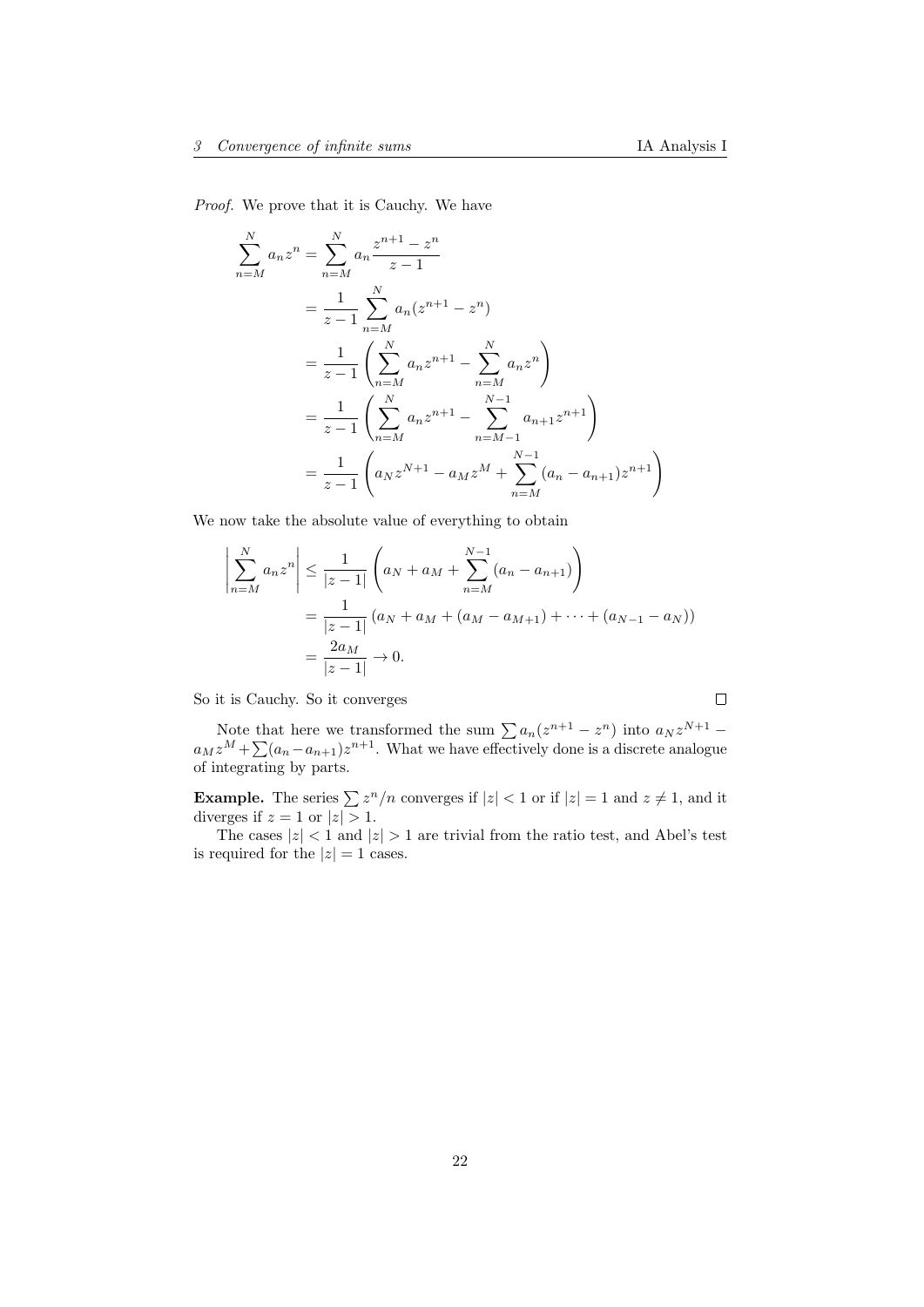# <span id="page-22-0"></span>4 Continuous functions

## <span id="page-22-1"></span>4.1 Continuous functions

**Definition** (Continuous function). Let  $A \subseteq \mathbb{R}$ ,  $a \in A$ , and  $f : A \to \mathbb{R}$ . Then f is continuous at a if for any  $\varepsilon > 0$ , there is some  $\delta > 0$  such that if  $y \in A$  is such that  $|y - a| < \delta$ , then  $|f(y) - f(a)| < \varepsilon$ . In symbols, we have

 $(\forall \varepsilon > 0)(\exists \delta > 0)(\forall y \in A) |y - a| < \delta \Rightarrow |f(y) - f(a)| < \varepsilon.$ 

f is *continuous* if it is continuous at every  $a \in A$ . In symbols, we have

 $(\forall a \in A)(\forall \varepsilon > 0)(\exists \delta > 0)(\forall y \in A)|y - a| < \delta \Rightarrow |f(y) - f(a)| < \varepsilon.$ 

Intuitively, f is continuous at a if we can obtain  $f(a)$  as accurately as we wish by using more accurate values of a (the definition says that if we want to approximate  $f(a)$  by  $f(y)$  to within accuracy  $\varepsilon$ , we just have to get our y to within  $\delta$  of a for some  $\delta$ ).

For example, suppose we have the function

$$
f(x) = \begin{cases} 0 & x \leq \pi \\ 1 & x > \pi \end{cases}.
$$

Suppose that we don't know what the function actually is, but we have a computer program that computes this function. We want to know what  $f(\pi)$ is. Since we cannot input  $\pi$  (it has infinitely many digits), we can try 3, and it gives 0. Then we try  $3.14$ , and it gives 0 again. If we try  $3.1416$ , it gives 1 (since  $\pi = 3.1415926 \cdots < 3.1416$ . We keep giving more and more digits of  $\pi$ , but the result keeps oscillating between 0 and 1. We have no hope of what  $f(\pi)$  might be, even approximately. So this f is discontinuous at  $\pi$ .

However, if we have the function  $g(x) = x^2$ , then we can find the (approximate) value of  $q(\pi)$ . We can first try  $q(3)$  and obtain 9. Then we can try  $q(3.14) = 9.8596, q(3.1416) = 9.86965056$  etc. We can keep trying and obtain more and more accurate values of  $g(\pi)$ . So g is continuous at  $\pi$ .

#### Example.

- Constant functions are continuous.
- The function  $f(x) = x$  is continuous (take  $\delta = \varepsilon$ ).

The definition of continuity of a function looks rather like the definition of convergence. In fact, they are related by the following lemma:

**Lemma.** The following two statements are equivalent for a function  $f : A \to \mathbb{R}$ .

- $f$  is continuous
- If  $(a_n)$  is a sequence in A with  $a_n \to a$ , then  $f(a_n) \to f(a)$ .

*Proof.* (i) $\Rightarrow$ (ii) Let  $\varepsilon > 0$ . Since f is continuous at a,

$$
(\exists \delta > 0)(\forall y \in A) |y - a| < \delta \Rightarrow |f(y) - f(a)| < \varepsilon.
$$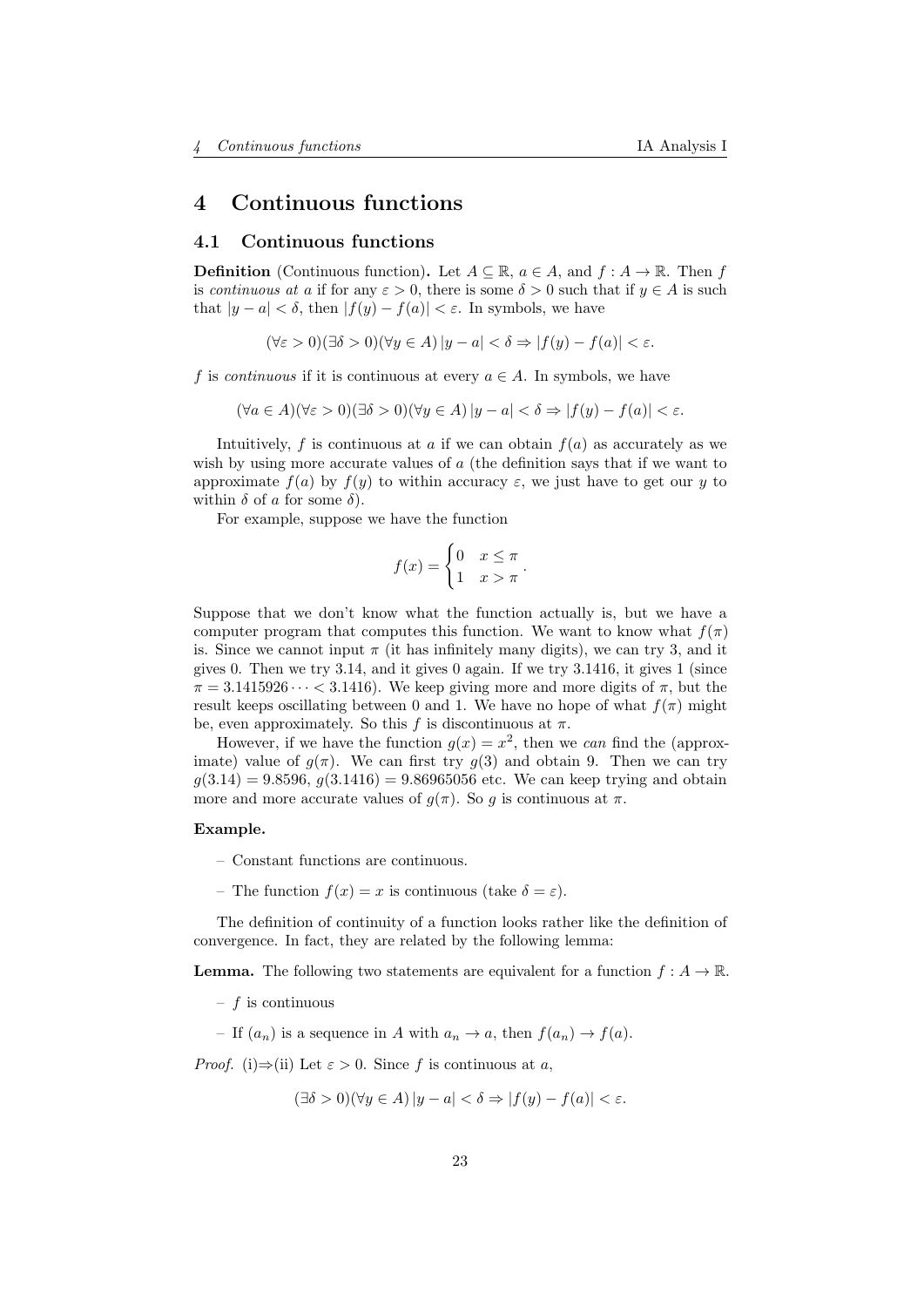We want N such that  $\forall n \ge N, |f(a_n) - f(a)| < \varepsilon$ . By continuity, it is enough to find N such that  $\forall n \ge N$ ,  $|a_n - a| < \delta$ . Since  $a_n \to a$ , such an N exists.

(ii)⇒(i) We prove the contrapositive: Suppose f is not continuous at a. Then

 $(\exists \varepsilon > 0)(\forall \delta > 0)(\exists y \in A) |y - a| < \delta$  and  $|f(y) - f(a)| \ge \varepsilon$ .

For each n, we can therefore pick  $a_n \in A$  such that  $|a_n - a| < \frac{1}{n}$  and  $|f(a_n) |f(a)| \geq \varepsilon$ . But then  $a_n \to a$  (by Archimedean property), but  $f(a_n) \not\to f(a)$ .  $\Box$ 

#### Example.

- (i) Let  $f(x) = \begin{cases} -1 & x < 0 \\ 1 & x \end{cases}$  $\frac{1}{1}$   $x \geq 0$ . Then f is not continuous because  $-\frac{1}{n} \to 0$  but  $f(-\frac{1}{n}) \rightarrow -1 \neq f(0).$
- (ii) Let  $f: \mathbb{Q} \to \mathbb{R}$  with

$$
f(x) = \begin{cases} 1 & x^2 > 2 \\ 0 & x^2 < 2 \end{cases}
$$

Then f is continuous. For every  $a \in \mathbb{Q}$ , we can find an interval about a on which  $f$  is constant. So  $f$  is continuous at  $a$ .

(iii) Let

$$
f(x) = \begin{cases} \sin\frac{1}{x} & x \neq 0 \\ 0 & x = 0 \end{cases}
$$

Then  $f(a)$  is discontinuous. For example, let  $a_n = 1/[(2n+0.5)\pi]$ . Then  $a_n \to 0$  and  $f(a_n) \to 1 \neq f(0)$ .

We can use this sequence definition as the definition for continuous functions. This has the advantage of being cleaner to write and easier to work with. In particular, we can reuse a lot of our sequence theorems to prove the analogous results for continuous functions.

**Lemma.** Let  $A \subseteq \mathbb{R}$  and  $f, g : A \to \mathbb{R}$  be continuous functions. Then

- (i)  $f + g$  is continuous
- (ii)  $fg$  is continuous

(iii) if g never vanishes, then  $f/g$  is continuous.

Proof.

(i) Let  $a \in A$  and let  $(a_n)$  be a sequence in A with  $a_n \to a$ . Then

$$
(f+g)(a_n) = f(a_n) + g(a_n).
$$

But  $f(a_n) \to f(a)$  and  $g(a_n) \to g(a)$ . So

$$
f(a_n) + g(a_n) \to f(a) + g(a) = (f + g)(a).
$$

(ii) and (iii) are proved in exactly the same way.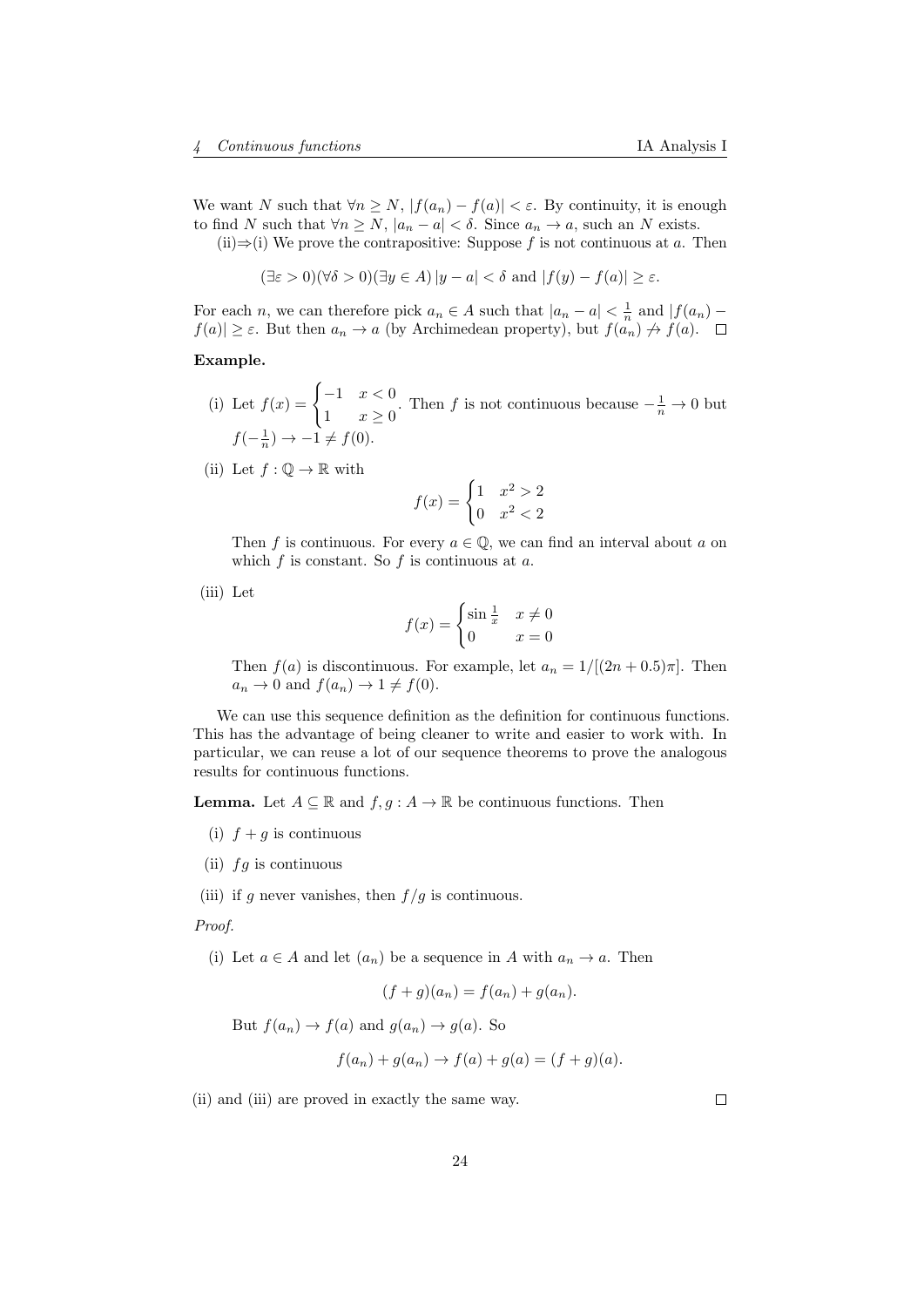With this lemma, from the fact that constant functions and  $f(x) = x$  are continuous, we know that all polynomials are continuous. Similarly, rational functions  $P(x)/Q(x)$  are continuous except when  $Q(x) = 0$ .

**Lemma.** Let  $A, B \subseteq \mathbb{R}$  and  $f : A \rightarrow B$ ,  $g : B \rightarrow \mathbb{R}$ . Then if f and g are continuous,  $g \circ f : A \to \mathbb{R}$  is continuous.

Proof. We offer two proofs:

- (i) Let  $(a_n)$  be a sequence in A with  $a_n \to a \in A$ . Then  $f(a_n) \to f(a)$  since f is continuous. Then  $g(f(a_n)) \to g(f(a))$  since g is continuous. So  $g \circ f$ is continuous.
- (ii) Let  $a \in A$  and  $\varepsilon > 0$ . Since q is continuous at  $f(a)$ , there exists  $\eta > 0$  such that  $\forall z \in B, |z - f(a)| < \eta \Rightarrow |g(z) - g(f(a))| < \varepsilon$ .

Since f is continuous at  $a, \exists \delta > 0$  such that  $\forall y \in A, |y - a| < \delta \Rightarrow$  $|f(y) - f(a)| < \eta$ . Therefore  $|y - a| < \delta \Rightarrow |g(f(y)) - g(f(a))| < \varepsilon$ .  $\Box$ 

There are two important theorems regarding continuous functions — the maximum value theorem and the intermediate value theorem.

**Theorem** (Maximum value theorem). Let [a, b] be a closed interval in R and let  $f : [a, b] \to \mathbb{R}$  be continuous. Then f is bounded and attains its bounds, i.e.  $f(x) = \sup f$  for some x, and  $f(y) = \inf f$  for some y.

*Proof.* If f is not bounded above, then for each n, we can find  $x_n \in [a, b]$  such that  $f(x_n) \geq n$  for all n.

By Bolzano-Weierstrass, since  $x_n \in [a, b]$  and is bounded, the sequence  $(x_n)$  has a convergent subsequence  $(x_{n_k})$ . Let x be its limit. Then since f is continuous,  $f(x_{n_k}) \to f(x)$ . But  $f(x_{n_k}) \geq n_k \to \infty$ . So this is a contradiction.

Now let  $C = \sup\{f(x) : x \in [a, b]\}.$  Then for every n, we can find  $x_n$ such that  $f(x_n) \geq C - \frac{1}{n}$ . So by Bolzano-Weierstrass,  $(x_n)$  has a convergent subsequence  $(x_{n_k})$ . Since  $C - \frac{1}{n_k} \le f(x_{n_k}) \le C$ ,  $f(x_{n_k}) \to C$ . Therefore if  $x = \lim x_{n_k}$ , then  $f(x) = C$ .

A similar argument applies if  $f$  is unbounded below.

 $\Box$ 

**Theorem** (Intermediate value theorem). Let  $a < b \in \mathbb{R}$  and let  $f : [a, b] \to \mathbb{R}$ be continuous. Suppose that  $f(a) < 0 < f(b)$ . Then there exists an  $x \in (a, b)$ such that  $f(x) = 0$ .

Proof. We have several proofs:

(i) Let  $A = \{x : f(x) < 0\}$  and let  $s = \sup A$ . We shall show that  $f(s) = 0$ Let  $A = \{x : f(x) < 0\}$  and let  $s = \sup A$ . We shall show that  $f(s) = 0$ <br>(this is similar to the proof that  $\sqrt{2}$  exists in Numbers and Sets). If  $f(s) < 0$ , then setting  $\varepsilon = |f(s)|$  in the definition of continuity, we can find  $\delta > 0$  such that  $\forall y, |y - s| < \delta \Rightarrow f(y) < 0$ . Then  $s + \delta/2 \in A$ , so s is not an upper bound. Contradiction.

If  $f(s) > 0$ , by the same argument, we can find  $\delta > 0$  such that  $\forall y$ ,  $|y - s| < \delta \Rightarrow f(y) > 0$ . So  $s - \delta/2$  is a smaller upper bound.

(ii) Let  $a_0 = a, b_0 = b$ . By repeated bisection, construct nested intervals  $[a_n, b_n]$  such that  $b_n - a_n = \frac{b_0 - a_0}{2^n}$  and  $f(a_n) < 0 \le f(b_n)$ . Then by the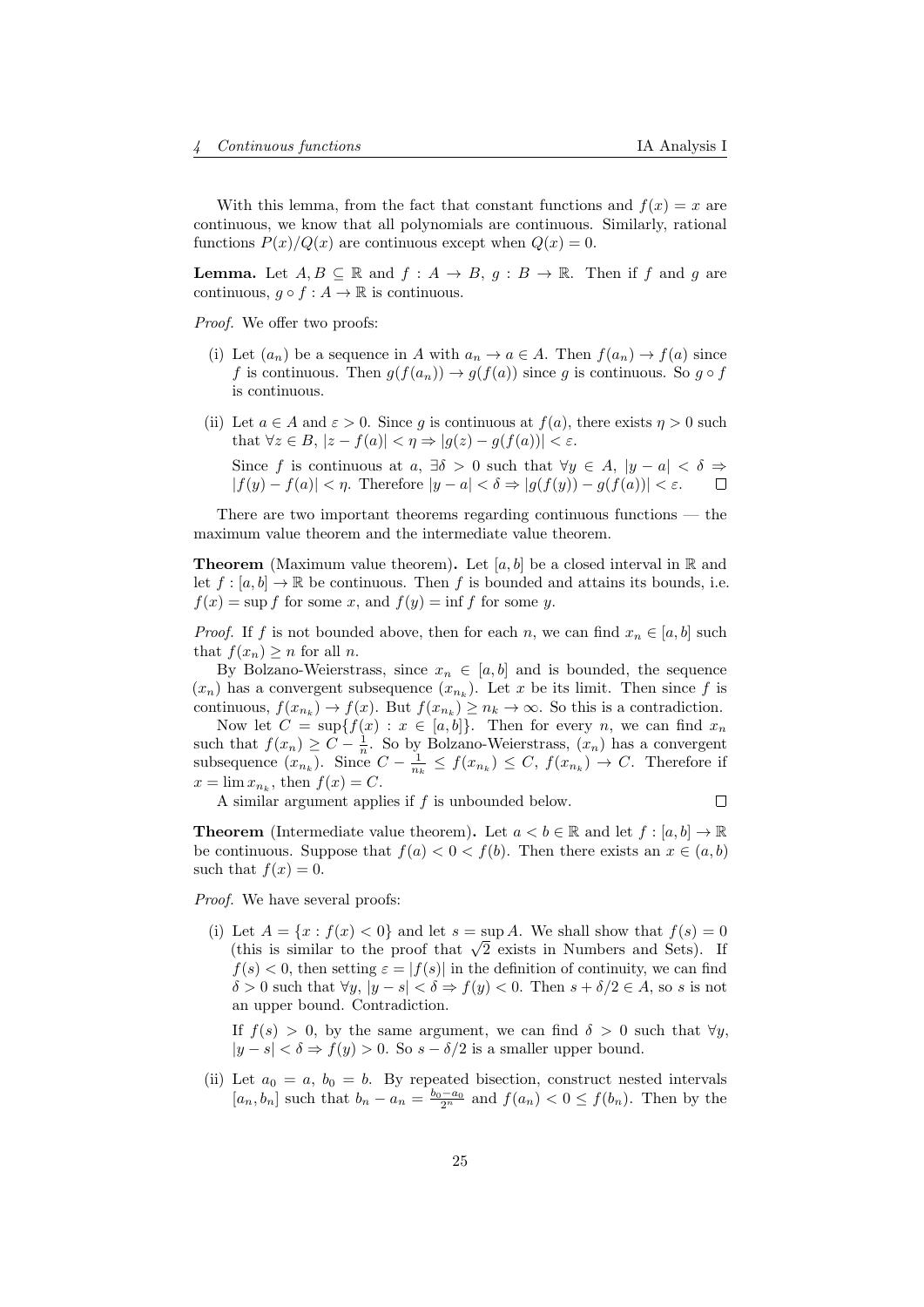nested intervals property, we can find  $x \in \bigcap_{n=0}^{\infty} [a_n, b_n]$ . Since  $b_n - a_n \to 0$ ,  $a_n, b_n \to x$ .

Since  $f(a_n) < 0$  for every  $n, f(x) \leq 0$ . Similarly, since  $f(b_n) \geq 0$  for every  $n, f(x) \geq 0$ . So  $f(x) = 0$ .  $\Box$ 

It is easy to generalize this to get that, if  $f(a) < c < f(b)$ , then  $\exists x \in (a, b)$ such that  $f(x) = c$ , by applying the result to  $f(x) - c$ . Also, we can assume instead that  $f(b) < c < f(a)$  and obtain the same result by looking at  $-f(x)$ .

**Corollary.** Let  $f : [a, b] \rightarrow [c, d]$  be a continuous strictly increasing function with  $f(a) = c$ ,  $f(b) = d$ . Then f is invertible and its inverse is continuous.

*Proof.* Since f is strictly increasing, it is an injection (suppose  $x \neq y$ . wlog,  $x < y$ . Then  $f(x) < f(y)$  and so  $f(x) \neq f(y)$ ). Now let  $y \in (c, d)$ . By the intermediate value theorem, there exists  $x \in (a, b)$  such that  $f(x) = y$ . So f is a surjection. So it is a bijection and hence invertible.

Let g be the inverse. Let  $y \in [c, d]$  and let  $\varepsilon > 0$ . Let  $x = g(y)$ . So  $f(x) = y$ . Let  $u = f(x - \varepsilon)$  and  $v = f(x + \varepsilon)$  (if  $y = c$  or d, make the obvious adjustments). Then  $u < y < v$ . So we can find  $\delta > 0$  such that  $(y - \delta, y + \delta) \subseteq (u, v)$ . Then  $|z - y| < \delta \Rightarrow g(z) \in (x - \varepsilon, x + \varepsilon) \Rightarrow |g(z) - g(y)| < \varepsilon.$ П

With this corollary, we can create more continuous functions, e.g.  $\sqrt{x}$ .

# <span id="page-25-0"></span>4.2 Continuous induction\*

Continuous induction is a generalization of induction on natural numbers. It provides an alternative mechanism to prove certain results we have shown.

**Proposition** (Continuous induction v1). Let  $a < b$  and let  $A \subseteq [a, b]$  have the following properties:

- (i)  $a \in A$
- (ii) If  $x \in A$  and  $x \neq b$ , then  $\exists y \in A$  with  $y > x$ .
- (iii) If  $\forall \varepsilon > 0, \exists y \in A : y \in (x \varepsilon, x]$ , then  $x \in A$ .

Then  $b \in A$ .

*Proof.* Since  $a \in A$ ,  $A \neq \emptyset$ . A is also bounded above by b. So let  $s = \sup A$ . Then  $\forall \varepsilon > 0$ ,  $\exists y \in A$  such that  $y > s - \varepsilon$ . Therefore, by (iii),  $s \in A$ . If  $s \neq b$ , then by (ii), we can find  $y \in A$  such that  $y > s$ .  $\Box$ 

It can also be formulated as follows:

**Proposition** (Continuous induction v2). Let  $A \subseteq [a, b]$  and suppose that

- (i)  $a \in A$
- (ii) If  $[a, x] \subset A$  and  $x \neq b$ , then there exists  $y > x$  such that  $[a, y] \subset A$ .
- (iii) If  $[a, x) \subset A$ , then  $[a, x] \subset A$ .

Then  $A = [a, b]$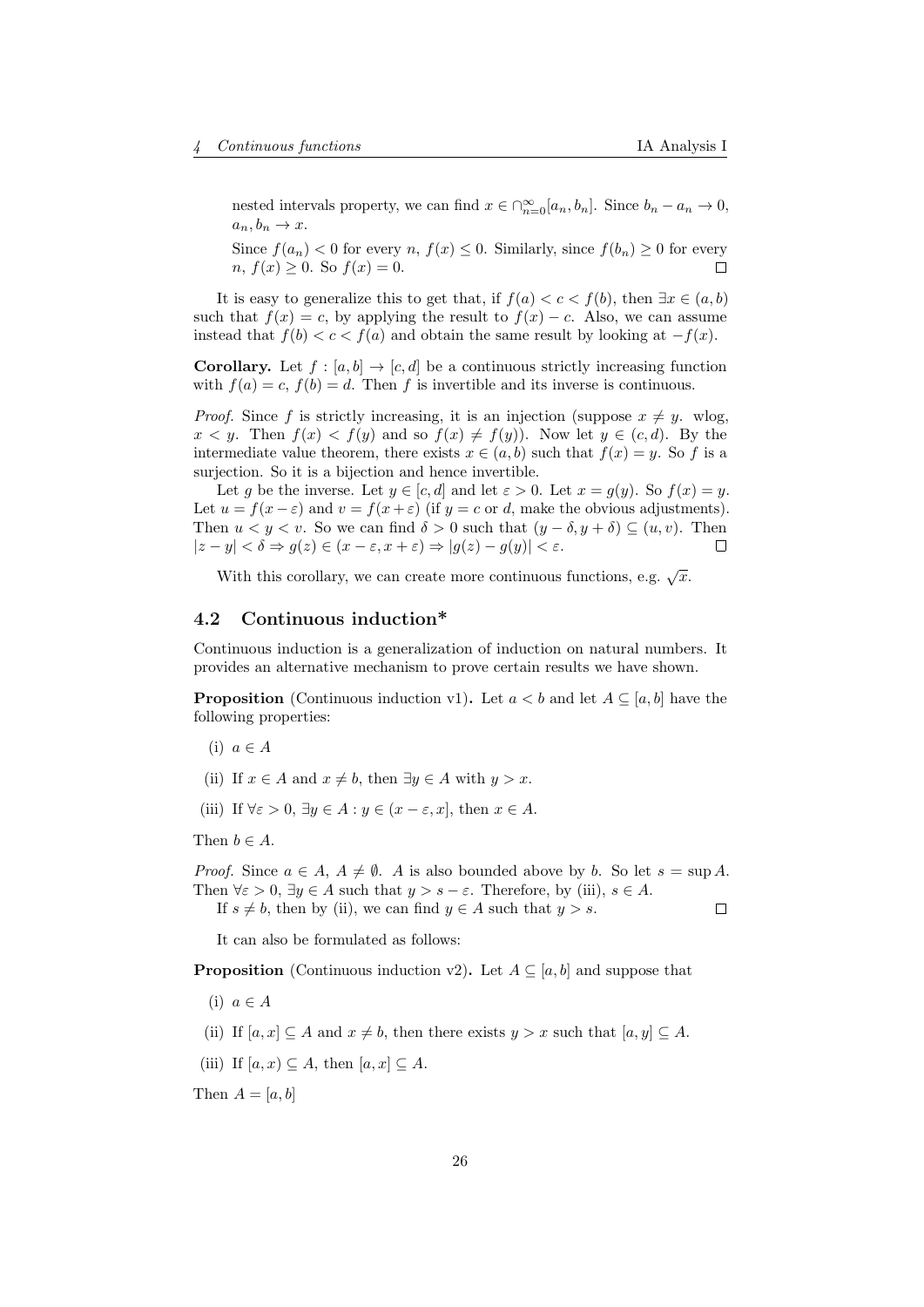*Proof.* We prove that version  $1 \Rightarrow$  version 2. Suppose A satisfies the conditions of v2. Let  $A' = \{x \in [a, b] : [a, x] \subseteq A\}.$ 

Then  $a \in A'$ . If  $x \in A'$  with  $x \neq b$ , then  $[a, x] \subseteq A$ . So  $\exists y > x$  such that  $[a, y] \subseteq A$ . So  $\exists y > x$  such that  $y \in A'$ .

If  $\forall \varepsilon > 0, \exists y \in (x - \varepsilon, x]$  such that  $[a, y] \subseteq A$ , then  $[a, x) \subseteq A$ . So by (iii),  $[a, x] \subseteq A$ , so  $x \in A'$ . So A' satisfies properties (i) to (iii) of version 1. Therefore  $b \in A'$ . So  $[a, b] \subseteq A$ . So  $A = [a, b]$ .  $\Box$ 

We reprove intermediate value theorem here:

**Theorem** (Intermediate value theorem). Let  $a < b \in \mathbb{R}$  and let  $f : [a, b] \to \mathbb{R}$ be continuous. Suppose that  $f(a) < 0 < f(b)$ . Then there exists an  $x \in (a, b)$ such that  $f(x) = 0$ .

*Proof.* Assume that f is continuous. Suppose  $f(a) < 0 < f(b)$ . Assume that  $(\forall x) f(x) \neq 0$ , and derive a contradiction.

Let  $A = \{x : f(x) < 0\}$  Then  $a \in A$ . If  $x \in A$ , then  $f(x) < 0$ , and by continuity, we can find  $\delta > 0$  such that  $|y - x| < \delta \Rightarrow f(y) < 0$ . So if  $x \neq b$ , then we can find  $y \in A$  such that  $y > x$ .

We prove the contrapositive of the last condition, i.e.

$$
x \notin A \Rightarrow (\exists \delta > 0)(\forall y \in A) y \notin (x - \delta, x].
$$

If  $x \notin A$ , then  $f(x) > 0$  (we assume that f is never zero. If not, we're done). Then by continuity,  $\exists \delta > 0$  such that  $|y - x| < \delta \Rightarrow f(y) > 0$ . So  $y \notin A$ .

Hence by continuous induction,  $b \in A$ . Contradiction.

 $\Box$ 

Now we prove that continuous functions in closed intervals are bounded.

**Theorem.** Let [a, b] be a closed interval in R and let  $f : [a, b] \to \mathbb{R}$  be continuous. Then  $f$  is bounded.

*Proof.* Let  $f : [a, b]$  be continuous. Let  $A = \{x : f$  is bounded on  $[a, x]$ . Then  $a \in A$ . If  $x \in A$ ,  $x \neq b$ , then  $\exists \delta > 0$  such that  $|y - x| < \delta \Rightarrow |f(y) - f(x)| < 1$ . So  $\exists y > x$  (e.g. take min $\{x + \delta/2, b\}$ ) such that f is bounded on [a, y], which implies that  $y \in A$ .

Now suppose that  $\forall \varepsilon > 0$ ,  $\exists y \in (x, -\varepsilon, x]$  such that  $y \in A$ . Again, we can find  $\delta > 0$  such that f is bounded on  $(x-\delta, x+\delta)$ , and in particular on  $(x-\delta, x]$ . Pick y such that f is bounded on [a, y] and  $y > x - \delta$ . Then f is bounded on [a, x]. So  $x \in A$ .

So we are done by continuous induction.

 $\Box$ 

Finally, we can prove a theorem that we have not yet proven.

**Definition** (Cover of a set). Let  $A \subseteq \mathbb{R}$ . A *cover* of A by open intervals is a set  $\{I_{\gamma} : \gamma \in \Gamma\}$  where each  $I_{\gamma}$  is an open interval and  $A \subseteq \bigcup_{\gamma \in \Gamma} I_{\gamma}$ .

A *finite subcover* is a finite subset  $\{I_{\gamma_1}, \cdots, I_{\gamma_n}\}$  of the cover that is still a cover.

Not every cover has a finite subcover. For example, the cover  $\{(\frac{1}{n},1) : n \in \mathbb{N}\}\$ of (0, 1) has no finite subcover.

**Theorem** (Heine-Borel\*). Every cover of a closed, bounded interval  $[a, b]$  by open intervals has a finite subcover. We say closed intervals are compact (cf. Metric and Topological Spaces).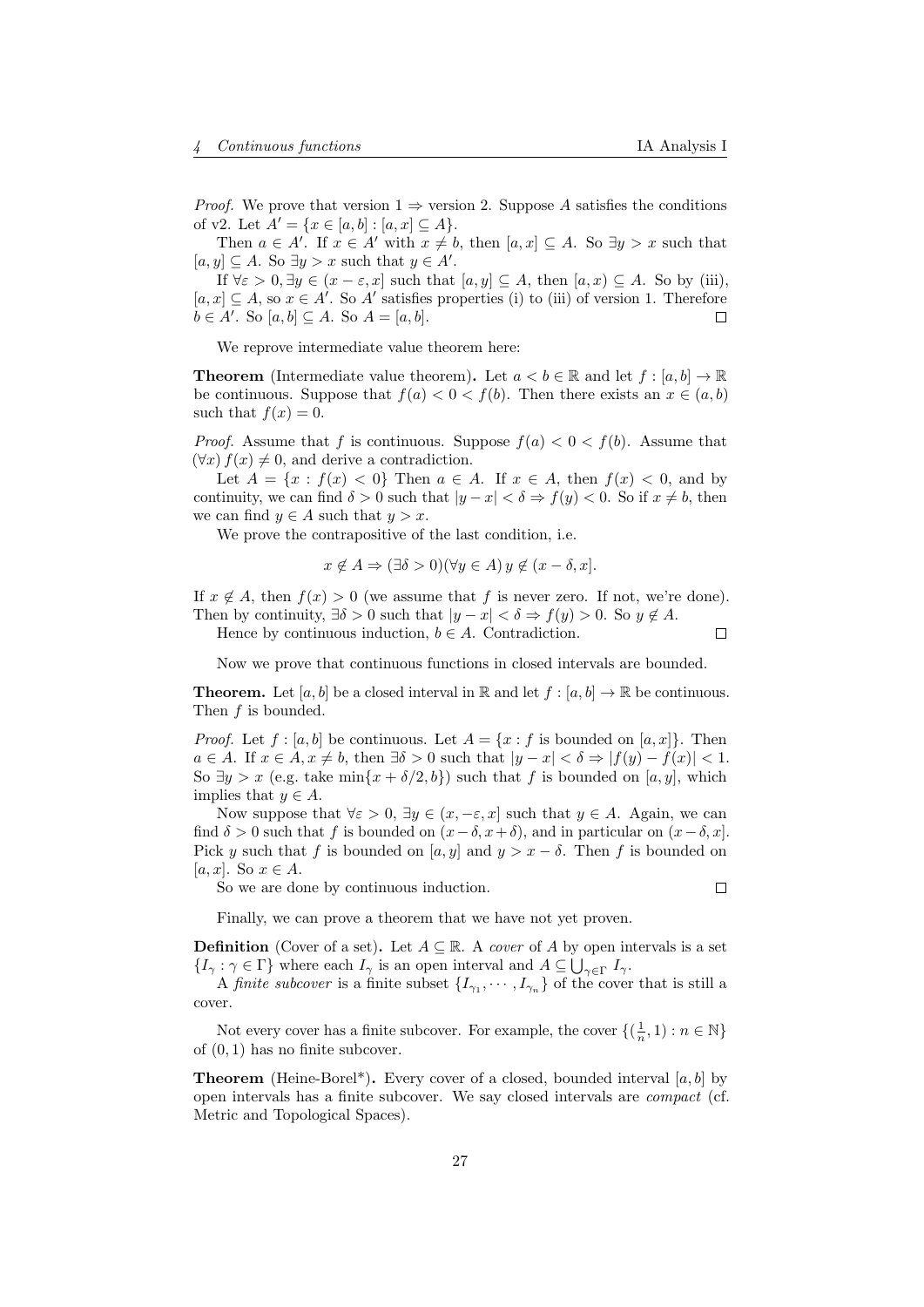*Proof.* Let  $\{I_{\gamma} : \gamma \in \Gamma\}$  be a cover of  $[a, b]$  by open intervals. Let  $A = \{x : [a, x]\}$ can be covered by finitely many of the  $I_{\gamma}$ .

Then  $a \in A$  since a must belong to some  $I_{\gamma}$ .

If  $x \in A$ , then pick  $\gamma$  such that  $x \in I_{\gamma}$ . Then if  $x \neq b$ , since  $I_{\gamma}$  is an open interval, it contains  $[x, y]$  for some  $y > x$ . Then  $[a, y]$  can be covered by finitely many  $I_{\gamma}$ , by taking a finite cover for  $[a, x]$  and the  $I_{\gamma}$  that contains x.

Now suppose that  $\forall \varepsilon > 0, \exists y \in A$  such that  $y \in (x - \varepsilon, x]$ .

Let  $I_{\gamma}$  be an open interval containing x. Then it contains  $(x - \varepsilon, x]$  for some  $\varepsilon > 0$ . Pick  $y \in A$  such that  $y \in (x - \varepsilon, x]$ . Now combine  $I_{\gamma}$  with a finite subcover of [a, y] to get a finite subcover of [a, x]. So  $x \in A$ .

Then done by continuous induction.

 $\Box$ 

We can use Heine-Borel to prove that continuous functions on  $[a, b]$  are bounded.

**Theorem.** Let  $[a, b]$  be a closed interval in R and let  $f : [a, b] \to \mathbb{R}$  be continuous. Then f is bounded and attains it bounds, i.e.  $f(x) = \sup f$  for some x, and  $f(y) = \inf f$  for some y.

*Proof.* Let  $f : [a, b] \to \mathbb{R}$  be continuous. Then by continuity,

$$
(\forall x \in [a, b]) (\exists \delta_x > 0)(\forall y) |y - x| < \delta_x \Rightarrow |f(y) - f(x)| < 1.
$$

Let  $\gamma = [a, b]$  and for each  $x \in \gamma$ , let  $I_x = (x - \delta_x, x + \delta_x)$ . So by Heine-Borel, we can find  $x_1, \dots, x_n$  such that  $[a, b] \subseteq \bigcup_{1}^{n} (x_i - \delta_{x_i}, x_i + \delta_{x_i}).$ 

But f is bounded in each interval  $(x_i - \delta_{x_i}, x_i + \delta_{x_i})$  by  $|f(x_i)| + 1$ . So it is bounded on [a, b] by max  $|f(x_i)| + 1$ . □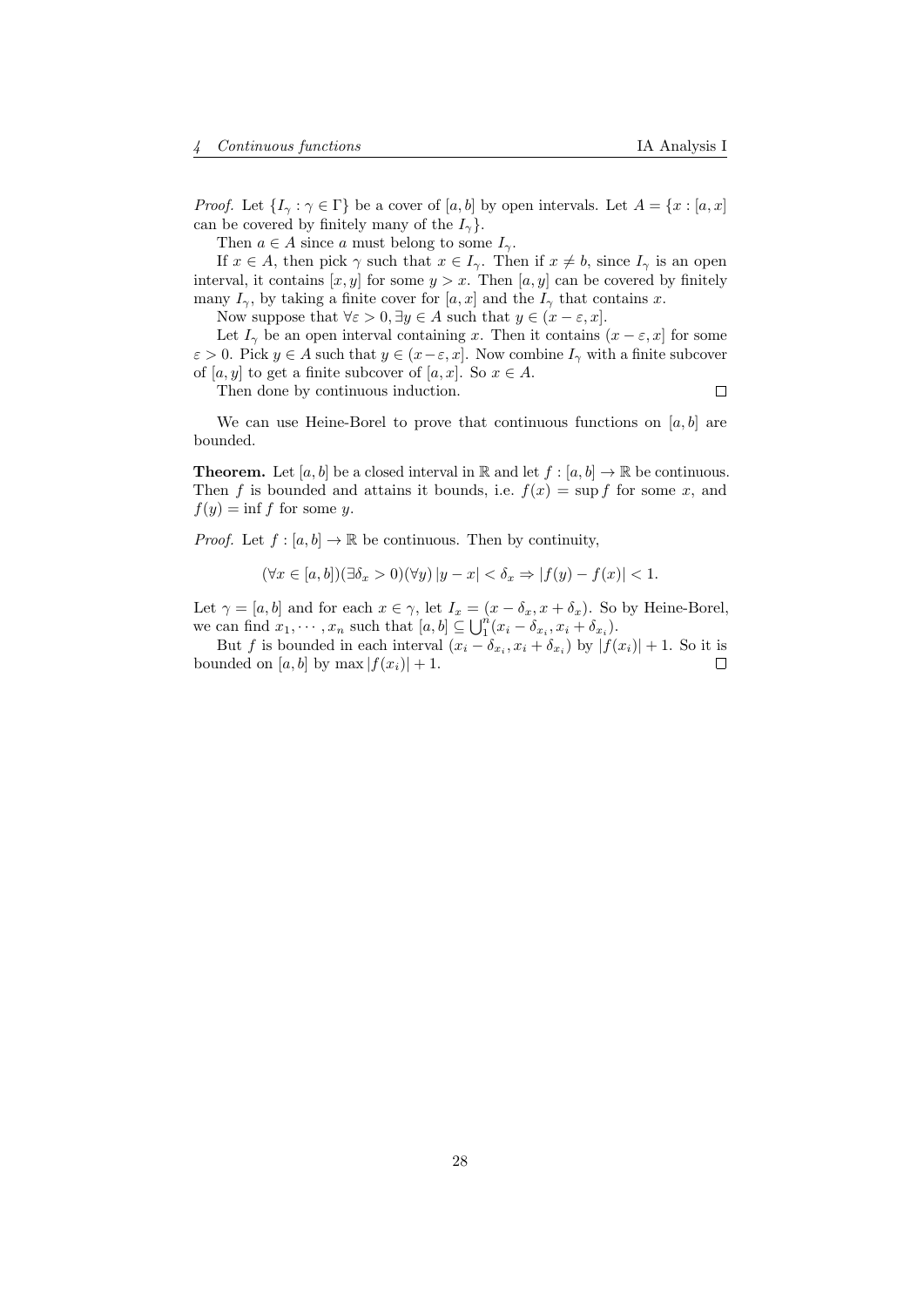# <span id="page-28-0"></span>5 Differentiability

In the remainder of the course, we will properly develop calculus, and put differentiation and integration on a rigorous foundation. Every notion will be given a proper definition which we will use to prove results like the product and quotient rule.

### <span id="page-28-1"></span>5.1 Limits

First of all, we need the notion of limits. Recall that we've previously had limits for sequences. Now, we will define limits for functions.

**Definition** (Limit of functions). Let  $A \subseteq \mathbb{R}$  and let  $f : A \to \mathbb{R}$ . We say

$$
\lim_{x \to a} f(x) = \ell,
$$

or " $f(x) \rightarrow \ell$  as  $x \rightarrow a$ ", if

$$
(\forall \varepsilon > 0)(\exists \delta > 0)(\forall x \in A) \, 0 < |x - a| < \delta \Rightarrow |f(x) - \ell| < \varepsilon.
$$

We couldn't care less what happens when  $x = a$ , hence the strict inequality  $0 < |x - a|$ . In fact, f doesn't even have to be defined at  $x = a$ .

Example. Let

$$
f(x) = \begin{cases} x & x \neq 2 \\ 3 & x = 2 \end{cases}
$$

Then  $\lim_{x\to 2}$  = 2, even though  $f(2) = 3$ .

**Example.** Let  $f(x) = \frac{\sin x}{x}$ . Then  $f(0)$  is not defined but  $\lim_{x\to 0} f(x) = 1$ .

We will see a proof later after we define what sin means.

We notice that the definition of the limit is suspiciously similar to that of continuity. In fact, if we define

$$
g(x) = \begin{cases} f(x) & x \neq a \\ \ell & x = a \end{cases}
$$

Then  $f(x) \to \ell$  as  $x \to a$  iff g is continuous at a.

Alternatively, f is continuous at a if  $f(x) \to f(a)$  as  $x \to a$ . It follows also that  $f(x) \to \ell$  as  $x \to a$  iff  $f(x_n) \to \ell$  for every sequence  $(x_n)$  in A with  $x_n \to a$ . The previous limit theorems of sequences apply here as well

**Proposition.** If  $f(x) \to \ell$  and  $g(x) \to m$  as  $x \to a$ , then  $f(x) + g(x) \to \ell + m$ ,  $f(x)g(x) \to \ell m$ , and  $\frac{f(x)}{g(x)} \to \frac{\ell}{m}$  if g and m don't vanish.

# <span id="page-28-2"></span>5.2 Differentiation

Similar to what we did in IA Differential Equations, we define the derivative as a limit.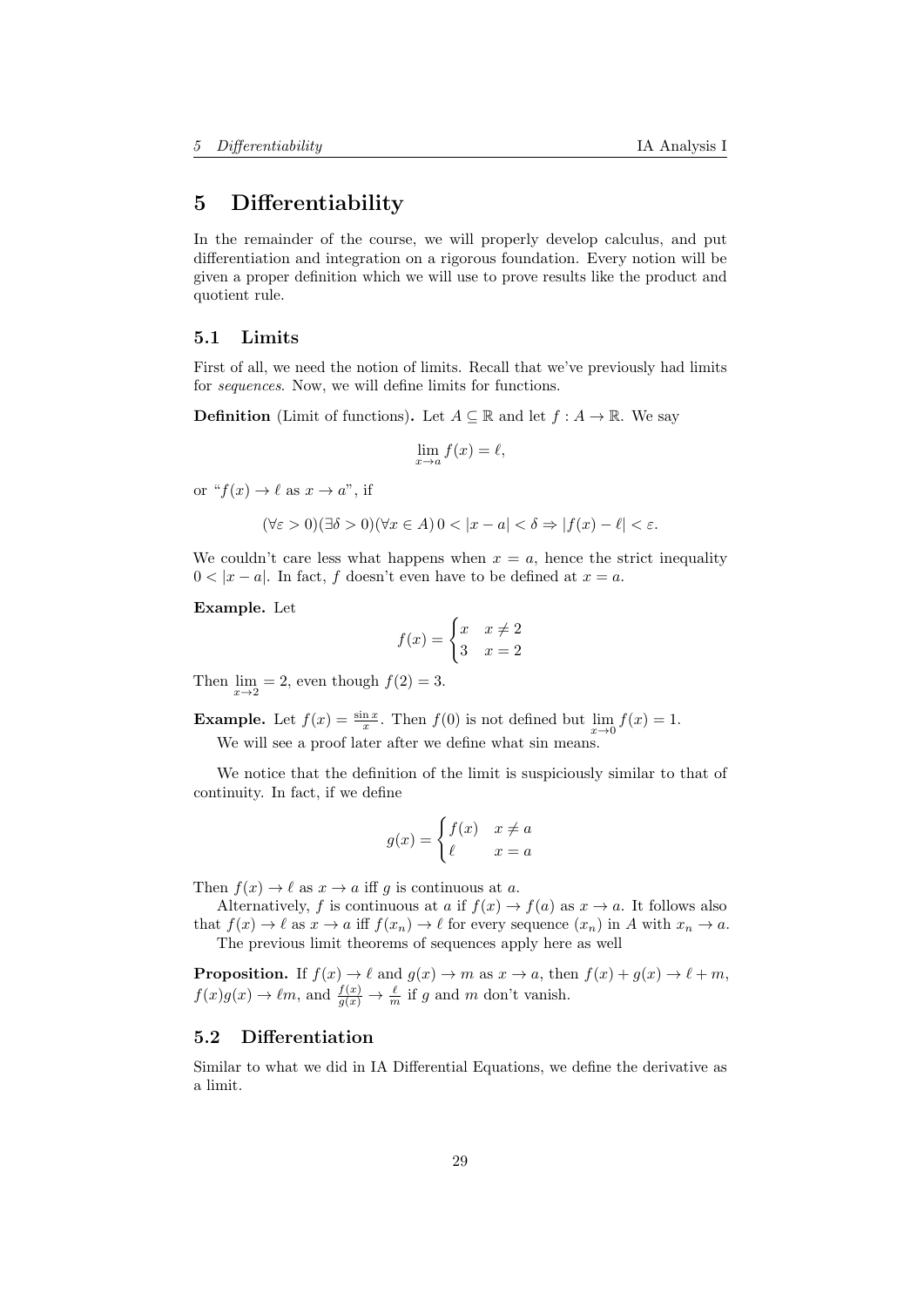**Definition** (Differentiable function). f is differentiable at a with derivative  $\lambda$  if

$$
\lim_{x \to a} \frac{f(x) - f(a)}{x - a} = \lambda.
$$

Equivalently, if

$$
\lim_{h \to 0} \frac{f(a+h) - f(a)}{h} = \lambda.
$$

We write  $\lambda = f'(a)$ .

Here we see why, in the definition of the limit, we say that we don't care what happens when  $x = a$ . In our definition here, our function is  $0/0$  when  $x = a$ , and we can't make any sense out of what happens when  $x = a$ .

Alternatively, we write the definition of differentiation as

$$
\frac{f(x+h) - f(x)}{h} = f'(x) + \varepsilon(h),
$$

where  $\varepsilon(h) \to 0$  as  $h \to 0$ . Rearranging, we can deduce that

$$
f(x+h) = f(x) + hf'(x) + h\varepsilon(h),
$$

Note that by the definition of the limit, we don't have to care what value  $\varepsilon$  takes when  $h = 0$ . It can be  $0, \pi$  or  $10^{10^{10}}$ . However, we usually take  $\varepsilon(0) = 0$  so that  $\varepsilon$  is continuous.

Using the small-o notation, we usually write  $o(h)$  for a function that satisfies  $\frac{o(h)}{h} \to 0$  as  $h \to 0$ . Hence we have

#### Proposition.

$$
f(x + h) = f(x) + hf'(x) + o(h).
$$

We can interpret this as an approximation of  $f(x+h)$ :

$$
f(x+h) = \underbrace{f(x) + h f'(x)}_{\text{linear approximation}} + \underbrace{o(h)}_{\text{error term}}.
$$

And differentiability shows that this is a very good approximation with small  $o(h)$  error.

Conversely, we have

**Proposition.** If  $f(x+h) = f(x) + hf'(x) + o(h)$ , then f is differentiable at x with derivative  $f'(x)$ .

Proof.

$$
\frac{f(x+h) - f(x)}{h} = f'(x) + \frac{o(h)}{h} \to f'(x).
$$

We can take derivatives multiple times, and get multiple derivatives.

**Definition** (Multiple derivatives). This is defined recursively: f is  $(n + 1)$ times differentiable if it is *n*-times differentiable and its *n*th derivative  $f^{(n)}$  is differentiable. We write  $f^{(n+1)}$  for the derivative of  $f^{(n)}$ , i.e. the  $(n+1)$ th derivative of  $f$ .

Informally, we will say f is n-times differentiable if we can differentiate it  $n$ times, and the *n*th derivative is  $f^{(n)}$ .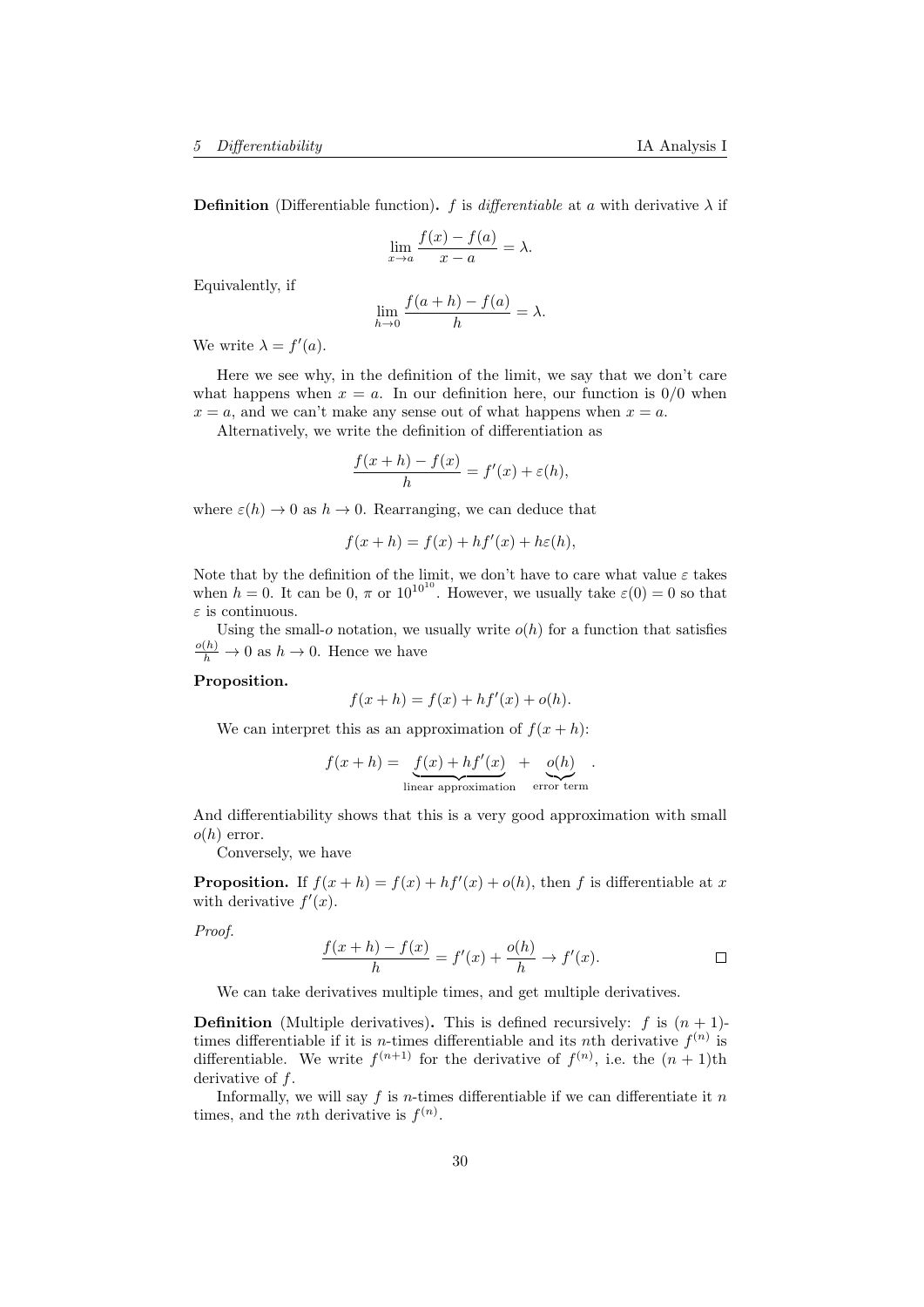We can prove the usual rules of differentiation using the small  $o$ -notation. It can also be proven by considering limits directly, but the notation will become a bit more daunting.

**Lemma** (Sum and product rule). Let  $f, g$  be differentiable at x. Then  $f + g$ and  $fg$  are differentiable at  $x$ , with

$$
(f+g)'(x) = f'(x) + g'(x)
$$
  
(fg)'(x) = f'(x)g(x) + f(x)g'(x)

Proof.

$$
(f+g)(x+h) = f(x+h) + g(x+h)
$$
  
=  $f(x) + hf'(x) + o(h) + g(x) + hg'(x) + o(h)$   
=  $(f+g)(x) + h(f'(x) + g'(x)) + o(h)$   

$$
fg(x+h) = f(x+h)g(x+h)
$$
  
=  $[f(x) + hf'(x) + o(h)][g(x) + hg'(x) + o(h)]$   
=  $f(x)g(x) + h[f'(x)g(x) + f(x)g'(x)]$   
+  $\underbrace{o(h)[g(x) + f(x) + hf'(x) + hg'(x) + o(h)] + h^2f'(x)g'(x)}_{error term}$ 

By limit theorems, the error term is  $o(h)$ . So we can write this as

$$
= fg(x) + h(f'(x)g(x) + f(x)g'(x)) + o(h).
$$

**Lemma** (Chain rule). If f is differentiable at x and q is differentiable at  $f(x)$ , then  $g \circ f$  is differentiable at x with derivative  $g'(f(x))f'(x)$ .

Proof. If one is sufficiently familiar with the small-o notation, then we can proceed as

$$
g(f(x+h)) = g(f(x) + hf'(x) + o(h)) = g(f(x)) + hf'(x)g'(f(x)) + o(h).
$$

If not, we can be a bit more explicit about the computations, and use  $h\epsilon(h)$ instead of  $o(h)$ :

$$
(g \circ f)(x + h) = g(f(x + h))
$$
  
=  $g[f(x) + hf'(x) + h\varepsilon_1(h)]$   
the "h" term  
=  $g(f(x)) + (fg'(x) + h\varepsilon_1(h))g'(f(x))$   
+  $(hf'(x) + h\varepsilon_1(h))\varepsilon_2(hf'(x) + h\varepsilon_1(h))$   
=  $g \circ f(x) + hg'(f(x))f'(x)$   
+  $h\Big[\varepsilon_1(h)g'(f(x)) + (f'(x) + \varepsilon_1(h))\varepsilon_2(hf'(x) + h\varepsilon_1(h))\Big].$   
error term

We want to show that the error term is  $o(h)$ , i.e. it divided by h tends to 0 as  $h\rightarrow 0.$ 

But  $\varepsilon_1(h)g'(f(x)) \to 0$ ,  $f'(x)+\varepsilon_1(h)$  is bounded, and  $\varepsilon_2(hf'(x)+h\varepsilon_1(h)) \to 0$ because  $hf'(x) + h\varepsilon_1(h) \to 0$  and  $\varepsilon_2(0) = 0$ . So our error term is  $o(h)$ .  $\Box$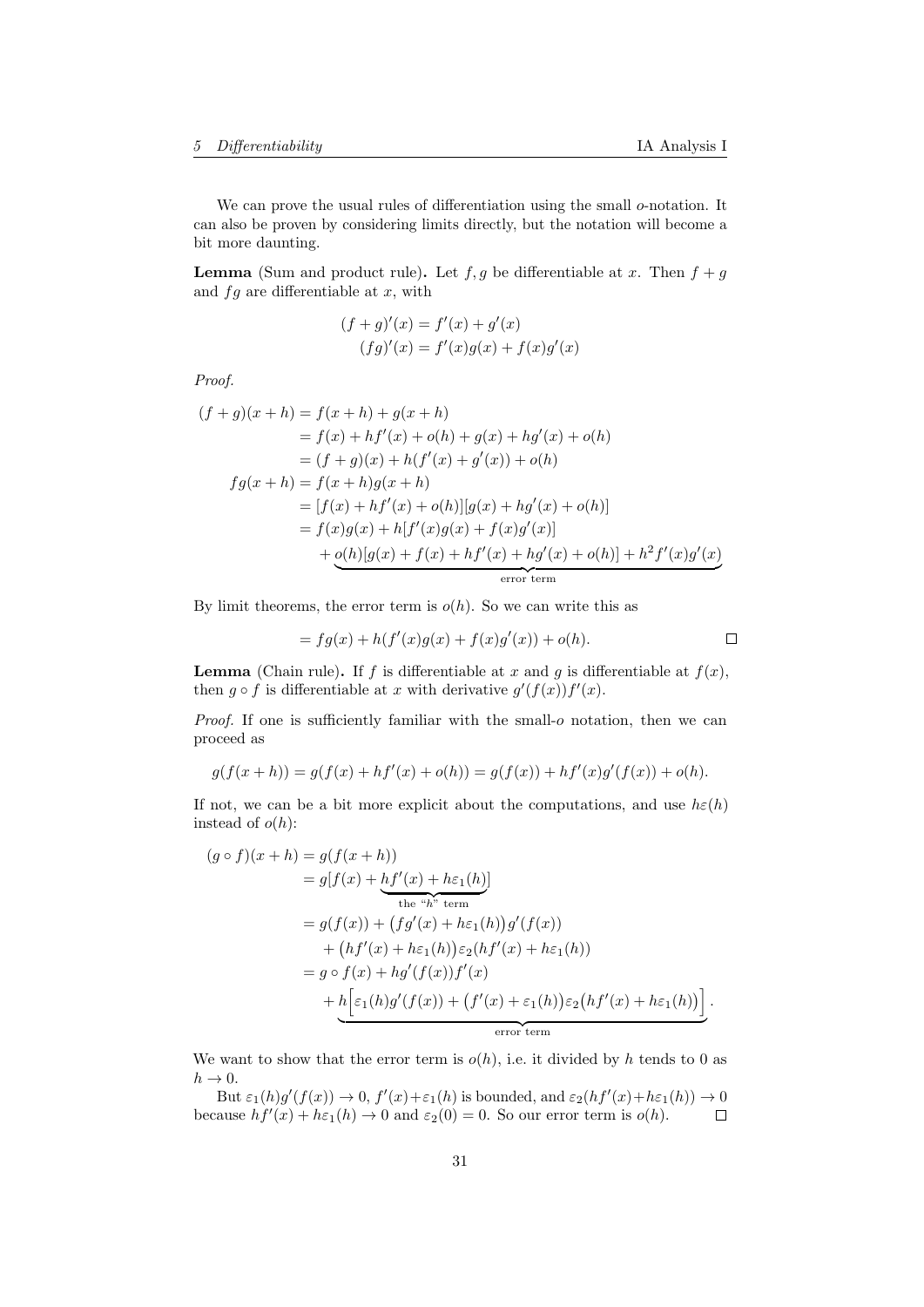We usually don't write out the error terms so explicitly, and just use heuristics like  $f(x + o(h)) = f(x) + o(h)$ ;  $o(h) + o(h) = o(h)$ ; and  $g(x) \cdot o(h) = o(h)$  for any (bounded) function g.

#### Example.

- (i) Constant functions are differentiable with derivative 0.
- (ii)  $f(x) = \lambda x$  is differentiable with derivative  $\lambda$ .
- (iii) Using the product rule, we can show that  $x^n$  is differentiable with derivative  $nx^{n-1}$  by induction.
- (iv) Hence all polynomials are differentiable.

**Example.** Let  $f(x) = 1/x$ . If  $x \neq 0$ , then

$$
\frac{f(x+h) - f(x)}{h} = \frac{\frac{1}{x+h} - \frac{1}{x}}{h} = \frac{\left(\frac{-h}{x(x+h)}\right)}{h} = \frac{-1}{x(x+h)} \to \frac{-1}{x^2}
$$

by limit theorems.

**Lemma** (Quotient rule). If f and g are differentiable at x, and  $q(x) \neq 0$ , then  $f/g$  is differentiable at x with derivative

$$
\left(\frac{f}{g}\right)'(x) = \frac{f'(x)g(x) - g'(x)f(x)}{g(x)^2}.
$$

*Proof.* First note that  $1/g(x) = h(g(x))$  where  $h(y) = 1/y$ . So  $1/g(x)$  is differentiable at x with derivative  $\frac{-1}{g(x)^2}g'(x)$  by the chain rule.

By the product rule,  $f/g$  is differentiable at x with derivative

$$
\frac{f'(x)}{g(x)} - f(x)\frac{g'(x)}{g(x)^2} = \frac{f'(x)g(x) - f(x)g'(x)}{g(x)^2}.
$$

**Lemma.** If f is differentiable at x, then it is continuous at x.

*Proof.* As  $y \to x$ ,  $\frac{f(y) - f(x)}{g(y)}$  $\frac{y-y(x)}{y-x}$  →  $f'(x)$ . Since,  $y-x \to 0$ ,  $f(y) - f(x) \to 0$  by product theorem of limits. So  $f(y) \to f(x)$ . So f is continuous at x.

**Theorem.** Let  $f : [a, b] \to [c, d]$  be differentiable on  $(a, b)$ , continuous on  $[a, b]$ , and strictly increasing. Suppose that  $f'(x)$  never vanishes. Suppose further that  $f(a) = c$  and  $f(b) = d$ . Then f has an inverse g and for each  $y \in (c, d)$ , g is differentiable at y with derivative  $1/f'(g(y))$ .

In human language, this states that if  $f$  is invertible, then the derivative of  $f^{-1}$  is  $1/f'$ .

Note that the conditions will (almost) always require  $f$  to be differentiable on *open* interval  $(a, b)$ , continuous on *closed* interval  $[a, b]$ . This is because it doesn't make sense to talk about differentiability at a or b since the definition of  $f'(a)$  requires f to be defined on both sides of a.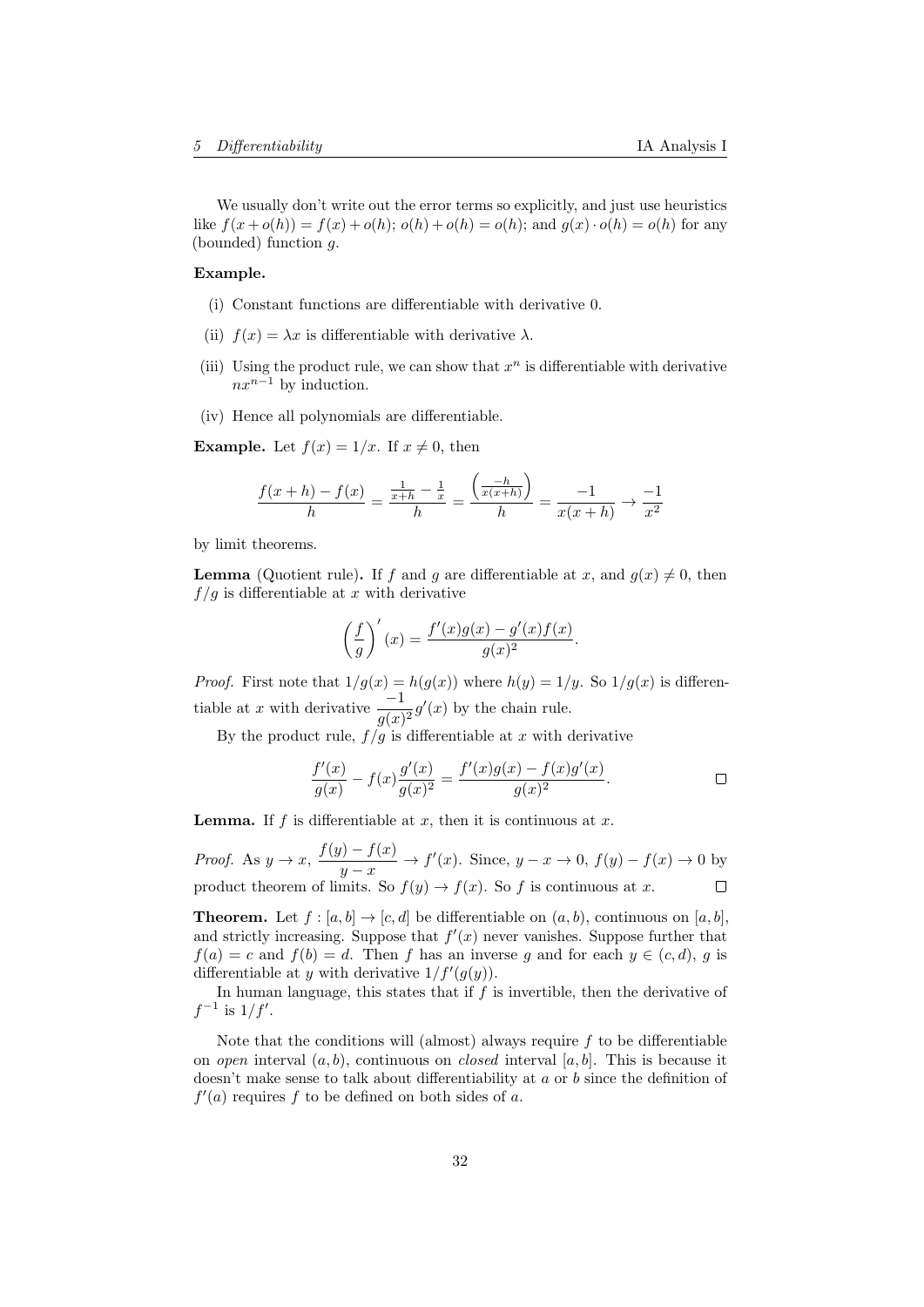Proof. g exists by an earlier theorem about inverses of continuous functions.

Let  $y, y + k \in (c, d)$ . Let  $x = g(y), x + h = g(y + k)$ .

Since  $g(y + k) = x + h$ , we have  $y + k = f(x + h)$ . So  $k = f(x + h) - y =$  $f(x+h) - f(x)$ . So

$$
\frac{g(y+k)-g(y)}{k} = \frac{(x+h)-x}{f(x+h)-f(x)} = \left(\frac{f(x+h)-f(x)}{h}\right)^{-1}.
$$

As  $k \to 0$ , since g is continuous,  $g(y + k) \to g(y)$ . So  $h \to 0$ . So

$$
\frac{g(y+k)-g(y)}{k} \to [f'(x)]^{-1} = [f'(g(y)]^{-1}.
$$

**Example.** Let  $f(x) = x^{1/2}$  for  $x > 0$ . Then f is the inverse of  $g(x) = x^2$ . So

$$
f'(x) = \frac{1}{g'(f(x))} = \frac{1}{2x^{1/2}} = \frac{1}{2}x^{-1/2}.
$$

Similarly, we can show that the derivative of  $x^{1/q}$  is  $\frac{1}{q}x^{1/q-1}$ .

Then let's take  $x^{p/q} = (x^{1/q})^p$ . By the chain rule, its derivative is

$$
p(x^{1/q})^{p-1}\cdot \frac{1}{q}x^{1/q-1}=\frac{p}{q}x^{\frac{p-1}{q}+\frac{1}{q}-1}=\frac{p}{q}x^{\frac{p}{q}-1}.
$$

# <span id="page-32-0"></span>5.3 Differentiation theorems

Everything we've had so far is something we already know. It's just that now we can prove them rigorously. In this section, we will come up with genuinely new theorems, including but not limited to Taylor's theorem, which gives us Taylor's series.

**Theorem** (Rolle's theorem). Let f be continuous on a closed interval  $[a, b]$  (with  $a < b$ ) and differentiable on  $(a, b)$ . Suppose that  $f(a) = f(b)$ . Then there exists  $x \in (a, b)$  such that  $f'(x) = 0$ .

It is intuitively obvious: if you move up and down, and finally return to the same point, then you must have changed direction some time. Then  $f'(x) = 0$ at that time.

Proof. If f is constant, then we're done.

Otherwise, there exists u such that  $f(u) \neq f(a)$ . wlog,  $f(u) > f(a)$ . Since f is continuous, it has a maximum, and since  $f(u) > f(a) = f(b)$ , the maximum is not attained at a or b.

Suppose maximum is attained at  $x \in (a, b)$ . Then for any  $h \neq 0$ , we have

$$
\frac{f(x+h) - f(x)}{h} \begin{cases} \leq 0 & h > 0\\ \geq 0 & h < 0 \end{cases}
$$

since  $f(x+h)-f(x) \leq 0$  by maximality of  $f(x)$ . By considering both sides as we take the limit  $h \to 0$ , we know that  $f'(x) \leq 0$  and  $f'(x) \geq 0$ . So  $f'(x) = 0$ .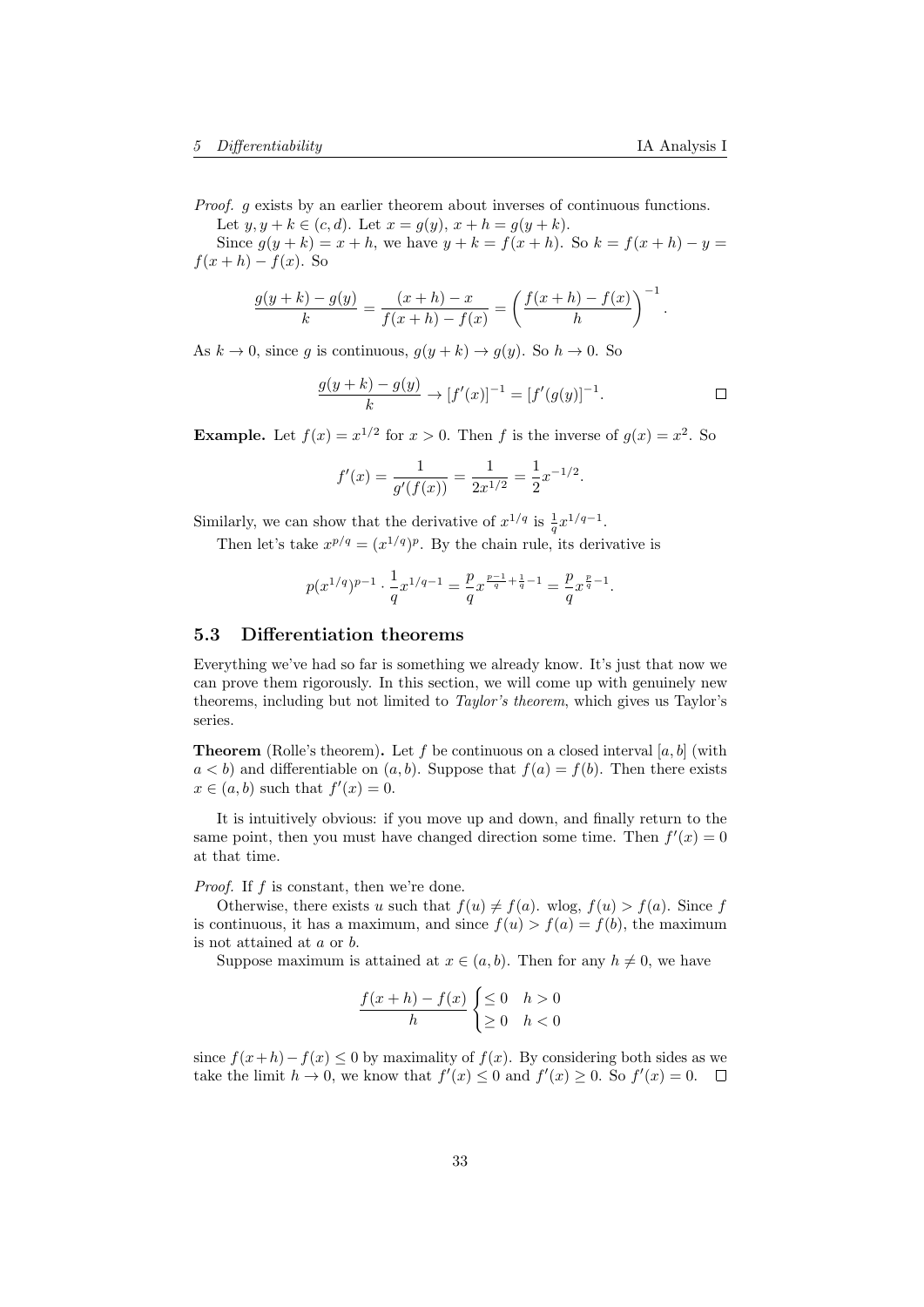**Corollary** (Mean value theorem). Let f be continuous on [a, b]  $(a < b)$ , and differentiable on  $(a, b)$ . Then there exists  $x \in (a, b)$  such that

$$
f'(x) = \frac{f(b) - f(a)}{b - a}.
$$

Note that  $\frac{f(b)-f(a)}{b-a}$  is the slope of the line joining  $f(a)$  and  $f(b)$ .



The mean value theorem is sometimes described as "rotate your head and apply Rolle's". However, if we actually rotate it, we might end up with a non-function. What we actually want is a shear.

Proof. Let

$$
g(x) = f(x) - \frac{f(b) - f(a)}{b - a}x.
$$

Then

$$
g(b) - g(a) = f(b) - f(a) - \frac{f(b) - f(a)}{b - a}(b - a) = 0.
$$

So by Rolle's theorem, we can find  $x \in (a, b)$  such that  $g'(x) = 0$ . So

$$
f'(x) = \frac{f(b) - f(a)}{b - a},
$$

as required.

We've always assumed that if a function has a positive derivative everywhere, then the function is increasing. However, it turns out that this is really hard to prove directly. It does, however, follow quite immediately from the mean value theorem.

**Example.** Suppose  $f'(x) > 0$  for every  $x \in (a, b)$ . Then for  $u, v$  in  $[a, b]$ , we can find  $w \in (u, v)$  such that

$$
\frac{f(v) - f(u)}{v - u} = f'(w) > 0.
$$

It follows that  $f(v) > f(u)$ . So f is strictly increasing.

Similarly, if  $f'(x) \geq 2$  for every x and  $f(0) = 0$ , then  $f(1) \geq 2$ , or else we can find  $x \in (0,1)$  such that

$$
2 \le f'(x) = \frac{f(1) - f(0)}{1 - 0} = f(1).
$$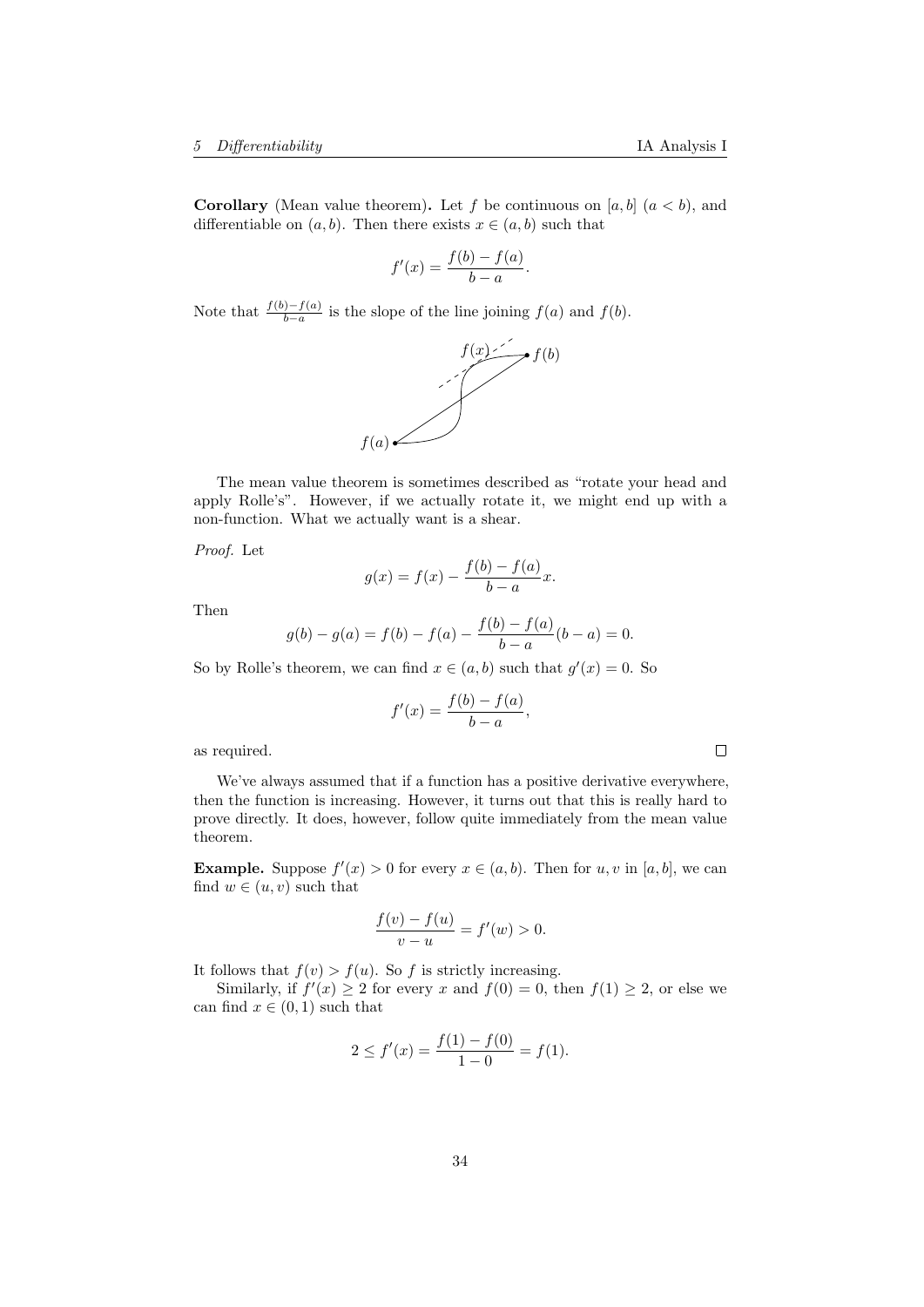**Theorem** (Local version of inverse function theorem). Let  $f$  be a function with continuous derivative on  $(a, b)$ .

Let  $x \in (a, b)$  and suppose that  $f'(x) \neq 0$ . Then there is an open interval  $(u, v)$  containing x on which f is invertible (as a function from  $(u, v)$  to  $f((u, v))$ ). Moreover, if g is the inverse, then  $g'(f(z)) = \frac{1}{f'(z)}$  for every  $z \in (u, v)$ .

This says that if  $f$  has a non-zero derivative, then it has an inverse locally and the derivative of the inverse is  $1/f'$ .

Note that this not only requires  $f$  to be differentiable, but the derivative itself also has to be continuous.

*Proof.* wlog,  $f'(x) > 0$ . By the continuity, of f', we can find  $\delta > 0$  such that  $f'(z) > 0$  for every  $z \in (x - \delta, x + \delta)$ . By the mean value theorem, f is strictly increasing on  $(x-\delta, x+\delta)$ , hence injective. Also, f is continuous on  $(x-\delta, x+\delta)$ by differentiability.

Then done by the inverse function theorem.

 $\Box$ 

Finally, we are going to prove Taylor's theorem. To do so, we will first need some lemmas.

**Theorem** (Higher-order Rolle's theorem). Let f be continuous on [a, b]  $(a < b)$ and *n*-times differentiable on an open interval containing [a, b]. Suppose that

$$
f(a) = f'(a) = f^{(2)}(a) = \dots = f^{(n-1)}(a) = f(b) = 0.
$$

Then  $\exists x \in (a, b)$  such that  $f^{(n)}(x) = 0$ .

*Proof.* Induct on *n*. The  $n = 0$  base case is just Rolle's theorem.

Suppose we have  $k < n$  and  $x_k \in (a, b)$  such that  $f^{(k)}(x_k) = 0$ . Since  $f^{(k)}(a) = 0$ , we can find  $x_{k+1} \in (a, x_k)$  such that  $f^{(k+1)}(x_{k+1}) = 0$  by Rolle's theorem.

So the result follows by induction.

 $\Box$ 

**Corollary.** Suppose that  $f$  and  $g$  are both differentiable on an open interval containing [a, b] and that  $f^{(k)}(a) = g^{(k)}(a)$  for  $k = 0, 1, \dots, n-1$ , and also  $f(b) = g(b)$ . Then there exists  $x \in (a, b)$  such that  $f^{(n)}(x) = g^{(n)}(x)$ .

*Proof.* Apply generalised Rolle's to  $f - g$ .

 $\Box$ 

Now we shall show that for any  $f$ , we can find a polynomial  $p$  of degree at most *n* that satisfies the conditions for *g*, i.e. a *p* such that  $p^{(k)}(a) = f^{(k)}(a)$  for  $k = 0, 1, \dots, n-1$  and  $p(b) = f(b)$ .

A useful ingredient is the observation that if

$$
Q_k(x) = \frac{(x-a)^k}{k!},
$$

then

$$
Q_k^{(j)}(a) = \begin{cases} 1 & j = k \\ 0 & j \neq k \end{cases}
$$

Therefore, if

$$
Q(x) = \sum_{k=0}^{n-1} f^{(k)}(a) Q_k(x),
$$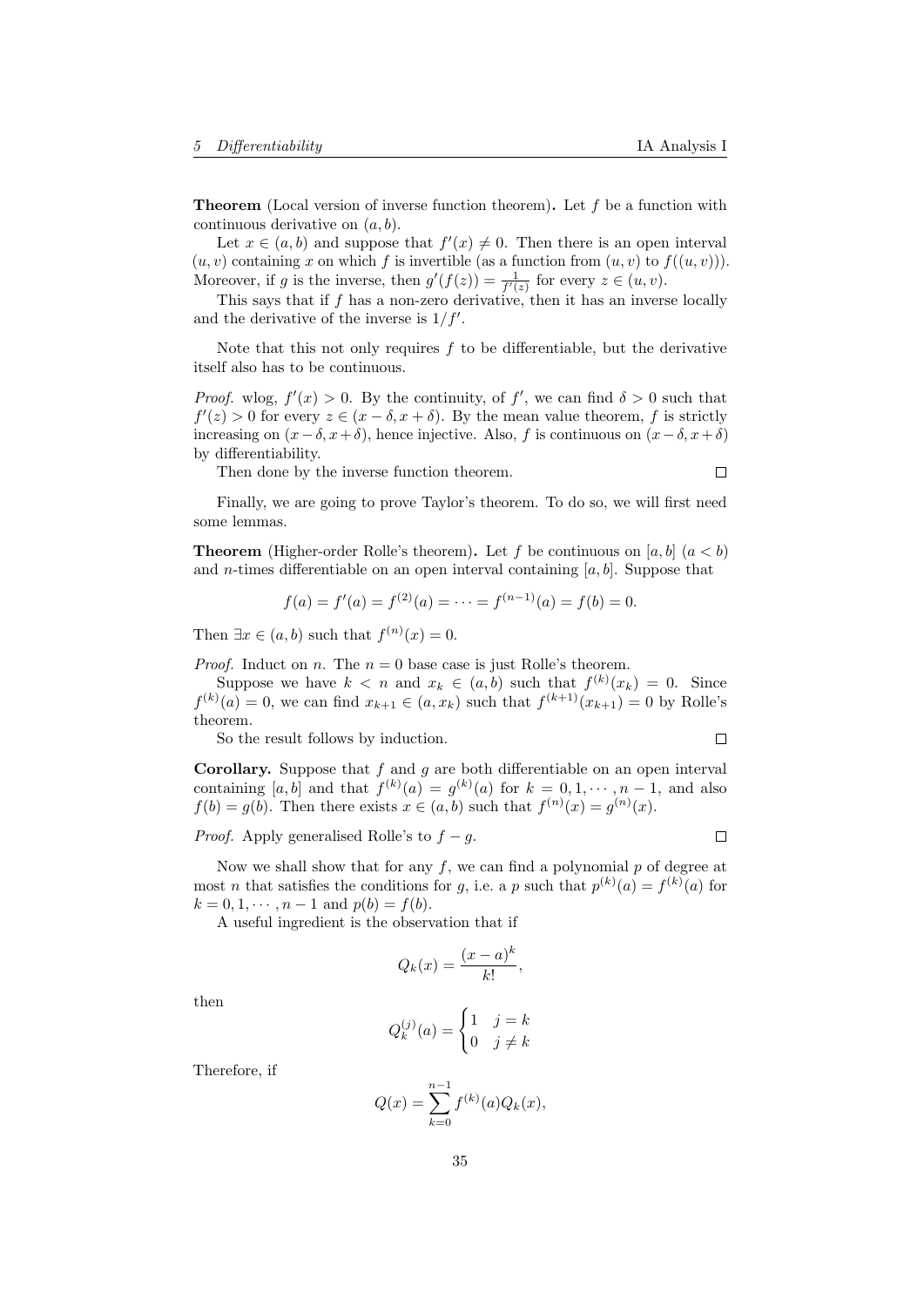then

$$
Q^{(j)}(a) = f^{(j)}(a)
$$

for  $j = 0, 1, \dots, n - 1$ . To get  $p(b) = f(b)$ , we use our nth degree polynomial term: n

$$
p(x) = Q(x) + \frac{(x-a)^n}{(b-a)^n} (f(b) - Q(b)).
$$

Then our final term does not mess up our first  $n - 1$  derivatives, and gives  $p(b) = f(b).$ 

By the previous corollary, we can find  $x \in (a, b)$  such that

$$
f^{(n)}(x) = p^{(n)}(x).
$$

That is,

$$
f^{(n)}(x) = \frac{n!}{(b-a)^n} (f(b) - Q(b)).
$$

Therefore

$$
f(b) = Q(b) + \frac{(b-a)^n}{n!} f^{(n)}(x).
$$

Alternatively,

$$
f(b) = f(a) + (b - a)f'(a) + \dots + \frac{(b - a)^{n-1}}{(n-1)!}f^{(n-1)}(a) + \frac{(b - a)^n}{n!}f^{(n)}(x).
$$

Setting  $b = a + h$ , we can rewrite this as

Theorem (Taylor's theorem with the Lagrange form of remainder).

$$
f(a+h) = \underbrace{f(a) + hf'(a) + \cdots + \frac{h^{n-1}}{(n-1)!}f^{(n-1)}(a)}_{(n-1)\text{-degree approximation to } f \text{ near } a} + \underbrace{\frac{h^n}{n!}f^{(n)}(x)}_{\text{error term}}.
$$

for some  $x \in (a, a + h)$ .

Strictly speaking, we only proved it for the case when  $h > 0$ , but we can easily show it holds for  $h < 0$  too by considering  $g(x) = f(-x)$ .

Note that the remainder term is not necessarily small, but this often gives us the best  $(n-1)$ -degree approximation to f near a. For example, if  $f^{(n)}$  is bounded by  $C$  near  $a$ , then

$$
\left|\frac{h^n}{n!}f^{(n)}(x)\right| \leq \frac{C}{n!}|h|^n = o(h^{n-1}).
$$

**Example.** Let  $f : \mathbb{R} \to \mathbb{R}$  be a differentiable function such that  $f(0) = 1$  and  $f'(x) = f(x)$  for every x (intuitively, we know it is  $e^x$ , but that thing doesn't exist!). Then for every  $x$ , we have

$$
f(x) = 1 + x + \frac{x^2}{2!} + \frac{x^3}{3!} + \dots = \sum_{n=0}^{\infty} \frac{x^n}{n!}.
$$

While it seems like we can prove this works by differentiating it and see that  $f'(x) = f(x)$ , the sum rule only applies for finite sums. We don't know we can differentiate a sum term by term. So we have to use Taylor's theorem.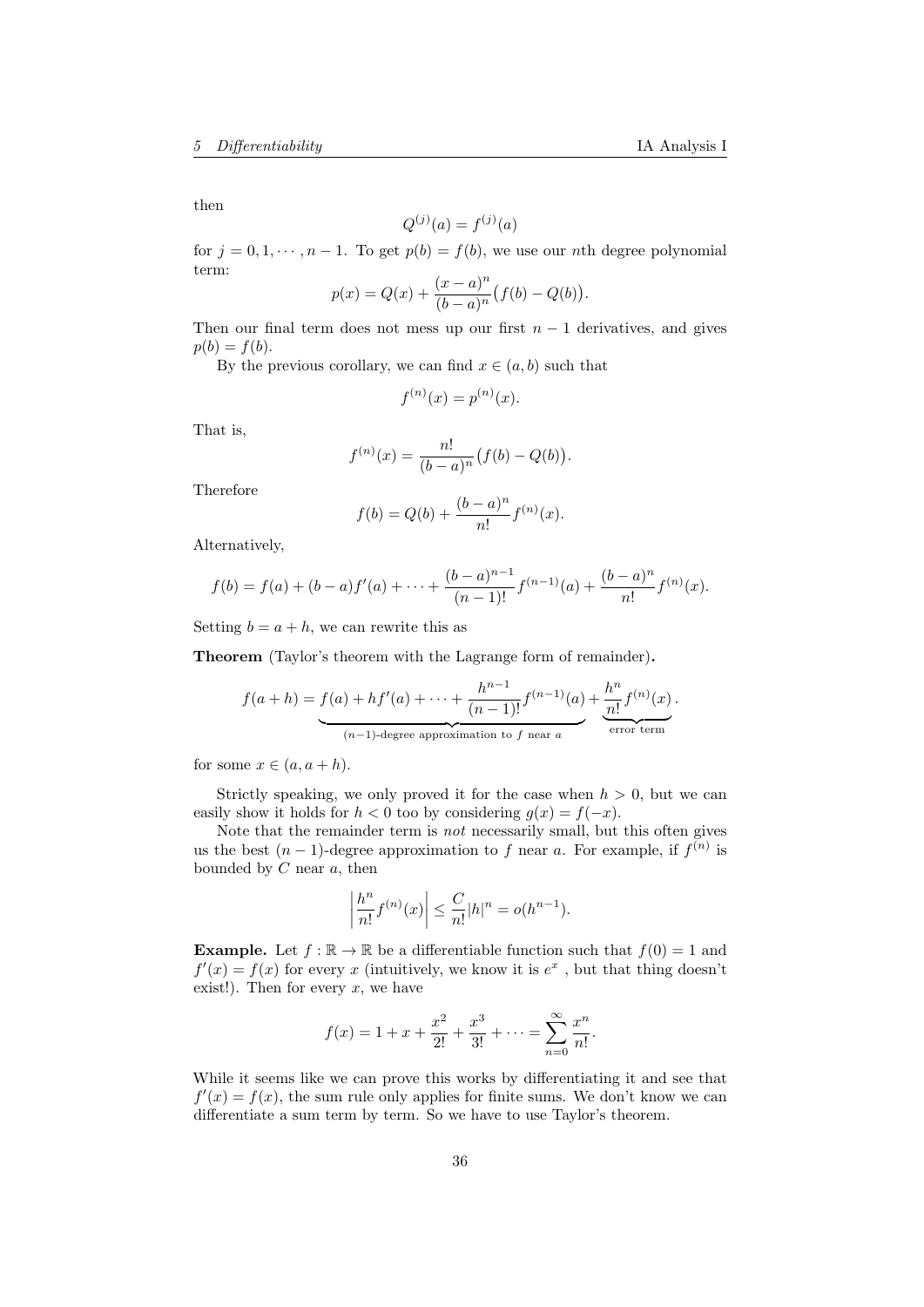Since  $f'(x) = f(x)$ , it follows that all derivatives exist. By Taylor's theorem,

$$
f(x) = f(0) + f'(0)x + \frac{f^{(2)}(0)}{2!}x^2 + \dots + \frac{f^{(n-1)}(0)}{(n-1)!}x^{n-1} + \frac{f^{(n)}(u)}{n!}x^n.
$$

for some  $u$  between 0 and  $x$ . This equals to

$$
f(x) = \sum_{k=0}^{n-1} \frac{x^k}{k!} + \frac{f^{(n)}(u)}{n!} x^n.
$$

We must show that the remainder term  $\frac{f^{(n)}(u)}{n!}$  $\frac{n!}{n!}x^n \to 0$  as  $n \to \infty$ . Note here that  $x$  is fixed, but  $u$  can depend on  $n$ .

But we know that  $f^{(n)}(u) = f(u)$ , but since f is differentiable, it is continuous, and is bounded on  $[0, x]$ . Suppose  $|f(u)| \leq C$  on  $[0, x]$ . Then

$$
\left|\frac{f^{(n)(u)}}{n!}x^n\right| \leq \frac{C}{n!}|x|^n \to 0
$$

from limit theorems. So it follows that

$$
f(x) = 1 + x + \frac{x^2}{2!} + \frac{x^3}{3!} + \dots = \sum_{n=0}^{\infty} \frac{x^n}{n!}.
$$

### <span id="page-36-0"></span>5.4 Complex differentiation

**Definition** (Complex differentiability). Let  $f : \mathbb{C} \to \mathbb{C}$ . Then f is differentiable at z with derivative  $f'(z)$  if

$$
\lim_{h \to 0} \frac{f(z+h) - f(z)}{h}
$$
 exists and equals  $f'(z)$ .

Equivalently,

$$
f(z + h) = f(z) + h f'(z) + o(h).
$$

This is exactly the same definition with real differentiation, but has very different properties!

All the usual rules — chain rule, product rule etc. also apply (with the same proofs). Also the derivatives of polynomials are what you expect. However, there are some more interesting cases.

**Example.**  $f(z) = \overline{z}$  is not differentiable.

$$
\frac{\overline{z+h}-\overline{z}}{h} = \frac{\overline{h}}{h} = \begin{cases} 1 & h \text{ is real} \\ -1 & h \text{ is purely imaginary} \end{cases}
$$

If this seems weird, this is because we often think of  $\mathbb C$  as  $\mathbb R^2$ , but they are not the same. For example, reflection is a linear map in  $\mathbb{R}^2$ , but not in  $\mathbb{C}$ . A linear map in  $\mathbb C$  is something in the form  $x \mapsto bx$ , which can only be a dilation or rotation, not reflections or other weird things.

**Example.**  $f(z) = |z|$  is also not differentiable. If it were, then  $|z|^2$  would be as well (by the product rule). So would  $\frac{|z|^2}{z} = \overline{z}$  when  $z \neq 0$  by the quotient rule. At  $z = 0$ , it is certainly not differentiable, since it is not even differentiable on R.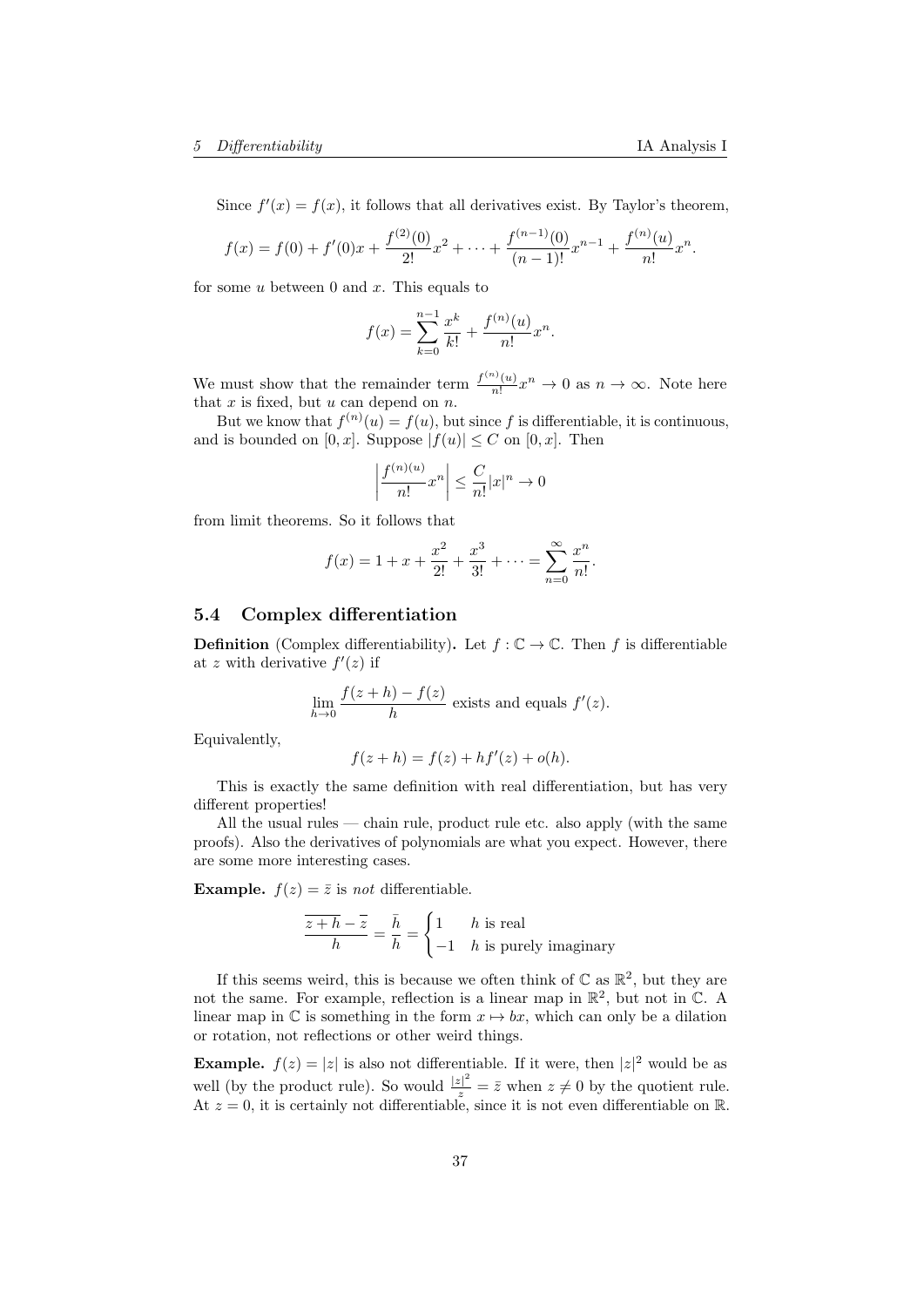# <span id="page-37-0"></span>6 Complex power series

Before we move on to integration, we first have a look at complex power series. This will allow us to define the familiar exponential and trigonometric functions.

**Definition** (Complex power series). A *complex power series* is a series of the form

$$
\sum_{n=0}^{\infty} a_n z^n.
$$

when  $z \in \mathbb{C}$  and  $a_n \in \mathbb{C}$  for all n. When it converges, it is a function of z.

When considering complex power series, a very important concept is the radius of convergence. To make sense of this concept, we first need the following lemma:

**Lemma.** Suppose that  $\sum a_n z^n$  converges and  $|w| < |z|$ , then  $\sum a_n w^n$  converges (absolutely).

Proof. We know that

$$
|a_n w^n| = |a_n z^n| \cdot \left|\frac{w}{z}\right|^n.
$$

Since  $\sum a_n z^n$  converges, the terms  $a_n z^n$  are bounded. So pick C such that

$$
|a_n z^n| \le C
$$

for every  $n$ . Then

$$
0 \leq \sum_{n=0}^{\infty} |a_n w^n| \leq \sum_{n=0}^{\infty} C \left| \frac{w}{z} \right|^n,
$$

which converges (geometric series). So by the comparison test,  $\sum a_n w^n$  converges absolutely. Г

It follows that if  $\sum a_n z^n$  does not converge and  $|w| > |z|$ , then  $\sum a_n w^n$  does not converge.

Now let  $R = \sup\{|z| : \sum a_n z^n$  converges  $\}$  (R may be infinite). If  $|z| < R$ , then we can find  $z_0$  with  $|z_0| \in (|z|, R]$  such that  $\sum_{n=0}^{\infty} a_n z_0^n$  converges. So by lemma above,  $\sum a_n z^n$  converges. If  $|z| > R$ , then  $\sum a_n z^n$  diverges by definition of R.

**Definition** (Radius of convergence). The *radius of convergence* of a power series  $\sum a_n z^n$  is

$$
R = \sup \{|z| : \sum a_n z^n \text{ converges }\}.
$$

 $\{z : |z| < R\}$  is called the *circle of convergence*.<sup>[1](#page-37-1)</sup>.

If  $|z| < R$ , then  $\sum a_n z^n$  converges. If  $|z| > R$ , then  $\sum a_n z^n$  diverges. When  $|z| = R$ , the series can converge at some points and not the others.

Example.  $\sum_{n=1}^{\infty}$  $n=0$  $z^n$  has radius of convergence of 1. When  $|z|=1$ , it diverges (since the terms do not tend to 0).

<span id="page-37-1"></span><sup>&</sup>lt;sup>1</sup>Note to pedants: yes it is a disc, not a circle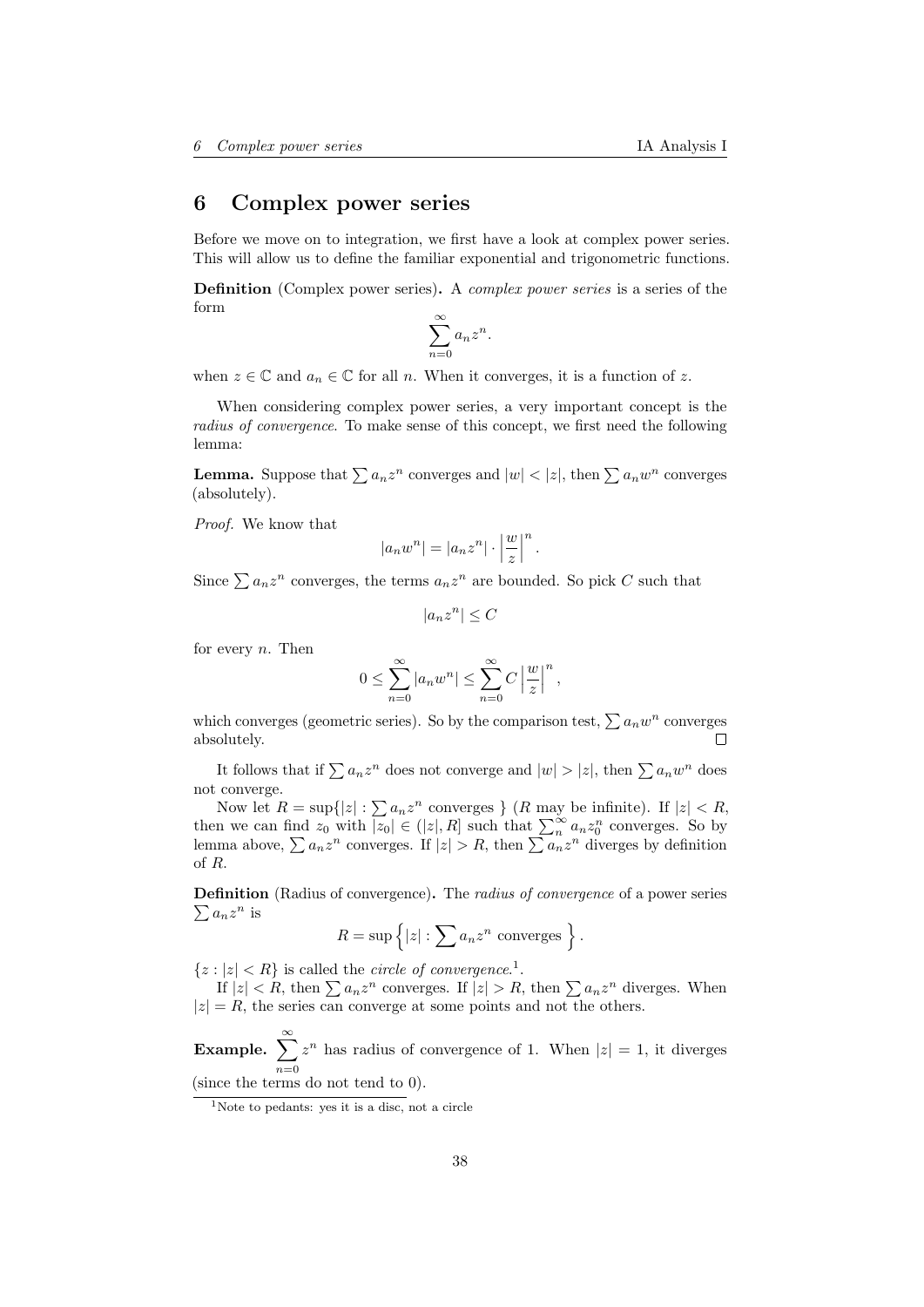Example.  $\sum_{n=1}^{\infty}$  $n=0$  $z^n$  $\frac{n}{n}$  has radius of convergence 1, since the ratio of  $(n + 1)$ th term to nth is

$$
\frac{z^{n+1}/(n+1)}{z^n/n} = z \cdot \frac{n}{n+1} \to z.
$$

So if  $|z| < 1$ , then the series converges by the ratio test. If  $|z| > 1$ , then eventually the terms are increasing in modulus.

If  $z = 1$ , then it diverges (harmonic series). If  $|z| = 1$  and  $z \neq 1$ , it converges by Abel's test.

**Example.** The series  $\sum_{n=1}^{\infty}$  $n=1$  $z^n$  $\frac{z}{n^2}$  converges for  $|z| \le 1$  and diverges for  $|z| > 1$ .

As evidenced by the above examples, the ratio test can be used to find the radius of convergence. We also have an alternative test based on the nth root.

**Lemma.** The radius of convergence of a power series  $\sum a_n z^n$  is

$$
R = \frac{1}{\limsup \sqrt[n]{|a_n|}}.
$$

Often  $\sqrt[n]{|a_n|}$  converges, so we only have to find the limit.

*Proof.* Suppose  $|z| < 1/\limsup \sqrt[n]{|a_n|}$ . Then  $|z| \limsup \sqrt[n]{|a_n|} < 1$ . Therefore there exists N and  $\varepsilon > 0$  such that

$$
\sup_{n\geq N} |z| \sqrt[n]{|a_n|} \leq 1 - \varepsilon
$$

by the definition of lim sup. Therefore

$$
|a_n z^n| \le (1 - \varepsilon)^n
$$

for every  $n \geq N$ , which implies (by comparison with geometric series) that  $\sum a_n z^n$  converges absolutely.

On the other hand, if  $|z| \limsup \sqrt[n]{|a_n|} > 1$ , it follows that  $|z| \sqrt[n]{|a_n|} \geq 1$  for infinitely many *n*. Therefore  $|a_n z^n| \geq 1$  for infinitely many *n*. So  $\sum a_n z^n$  does not converge.  $\Box$ 

**Example.** The radius of convergence of  $\frac{z^n}{2^n}$  $\frac{z}{2^n}$  is 2 because  $\sqrt[n]{|a_n|} = \frac{1}{2}$  for every *n*. So  $\limsup \sqrt[n]{|a_n|} = \frac{1}{2}$ . So  $1/\limsup \sqrt[n]{|a_n|} = 2$ .

But often it is easier to find the radius convergence from elementary methods such as the ratio test, e.g. for  $\sum n^2 z^n$ .

# <span id="page-38-0"></span>6.1 Exponential and trigonometric functions

Definition (Exponential function). The exponential function is

$$
e^z = \sum_{n=0}^{\infty} \frac{z^n}{n!}.
$$

By the ratio test, this converges on all of C.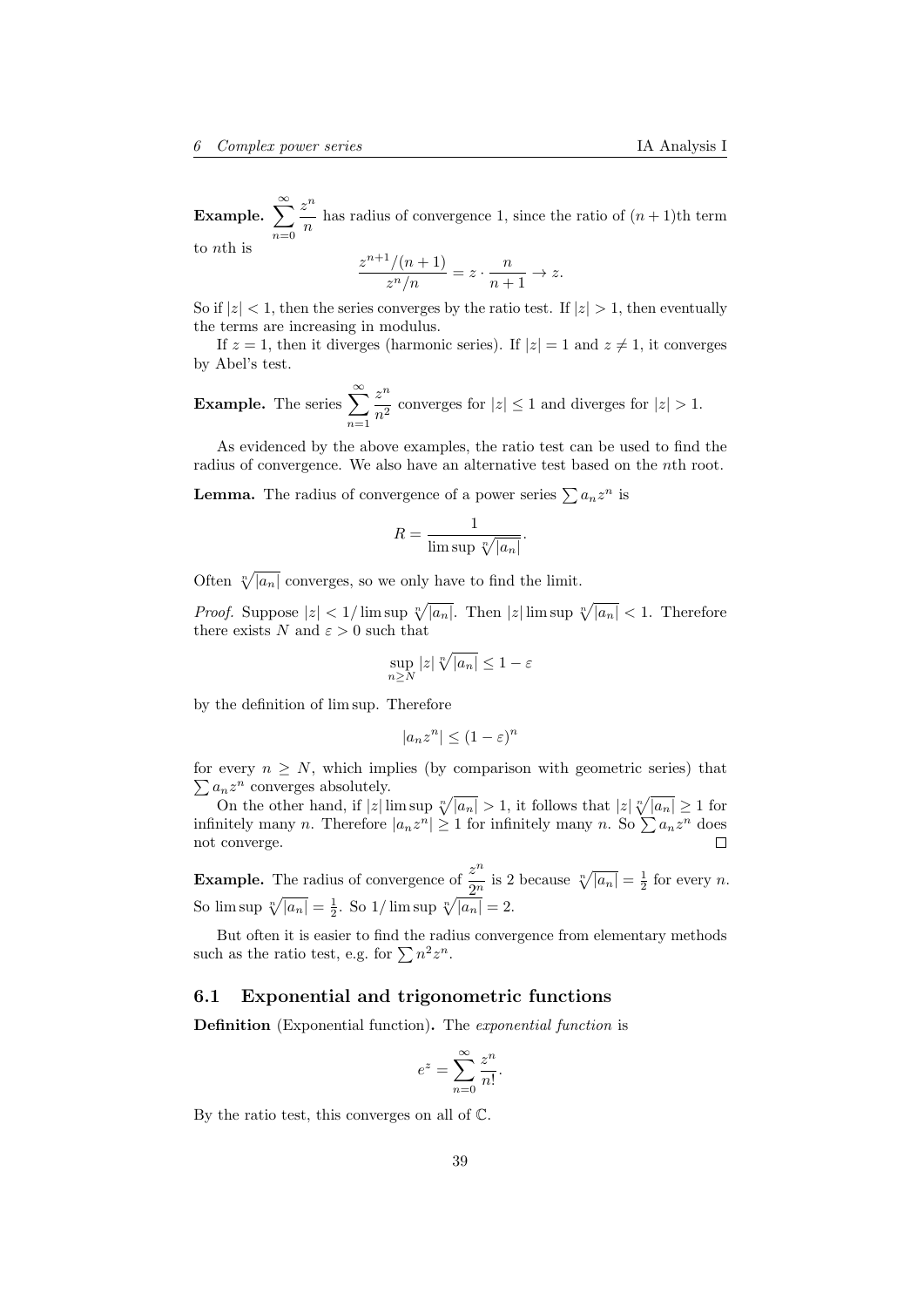A fundamental property of this function is that

$$
e^{z+w} = e^z e^w.
$$

Once we have this property, we can say that

**Proposition.** The derivative of  $e^z$  is  $e^z$ .

Proof.

$$
\frac{e^{z+h} - e^z}{h} = e^z \left(\frac{e^h - 1}{h}\right)
$$

$$
= e^z \left(1 + \frac{h}{2!} + \frac{h^2}{3!} + \dots\right)
$$

But

$$
\left|\frac{h}{2!} + \frac{h^2}{3!} + \dots\right| \le \frac{|h|}{2} + \frac{|h|^2}{4} + \frac{|h|^3}{8} + \dots = \frac{|h|/2}{1 - |h|/2} \to 0.
$$

So

$$
\frac{e^{z+h}-e^z}{h}\to e^z.
$$

But we must still prove that  $e^{z+w} = e^z e^w$ .

Consider two sequences  $(a_n), (b_n)$ . Their *convolution* is the sequence  $(c_n)$ defined by

$$
c_n = a_0b_n + a_1b_{n-1} + a_2b_{n-2} + \cdots + a_nb_0.
$$

The relevance of this is that if you take

$$
\left(\sum_{n=0}^{N} a_n z^n\right) \left(\sum_{n=0}^{N} b_n z^n\right) \text{ and } \sum_{n=0}^{N} c_n z^n,
$$

and equate coefficients of  $z^n$ , you get

$$
c_n = a_0b_n + a_1b_{n-1} + a_2b_{n-2} + \cdots + a_nb_0.
$$

**Theorem.** Let  $\sum_{n=0}^{\infty} a_n$  and  $\sum_{n=0}^{\infty} b_n$  be two absolutely convergent series, and let  $(c_n)$  be the convolution of the sequences  $(a_n)$  and  $(b_n)$ . Then  $\sum_{n=0}^{\infty} c_n$ converges (absolutely), and

$$
\sum_{n=0}^{\infty} c_n = \left(\sum_{n=0}^{\infty} a_n\right) \left(\sum_{n=0}^{\infty} b_n\right).
$$

*Proof.* We first show that a rearrangement of  $\sum c_n$  converges absolutely. Hence it converges unconditionally, and we can rearrange it back to  $\sum c_n$ .

Consider the series

$$
(a_0b_0) + (a_0b_1 + a_1b_1 + a_1b_0) + (a_0b_2 + a_1b_2 + a_2b_2 + a_2b_1 + a_2b_0) + \cdots
$$
 (\*)

Let

$$
S_N = \sum_{n=0}^N a_n
$$
,  $T_N = \sum_{n=0}^N b_n$ ,  $U_N = \sum_{n=0}^N |a_n|$ ,  $V_N = \sum_{n=0}^N |b_n|$ .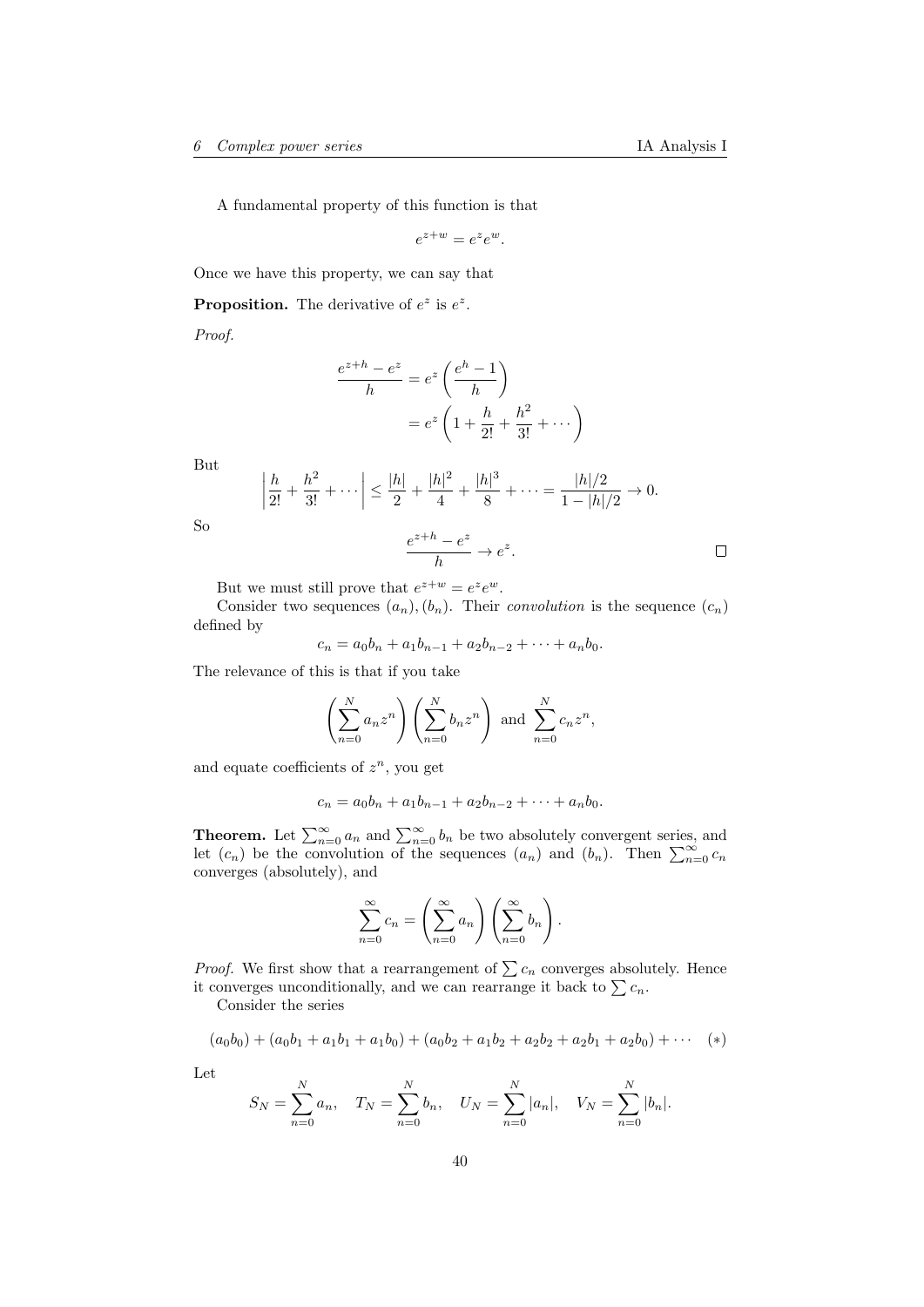Also let  $S_N \to S, T_N \to T, U_N \to U, V_N \to V$  (these exist since  $\sum a_n$  and  $\sum b_n$ converge absolutely).

If we take the modulus of the terms of  $(*)$ , and consider the first  $(N + 1)^2$ terms (i.e. the first  $N+1$  brackets), the sum is  $U_N V_N$ . Hence the series converges absolutely to  $UV$ . Hence  $(*)$  converges.

The partial sum up to  $(N + 1)^2$  of the series (\*) itself is  $S_N T_N$ , which converges to ST. So the whole series converges to ST.

Since it converges absolutely, it converges unconditionally. Now consider a rearrangement:

$$
a_0b_0 + (a_0b_1 + a_1b_0) + (a_0b_2 + a_1b_1 + a_2b_0) + \cdots
$$

Then this converges to ST as well. But the partial sum of the first  $1+2+\cdots+N$ terms is  $c_0 + c_1 + \cdots + c_N$ . So

$$
\sum_{n=0}^{N} c_n \to ST = \left(\sum_{n=0}^{\infty} a_n\right) \left(\sum_{n=0}^{\infty} b_n\right).
$$

Corollary.

$$
e^z e^w = e^{z+w}.
$$

*Proof.* By theorem above (and definition of  $e^z$ ),

$$
e^{z}e^{w} = \sum_{n=0}^{\infty} \left( 1 \cdot \frac{w^{n}}{n!} + \frac{z}{1!} \frac{w^{n-1}}{(n-1)!} + \frac{z^{2}}{2!} \frac{w^{n-2}}{(n-2)!} + \dots + \frac{z^{n}}{n!} \cdot 1 \right)
$$
  
\n
$$
e^{z}e^{w} = \sum_{n=0}^{\infty} \frac{1}{n!} \left( w^{n} + {n \choose 1} zw^{n-1} + {n \choose 2} z^{2} w^{n-2} + \dots + {n \choose n} z^{n} \right)
$$
  
\n
$$
= \sum_{n=0}^{\infty} (z+w)^{n} \text{ by the binomial theorem}
$$
  
\n
$$
= e^{z+w}.
$$

Note that if  $(c_n)$  is the convolution of  $(a_n)$  and  $(b_n)$ , then the convolution of  $(a_n z^n)$  and  $(b_n z^n)$  is  $(c_n z^n)$ . Therefore if both  $\sum a_n z^n$  and  $\sum b_n z^n$  converge absolutely, then their product is  $\sum c_n z^n$ .

Note that we have now completed the proof that the derivative of  $e^z$  is  $e^z$ . Now we define  $\sin z$  and  $\cos z$ :

Definition (Sine and cosine).

$$
\sin z = \frac{e^{iz} - e^{-iz}}{2i} = z - \frac{z^3}{3!} + \frac{z^5}{5!} - \frac{z^7}{7!} + \cdots
$$

$$
\cos z = \frac{e^{iz} + e^{-iz}}{2} = 1 - \frac{z^2}{2!} + \frac{z^4}{4!} - \frac{z^6}{6!} + \cdots
$$

We now prove certain basic properties of sin and cos, using known properties of  $e^z$ .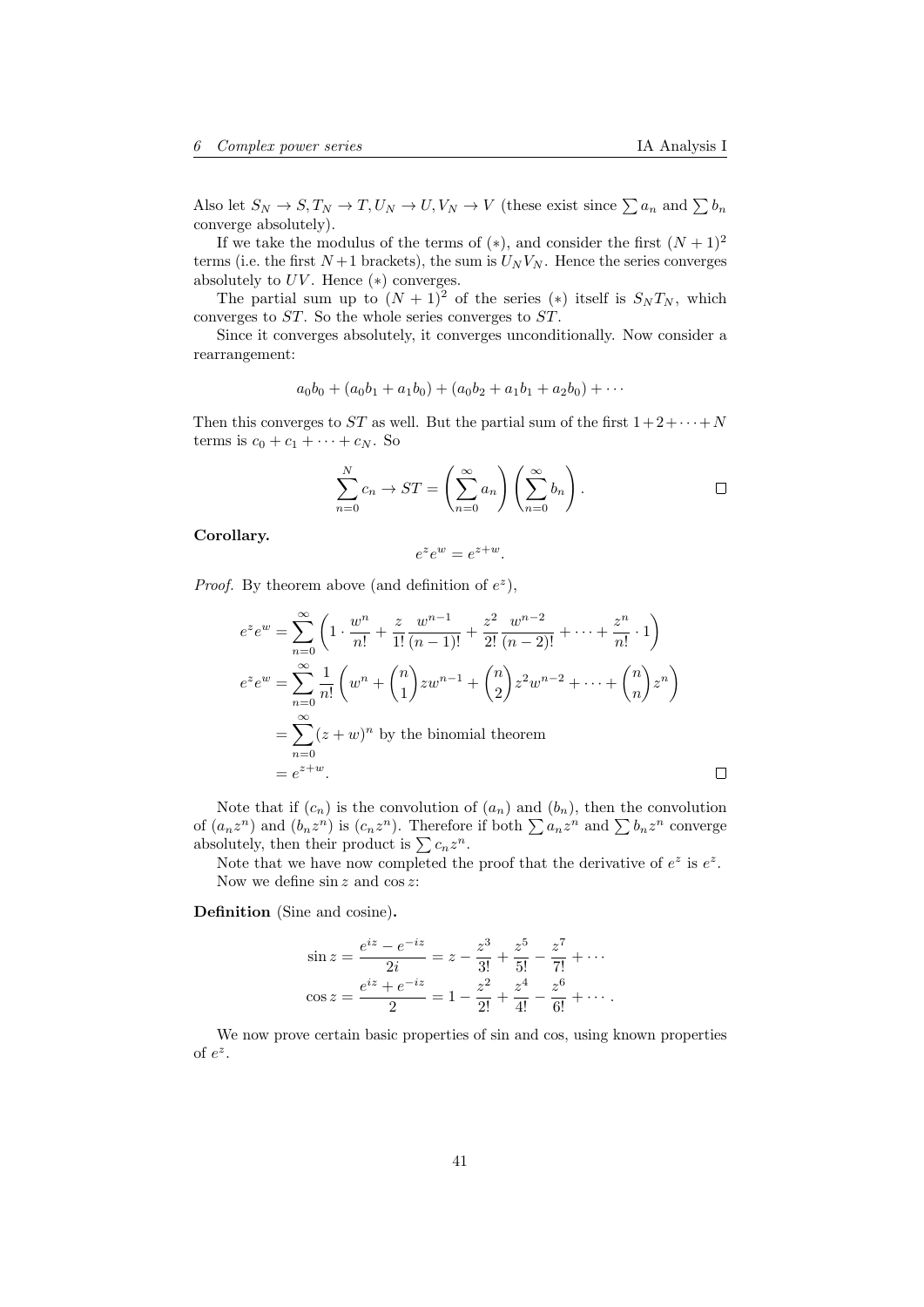#### Proposition.

$$
\frac{d}{dz}\sin z = \frac{ie^{iz} + ie^{-iz}}{2i} = \cos z
$$

$$
\frac{d}{dz}\cos z = \frac{ie^{iz} - ie^{-iz}}{2} = -\sin z
$$

$$
\sin^2 z + \cos^2 z = \frac{e^{2iz} + 2 + e^{-2iz}}{4} + \frac{e^{2iz} - 2 + e^{-2iz}}{-4} = 1.
$$

It follows that if x is real, then  $|\cos x|$  and  $|\sin x|$  are at most 1.

#### Proposition.

$$
\cos(z+w) = \cos z \cos w - \sin z \sin w
$$
  

$$
\sin(z+w) = \sin z \cos w + \cos z \sin w
$$

Proof.

$$
\cos z \cos w - \sin z \sin w = \frac{(e^{iz} + e^{-iz})(e^{iw} + e^{-iw})}{4} + \frac{(e^{iz} - e^{-iz})(e^{iw} - e^{-iw})}{4}
$$

$$
= \frac{e^{i(z+w)} + e^{-i(z+w)}}{2}
$$

$$
= \cos(z+w). \square
$$

Differentiating both sides wrt z gives

$$
-\sin z \cos w - \cos z \sin w = -\sin(z+w).
$$

So

$$
\sin(z+w) = \sin z \cos w + \cos z \sin w.
$$

When x is real, we know that  $\cos x \leq 1$ . Also  $\sin 0 = 0$ , and  $\frac{d}{dx} \sin x =$ when x is real, we know that  $\cos x \le 1$ . Also  $\sin \theta = 0$ , and  $\frac{dx}{dx} \sin x =$ <br> $\cos x \le 1$ . So for  $x \ge 0$ ,  $\sin x \le x$ , "by the mean value theorem". Also,  $\cos \theta = 1$ , and  $\frac{d}{dx}$  cos  $x = -\sin x$ , which, for  $x \ge 0$ , is greater than  $-x$ . From this, it follows that when  $x \geq 0$ ,  $\cos x \geq 1 - \frac{x^2}{2}$  $\frac{x^2}{2}$  (the  $1 - \frac{x^2}{2}$  $\frac{x^2}{2}$  comes from "integrating"  $-x$ , (or finding a thing whose derivative is  $-x$ ).

Continuing in this way, we get that for  $x \geq 0$ , if you take truncate the power series for  $\sin x$  or  $\cos x$ , it will be  $\geq \sin x$ ,  $\cos x$  if you stop at a positive term, and  $\leq$  if you stop at a negative term. For example,

$$
\sin x \ge x - \frac{x^3}{3!} + \frac{x^5}{5!} - \frac{x^7}{7!} + \frac{x^9}{9!} - \frac{x^{11}}{11!}.
$$

In particular,

$$
\cos 2 \le 1 - \frac{2^2}{2!} + \frac{2^4}{4!} = 1 - 2 + \frac{2}{3} < 0.
$$

Since  $\cos 0 = 1$ , it follows by the intermediate value theorem that there exists some  $x \in (0, 2)$  such that  $\cos x = 0$ . Since  $\cos x \ge 1 - \frac{x^2}{2}$  $\frac{x^2}{2}$ , we can further deduce that  $x > 1$ .

**Definition** (Pi). Define the smallest x such that  $\cos x = 0$  to be  $\frac{\pi}{2}$ .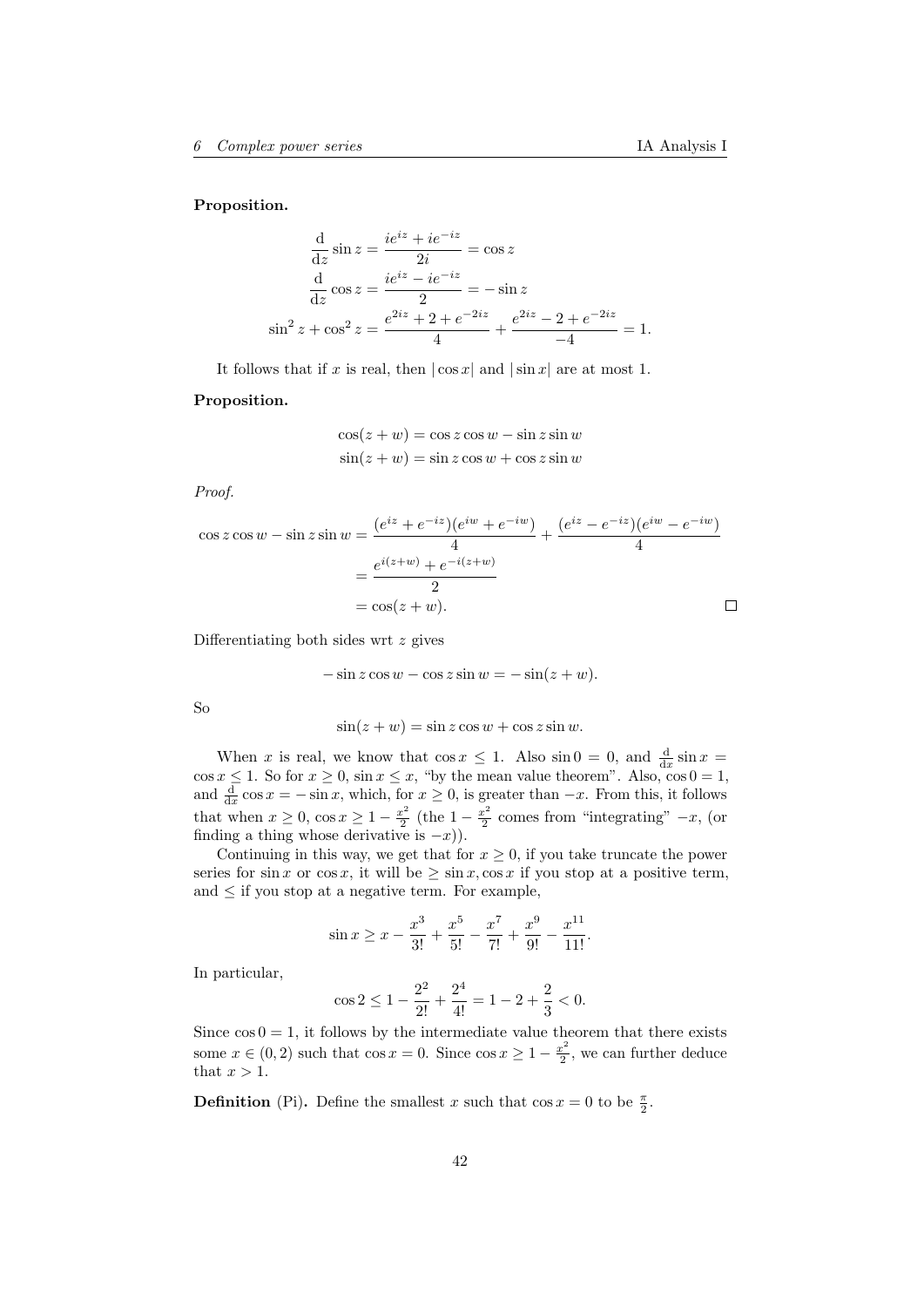Since  $\sin^2 z + \cos^2 z = 1$ , it follows that  $\sin \frac{\pi}{2} = \pm 1$ . Since  $\cos x > 0$  on  $[0, \frac{\pi}{2}]$ ,  $\sin \frac{\pi}{2} \geq 0$  by the mean value theorem. So  $\sin \frac{\pi}{2} = 1$ . Thus

Proposition.

$$
\cos\left(z + \frac{\pi}{2}\right) = -\sin z
$$

$$
\sin\left(z + \frac{\pi}{2}\right) = \cos z
$$

$$
\cos(z + \pi) = -\cos z
$$

$$
\sin(z + \pi) = -\sin z
$$

$$
\cos(z + 2\pi) = \cos z
$$

$$
\sin(z + 2\pi) = \sin z
$$

Proof.

$$
\cos\left(z + \frac{\pi}{2}\right) = \cos z \cos\frac{\pi}{2} - \sin z \sin\frac{\pi}{2}
$$

$$
= -\sin z \sin\frac{\pi}{2}
$$

$$
= -\sin z
$$

and similarly for others.

# <span id="page-42-0"></span>6.2 Differentiating power series

We shall show that inside the circle of convergence, the derivative of  $\sum_{n=0}^{\infty} a^n$  is given by the obvious formula  $\sum_{n=1}^{\infty} na_n z^{n-1}$ .

We first prove some (seemingly arbitrary and random) lemmas to build up the proof of the above statement. They are done so that the final proof will not be full of tedious algebra.

**Lemma.** Let  $a$  and  $b$  be complex numbers. Then

$$
b^{n} - a^{n} - n(b-a)a^{n-1} = (b-a)^{2}(b^{n-2} + 2ab^{n-3} + 3a^{2}b^{n-4} + \dots + (n-1)a^{n-2}).
$$

*Proof.* If  $b = a$ , we are done. Otherwise,

$$
\frac{b^n - a^n}{b - a} = b^{n-1} + ab^{n-2} + a^2b^{n-3} + \dots + a^{n-1}.
$$

Differentiate both sides with respect to a. Then

$$
\frac{-na^{n-1}(b-a)+b^n-a^n}{(b-a)^2}=b^{n-2}+2ab^{n-3}+\cdots+(n-1)a^{n-2}.
$$

Rearranging gives the result.

Alternatively, we can do

$$
b^{n} - a^{n} = (b - a)(b^{n-1} + ab^{n-2} + \dots + a^{n-1}).
$$

Subtract  $n(b-a)a^{n-1}$  to obtain

$$
(b-a)[b^{n-1}-a^{n-1}+a(b^{n-2}-a^{n-2})+a^2(b^{n-3}-a^{n-3})+\cdots]
$$

and simplify.

 $\Box$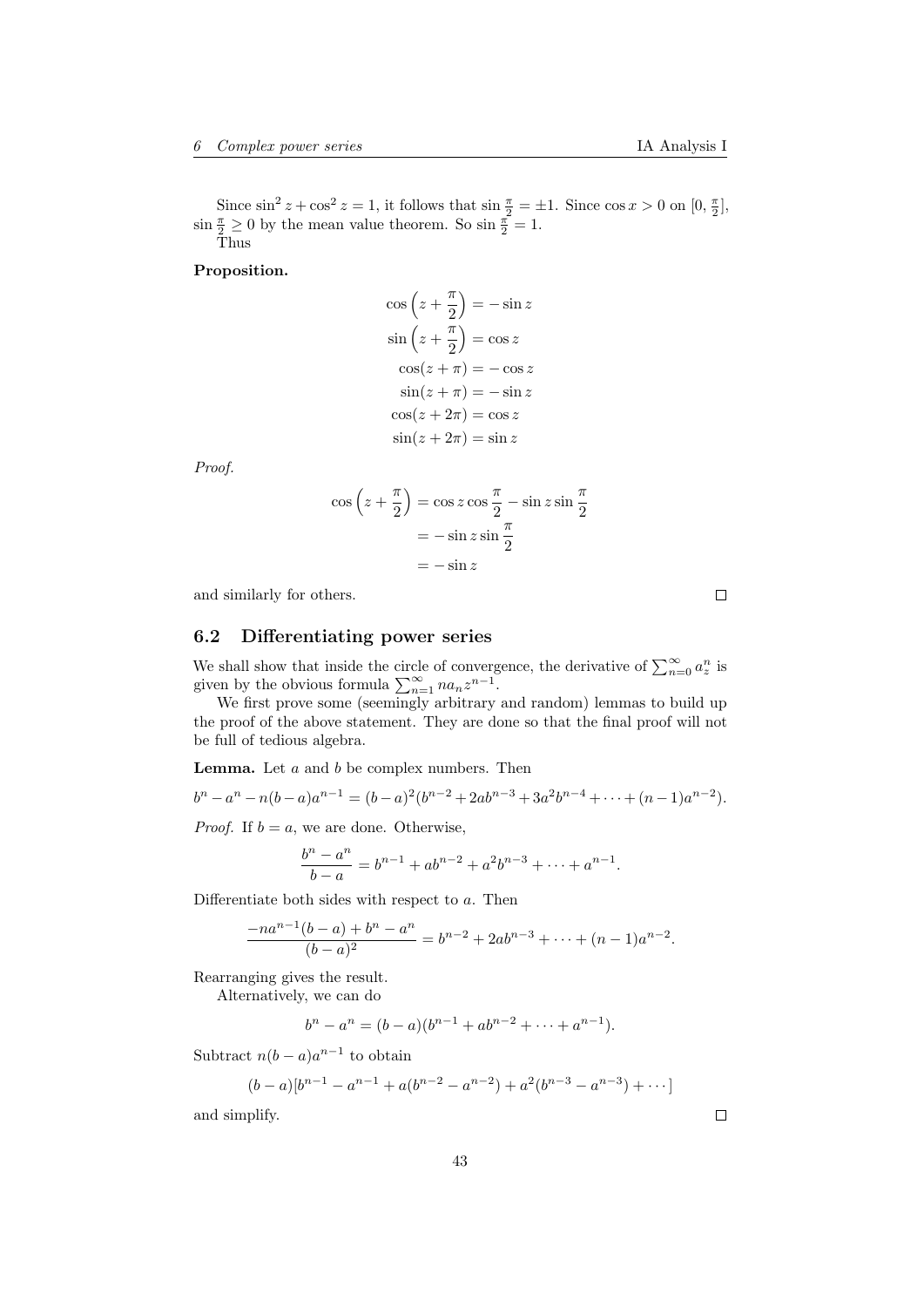This implies that

$$
(z+h)^n - z^n - nhz^{n-1} = h^2((z+h)^{n-2} + 2z(z+h)^{n-3} + \dots + (n-1)z^{n-2}),
$$

which is actually the form we need.

**Lemma.** Let  $a_n z^n$  have radius of convergence R, and let  $|z| < R$ . Then  $\sum na_n z^{n-1}$  converges (absolutely).

*Proof.* Pick r such that  $|z| < r < R$ . Then  $\sum |a_n|r^n$  converges, so the terms  $|a_n|r^n$  are bounded above by, say, C. Now

$$
\sum n|a_n z^{n-1}| = \sum n|a_n|r^{n-1}\left(\frac{|z|}{r}\right)^{n-1} \leq \frac{C}{r}\sum n\left(\frac{|z|}{r}\right)^{n-1}
$$

 $\left(\frac{z}{r}\right)^{n-1}$  converges, by the ratio test. So  $\sum n|a_nz^{n-1}|$  converges, The series  $\sum n\left(\frac{|z|}{r}\right)$ by the comparison test.  $\Box$ 

Corollary. Under the same conditions,

$$
\sum_{n=2}^{\infty} \binom{n}{2} a_n z^{n-2}
$$

converges absolutely.

Proof. Apply Lemma above again and divide by 2.

**Theorem.** Let  $\sum a_n z^n$  be a power series with radius of convergence R. For  $|z| < R$ , let

$$
f(z) = \sum_{n=0}^{\infty} a_n z^n
$$
 and  $g(z) = \sum_{n=1}^{\infty} n a_n z^{n-1}$ .

Then  $f$  is differentiable with derivative  $g$ .

*Proof.* We want  $f(z+h) - f(z) - hg(z)$  to be  $o(h)$ . We have

$$
f(z+h) - f(z) - hg(z) = \sum_{n=2}^{\infty} a_n((z+h)^n - z^n - hnz^n).
$$

We started summing from  $n = 2$  since the  $n = 0$  and  $n = 1$  terms are 0. Using our first lemma, we are left with

$$
h^{2} \sum_{n=2}^{\infty} a_{n} \left( (z+h)^{n-2} + 2z(z+h)^{n-3} + \dots + (n-1)z^{n-2} \right)
$$

We want the huge infinite series to be bounded, and then the whole thing is a bounded thing times  $h^2$ , which is definitely  $o(h)$ .

Pick r such that  $|z| < r < R$ . If h is small enough that  $|z + h| \le r$ , then the last infinite series is bounded above (in modulus) by

$$
\sum_{n=2}^{\infty} |a_n|(r^{n-2} + 2r^{n-2} + \dots + (n-1)r^{n-2}) = \sum_{n=2}^{\infty} |a_n| {n \choose 2} r^{n-2},
$$

which is bounded. So done.

 $\Box$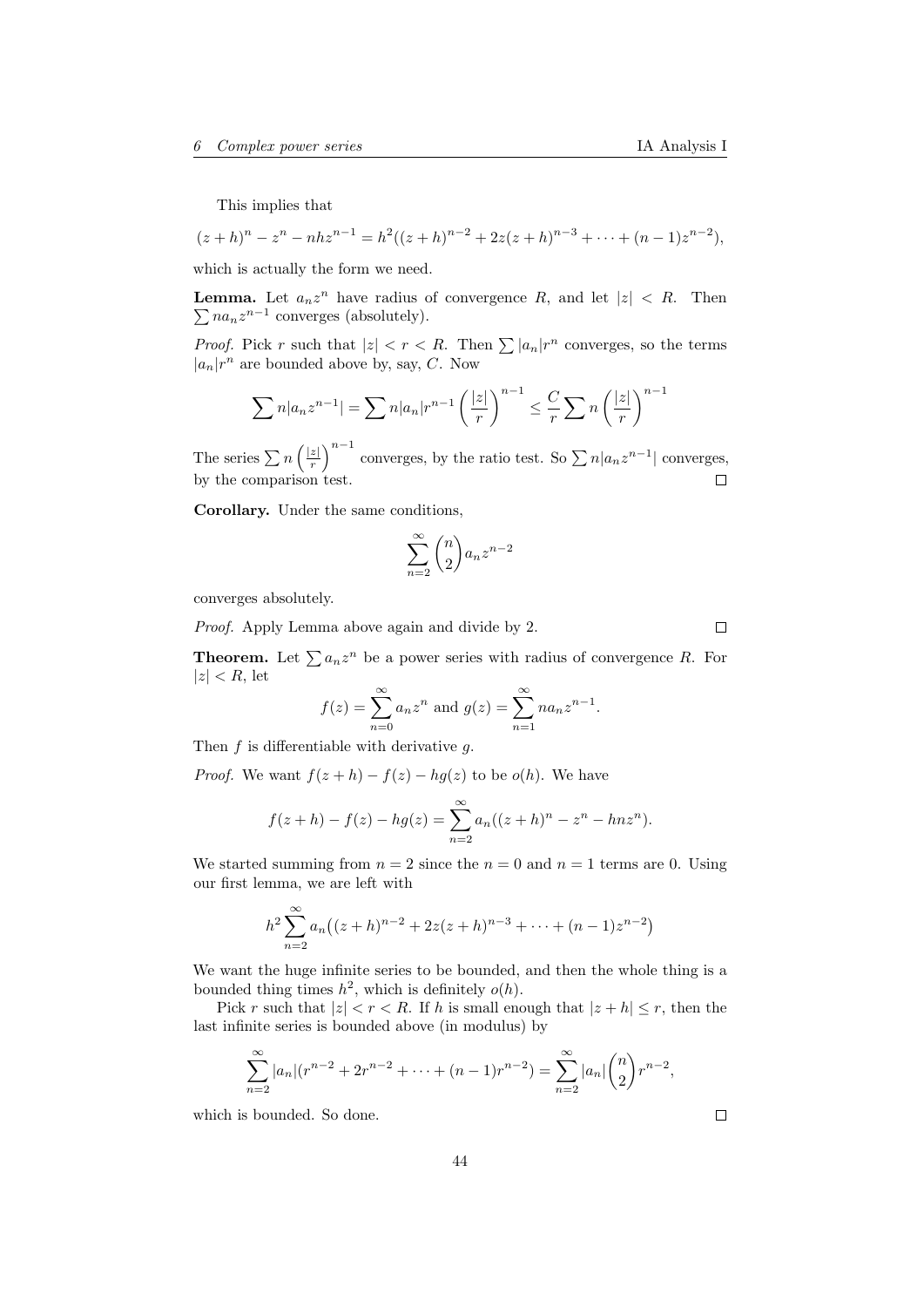In IB Analysis II, we will prove the same result using the idea of uniform convergence, which gives a much nicer proof.

Example. The derivative of

$$
e^z = 1 + z + \frac{z^2}{2!} + \frac{z^3}{3!} + \cdots
$$

is

$$
1+z+\frac{z^2}{2!}+\cdots=e^z.
$$

So we have another proof that of this fact.

Similarly, the derivatives of  $\sin z$  and  $\cos z$  work out as  $\cos z$  and  $-\sin z$ .

# <span id="page-44-0"></span>6.3 Hyperbolic trigonometric functions

Definition (Hyperbolic sine and cosine). We define

$$
\cosh z = \frac{e^z + e^{-z}}{2} = 1 + \frac{z^2}{2!} + \frac{z^4}{4!} + \frac{z^6}{6!} + \cdots
$$

$$
\sinh z = \frac{e^z - e^{-z}}{2} = z + \frac{z^3}{3!} + \frac{z^5}{5!} + \frac{z^7}{7!} + \cdots
$$

Either from the definition or from differentiating the power series, we get that

Proposition.

$$
\frac{d}{dz}\cosh z = \sinh z
$$
  

$$
\frac{d}{dz}\sinh z = \cosh z
$$

Also, by definition, we have

## Proposition.

$$
\cosh iz = \cos z
$$
  

$$
\sinh iz = i \sin z
$$

Also,

# Proposition.

$$
\cosh^2 z - \sinh^2 z = 1,
$$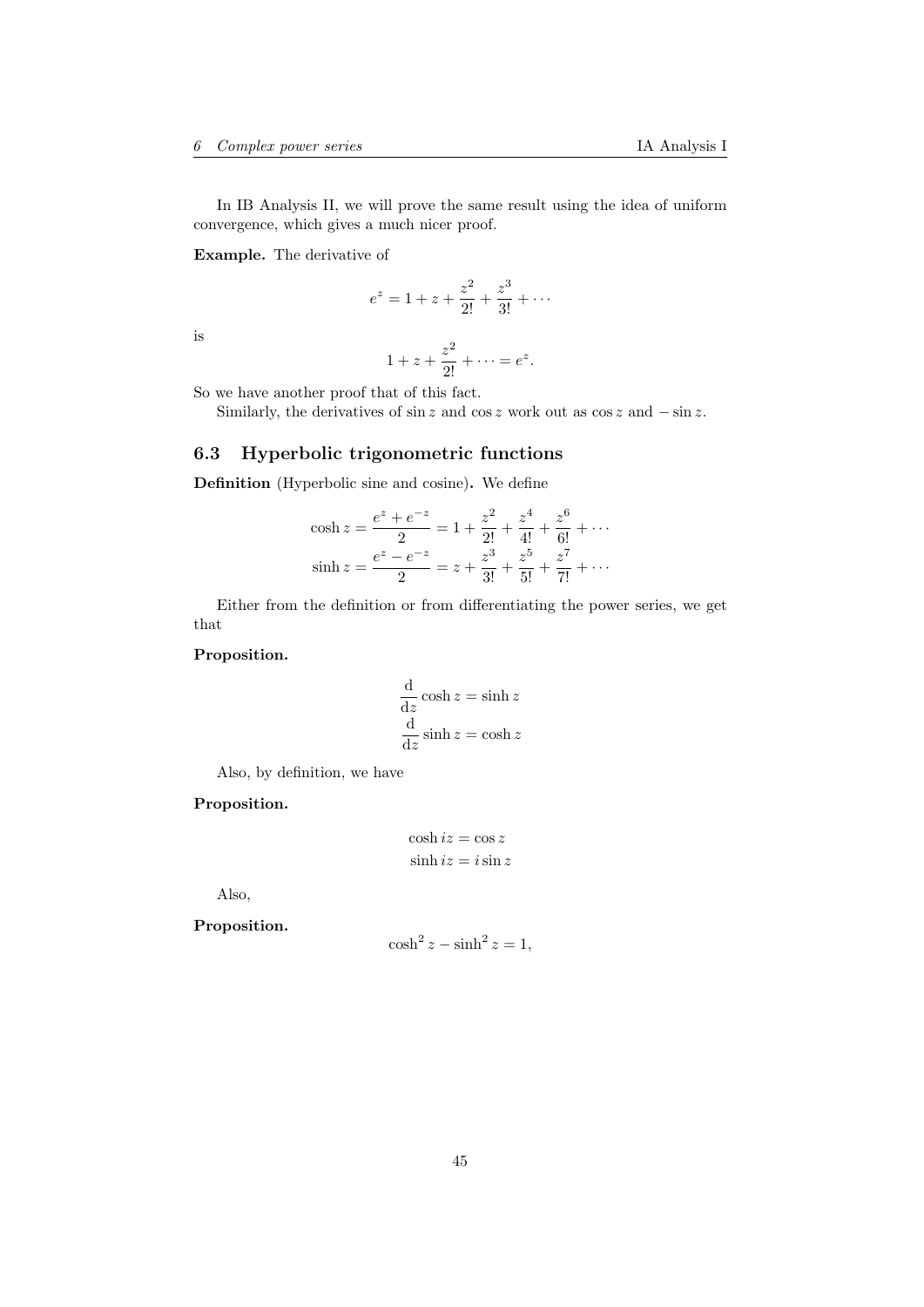# <span id="page-45-0"></span>7 The Riemann Integral

Finally, we can get to integrals. There are many ways to define an integral, which can have some subtle differences. The definition we will use here is the Riemann integral, which is the simplest definition, but is also the weakest one, in the sense that many functions are not Riemann integrable but integrable under other definitions.

Still, the definition of the Riemann integral is not too straightforward, and requires a lot of preliminary definitions.

# <span id="page-45-1"></span>7.1 Riemann Integral

**Definition** (Dissections). Let  $[a, b]$  be a closed interval. A *dissection* of  $[a, b]$  is a sequence  $a = x_0 < x_1 < x_2 < \cdots < x_n = b$ .

**Definition** (Upper and lower sums). Given a dissection  $D$ , the upper sum and lower sum are defined by the formulae

$$
U_{\mathcal{D}}(f) = \sum_{i=1}^{n} (x_i - x_{i-1}) \sup_{x \in [x_{i-1}, x_i]} f(x)
$$

$$
L_{\mathcal{D}}(f) = \sum_{i=1}^{n} (x_i - x_{i-1}) \inf_{x \in [x_{i-1}, x_i]} f(x)
$$

Sometimes we use the shorthand

$$
M_i = \sup_{x \in [x_{i-1}, x_i]} f(x), \quad m_i = \inf_{x \in [x_{i-1} - x_i]} f(x).
$$

The upper sum is the total area of the red rectangles, while the lower sum is the total area of the black rectangles:



**Definition** (Refining dissections). If  $\mathcal{D}_1$  and  $\mathcal{D}_2$  are dissections of [a, b], we say that  $\mathcal{D}_2$  refines  $\mathcal{D}_1$  if every point of  $\mathcal{D}_1$  is a point of  $\mathcal{D}_2$ .

**Lemma.** If  $\mathcal{D}_2$  refines  $\mathcal{D}_1$ , then

$$
U_{\mathcal{D}_2}f \leq U_{\mathcal{D}_1}f
$$
 and  $L_{\mathcal{D}_2}f \geq L_{\mathcal{D}_1}f$ .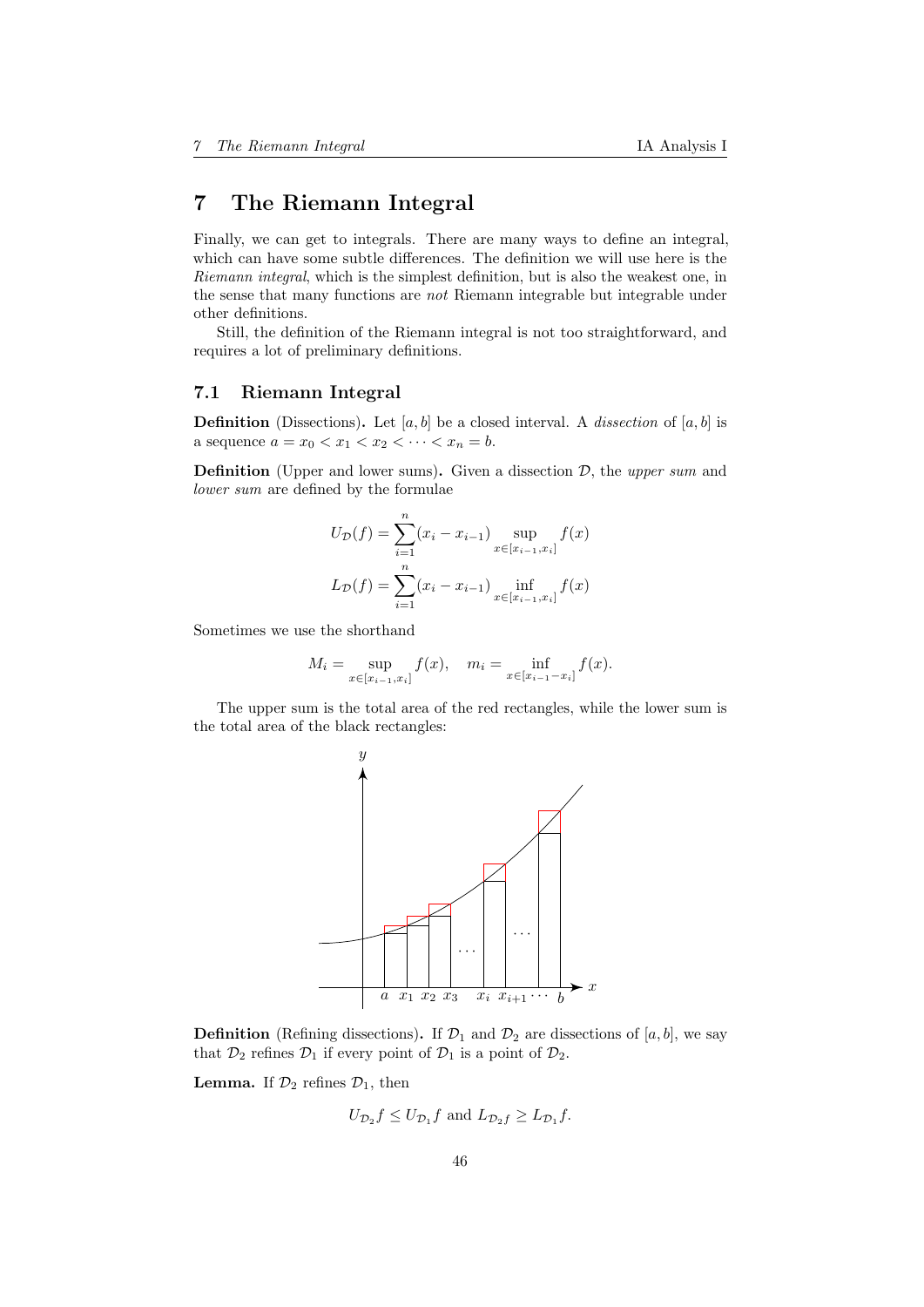$\Box$ 

Using the picture above, this is because if we cut up the dissections into smaller pieces, the red rectangles can only get chopped into shorter pieces and the black rectangles can only get chopped into taller pieces.



*Proof.* Let  $\mathcal{D}$  be  $x_0 < x_1 < \cdots < x_n$ . Let  $\mathcal{D}_2$  be obtained from  $\mathcal{D}_1$  by the addition of one point z. If  $z \in (x_{i-1}, x_i)$ , then

$$
U_{\mathcal{D}_2}f - U_{\mathcal{D}_1}f = \left[ (z - x_{i-1}) \sup_{x \in [x_{i-1}, z]} f(x) \right] + \left[ (x_i - z) \sup_{x \in [z, x_i]} f(x) \right] - (x_i - x_{i-1})M_i.
$$

But  $\sup_{x \in [x_{i-1},z]} f(x)$  and  $\sup_{x \in [z,x_i]} f(x)$  are both at most  $M_i$ . So this is at most  $M_i(z - x_{i-1} + x_i - z - (x_i - x_{i-1})) = 0$ . So

$$
U_{\mathcal{D}_2}f\leq U_{\mathcal{D}_1}f.
$$

By induction, the result is true whenever  $\mathcal{D}_2$  refines  $\mathcal{D}_1$ .

A very similar argument shows that  $L_{\mathcal{D}_2 f} \geq L_{\mathcal{D}_1} f$ .

**Definition** (Least common refinement). If  $\mathcal{D}_1$  and  $\mathcal{D}_2$  be dissections of [a, b]. Then the least common refinement of  $\mathcal{D}_1$  and  $\mathcal{D}_2$  is the dissection made out of the points of  $\mathcal{D}_1$  and  $\mathcal{D}_2$ .

**Corollary.** Let  $\mathcal{D}_1$  and  $\mathcal{D}_2$  be two dissections of [a, b]. Then

$$
U_{\mathcal{D}_1}f \geq L_{\mathcal{D}_2}f.
$$

*Proof.* Let  $D$  be the least common refinement (or indeed any common refinement). Then by lemma above (and by definition),

$$
U_{\mathcal{D}_1} f \ge U_{\mathcal{D}} f \ge L_{\mathcal{D}} f \ge L_{\mathcal{D}_2} f.
$$

Finally, we can define the integral.

Definition (Upper, lower, and Riemann integral). The upper integral is

$$
\overline{\int_a^b} f(x) \, \mathrm{d}x = \inf_{\mathcal{D}} U_{\mathcal{D}} f.
$$

The lower integral is

$$
\underline{\int_a^b} f(x) \, \mathrm{d}x = \sup_{\mathcal{D}} L_{\mathcal{D}} f.
$$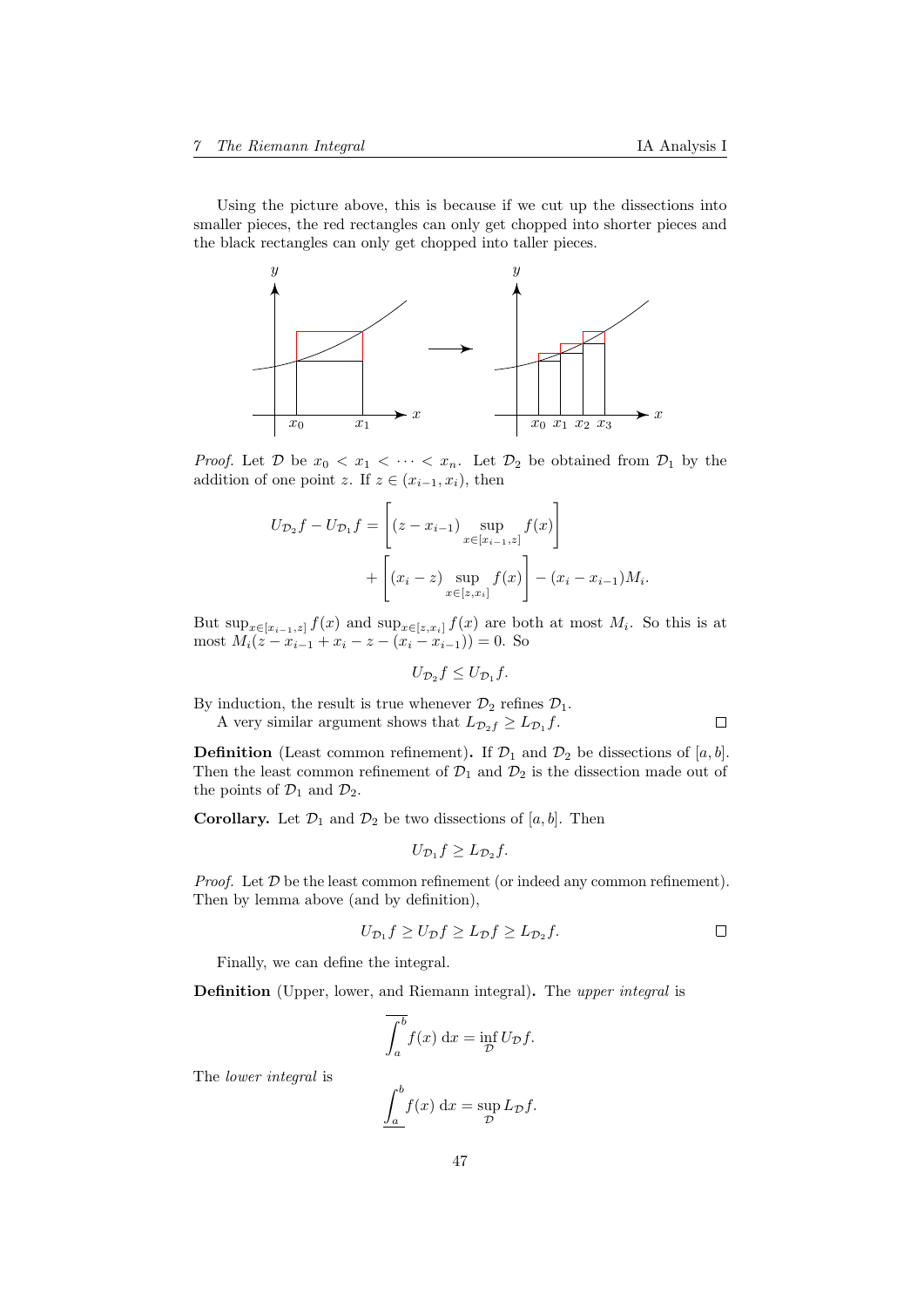If these are equal, then we call their common value the  $Riemann$  integral of  $f$ , and is denoted  $\int_a^b f(x) dx$ .

If this exists, we say  $f$  is  $Riemann$  integrable.

We will later prove the *fundamental theorem of calculus*, which says that integration is the reverse of differentiation. But why don't we simply define integration as anti-differentiation, and prove that it is the area of the curve? There are things that we cannot find (a closed form of) the anti-derivative of, like  $e^{-x^2}$ . In these cases, we wouldn't want to say the integral doesn't exist — it surely does according to this definition!

There is an immediate necessary condition for Riemann integrability — boundedness. If f is unbounded above in  $[a, b]$ , then for any dissection D, there must be some *i* such that f is unbounded on  $[x_{i-1}, x_i]$ . So  $M_i = \infty$ . So  $U_{\mathcal{D}}f = \infty$ . Similarly, if f is unbounded below, then  $L_{\mathcal{D}} f = -\infty$ . So unbounded functions are not Riemann integrable.

**Example.** Let  $f(x) = x$  on [a, b]. Intuitively, we know that the integral is  $(b^2 - a^2)/2$ , and we will show this using the definition above. Let  $\mathcal{D} = x_0 < x_1$  $\cdots < x_n$  be a dissection. Then

$$
U_{\mathcal{D}}f = \sum_{i=1}^{n} (x_i - x_{i-1})x_i
$$

We know that the integral is  $\frac{b^2-a^2}{2}$  $\frac{-a^2}{2}$ . So we put each term of the sum into the form  $\frac{x_i^2 - x_{i-1}^2}{2}$  plus some error terms.

$$
= \sum_{i=1}^{n} \left( \frac{x_i^2}{2} - \frac{x_{i-1}^2}{2} + \frac{x_i^2}{2} - x_{i-1}x_i + \frac{x_{i-1}^2}{2} \right)
$$
  
=  $\frac{1}{2} \sum_{i=1}^{n} (x_i^2 - x_{i-1}^2 + (x_i - x_{i-1})^2)$   
=  $\frac{1}{2} (b^2 - a^2) + \frac{1}{2} \sum_{i=1}^{n} (x_i - x_{i-1})^2.$ 

**Definition** (Mesh). The mesh of a dissection D is  $\max_i(x_{i+1} - x_i)$ .

Then if the mesh is  $\langle \delta, \text{ then} \rangle$ 

$$
\frac{1}{2}\sum_{i=1}^{n}(x_i - x_{i-1})^2 \le \frac{\delta}{2}\sum_{i=1}^{n}(x_i - x_{i-1}) = \frac{\delta}{2}(b-a).
$$

So by making  $\delta$  small enough, we can show that for any  $\varepsilon > 0$ ,

$$
\int_a^b x \, dx < \frac{1}{2}(b^2 - a^2) + \varepsilon.
$$

Similarly,

$$
\int_a^b x \, dx > \frac{1}{2}(b^2 - a^2) - \varepsilon.
$$

So

$$
\int_{a}^{b} x \, dx = \frac{1}{2} (b^2 - a^2).
$$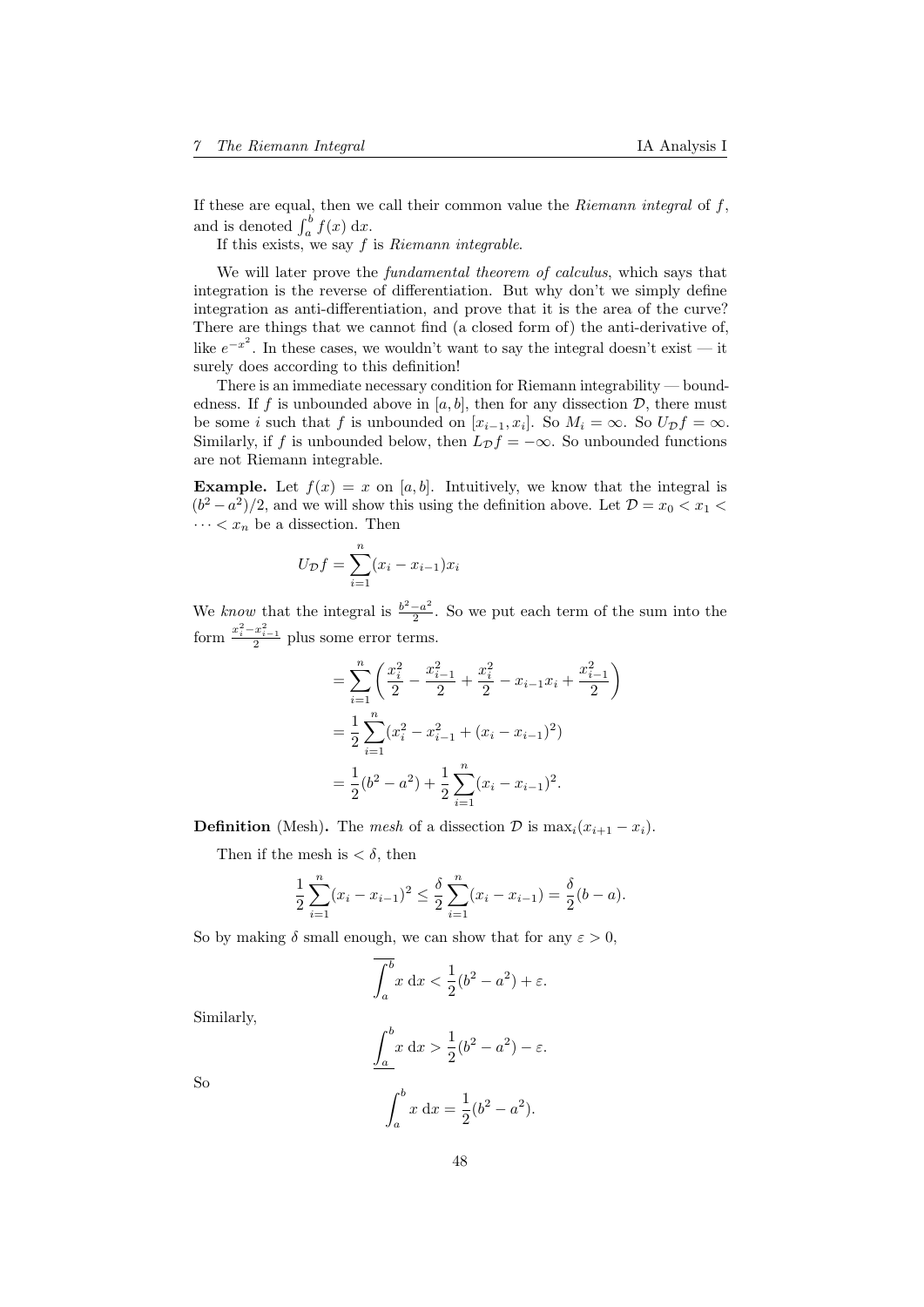**Example.** Define  $f : [0, 1] \to \mathbb{R}$  by

$$
f(x) = \begin{cases} 1 & x \in \mathbb{Q} \\ 0 & x \notin \mathbb{Q} \end{cases}.
$$

Let  $x_0 < x_1 < \cdots < x_n$  be a dissection. Then for every i, we have  $m_i = 0$  (since there is an irrational in every interval), and  $M_i = 1$  (since there is a rational in every interval). So

$$
U_{\mathcal{D}}f = \sum_{i=1}^{n} M_i (x_i - x_{i-1}) = \sum_{i=1}^{n} (x_i - x_{i-1}) = 1.
$$

Similarly,  $L_{\mathcal{D}}f = 0$ . Since  $\mathcal{D}$  was arbitrary, we have

$$
\int_0^1 f(x) \, dx = 1, \quad \int_0^1 f(x) \, dx = 0.
$$

So f is not Riemann integrable.

Of course, this function is not interesting at all. The whole point of its existence is to show undergraduates that there are some functions that are not integrable!

Note that it is important to say that the function is not Riemann integrable. There are other notions for integration in which this function is integrable. For example, this function is Lebesgue-integrable.

Using the definition to show integrability is often cumbersome. Most of the time, we use the Riemann's integrability criterion, which follows rather immediately from the definition, but is much nicer to work with.

Proposition (Riemann's integrability criterion). This is sometimes known as Cauchy's integrability criterion.

Let  $f : [a, b] \to \mathbb{R}$ . Then f is Riemann integrable if and only if for every  $\varepsilon > 0$ , there exists a dissection  $\mathcal{D}$  such that

$$
U_{\mathcal{D}}-L_{\mathcal{D}}<\varepsilon.
$$

*Proof.* ( $\Rightarrow$ ) Suppose that f is integrable. Then (by definition of Riemann integrability), there exist  $\mathcal{D}_1$  and  $\mathcal{D}_2$  such that

$$
U_{\mathcal{D}_1} < \int_a^b f(x) \, \mathrm{d}x + \frac{\varepsilon}{2},
$$

and

$$
L_{\mathcal{D}_2} > \int_a^b f(x) \, \mathrm{d}x - \frac{\varepsilon}{2}.
$$

Let  $\mathcal D$  be a common refinement of  $\mathcal D_1$  and  $\mathcal D_2$ . Then

$$
U_{\mathcal{D}}f - L_{\mathcal{D}}f \le U_{\mathcal{D}_1}f - L_{\mathcal{D}_2}f < \varepsilon.
$$

 $(\Leftarrow)$  Conversely, if there exists  $\mathcal{D}$  such that

$$
U_{\mathcal{D}}f - L_{\mathcal{D}}f < \varepsilon,
$$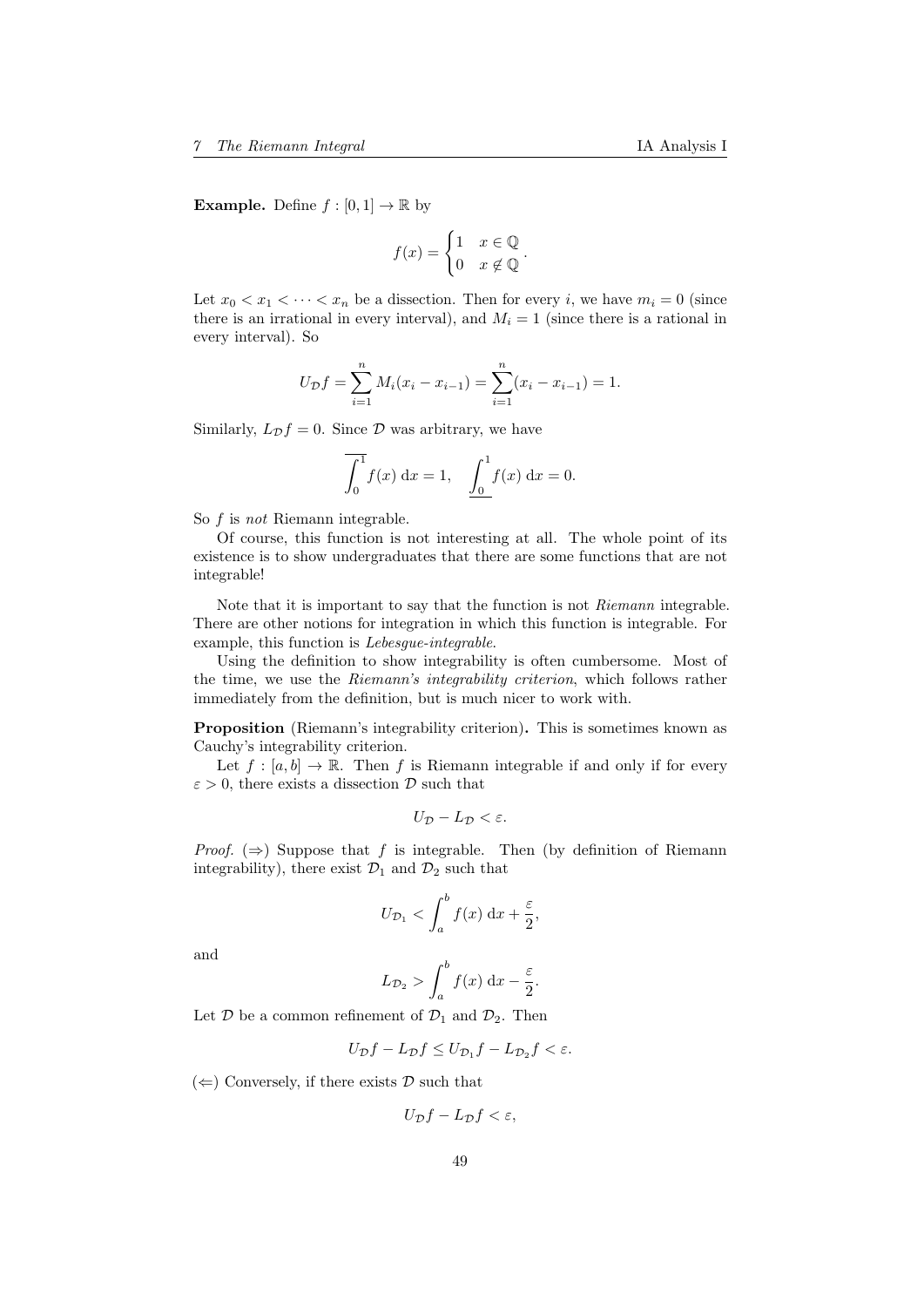then

$$
\inf U_{\mathcal{D}}f - \sup L_{\mathcal{D}}f < \varepsilon,
$$

which is, by definition, that

$$
\int_{a}^{b} f(x) \, \mathrm{d}x - \underline{\int_{a}^{b} f(x) \, \mathrm{d}x} < \varepsilon.
$$

Since  $\varepsilon > 0$  is arbitrary, this gives us that

$$
\int_{a}^{b} f(x) dx = \underline{\int_{a}^{b}} f(x) dx.
$$

So  $f$  is integrable.

The next big result we want to prove is that integration is linear, ie

$$
\int_a^b (\lambda f(x) + \mu g(x)) dx = \lambda \int_a^b f(x) dx + \mu \int_a^b g(x) dx.
$$

We do this step by step:

**Proposition.** Let  $f : [a, b] \to \mathbb{R}$  be integrable, and  $\lambda \geq 0$ . Then  $\lambda f$  is integrable, and

$$
\int_a^b \lambda f(x) \, \mathrm{d}x = \lambda \int_a^b f(x) \, \mathrm{d}x.
$$

*Proof.* Let  $D$  be a dissection of  $[a, b]$ . Since

$$
\sup_{x \in [x_{i-1}, x_i]} \lambda f(x) = \lambda \sup_{x \in [x_{i-1}, x_i]} f(x),
$$

and similarly for inf, we have

$$
U_{\mathcal{D}}(\lambda f) = \lambda U_{\mathcal{D}} f
$$

$$
L_{\mathcal{D}}(\lambda f) = \lambda L_{\mathcal{D}} f.
$$

So if we choose  $\mathcal D$  such that  $U_{\mathcal D}f-L_{\mathcal D}f<\varepsilon/\lambda,$  then  $U_{\mathcal D}(\lambda f)-L_{\mathcal D}(\lambda f)<\varepsilon.$  So the result follows from Riemann's integrability criterion.  $\Box$ 

**Proposition.** Let  $f : [a, b] \to \mathbb{R}$  be integrable. Then  $-f$  is integrable, and

$$
\int_a^b -f(x) \, \mathrm{d}x = -\int_a^b f(x) \, \mathrm{d}x.
$$

*Proof.* Let  $D$  be a dissection. Then

 $\ddot{\phantom{a}}$ 

$$
\sup_{x \in [x_{i-1}, x_i]} -f(x) = - \inf_{x \in [x_{i-1}, x_i]} f(x)
$$

$$
\inf_{x \in [x_{i-1}, x_i]} -f(x) = - \sup_{x \in [x_{i-1}, x_i]} f(x).
$$

Therefore

$$
U_{\mathcal{D}}(-f) = \sum_{i=1}^{n} (x_i - x_{i-1})(-m_i) = -L_{\mathcal{D}}(f).
$$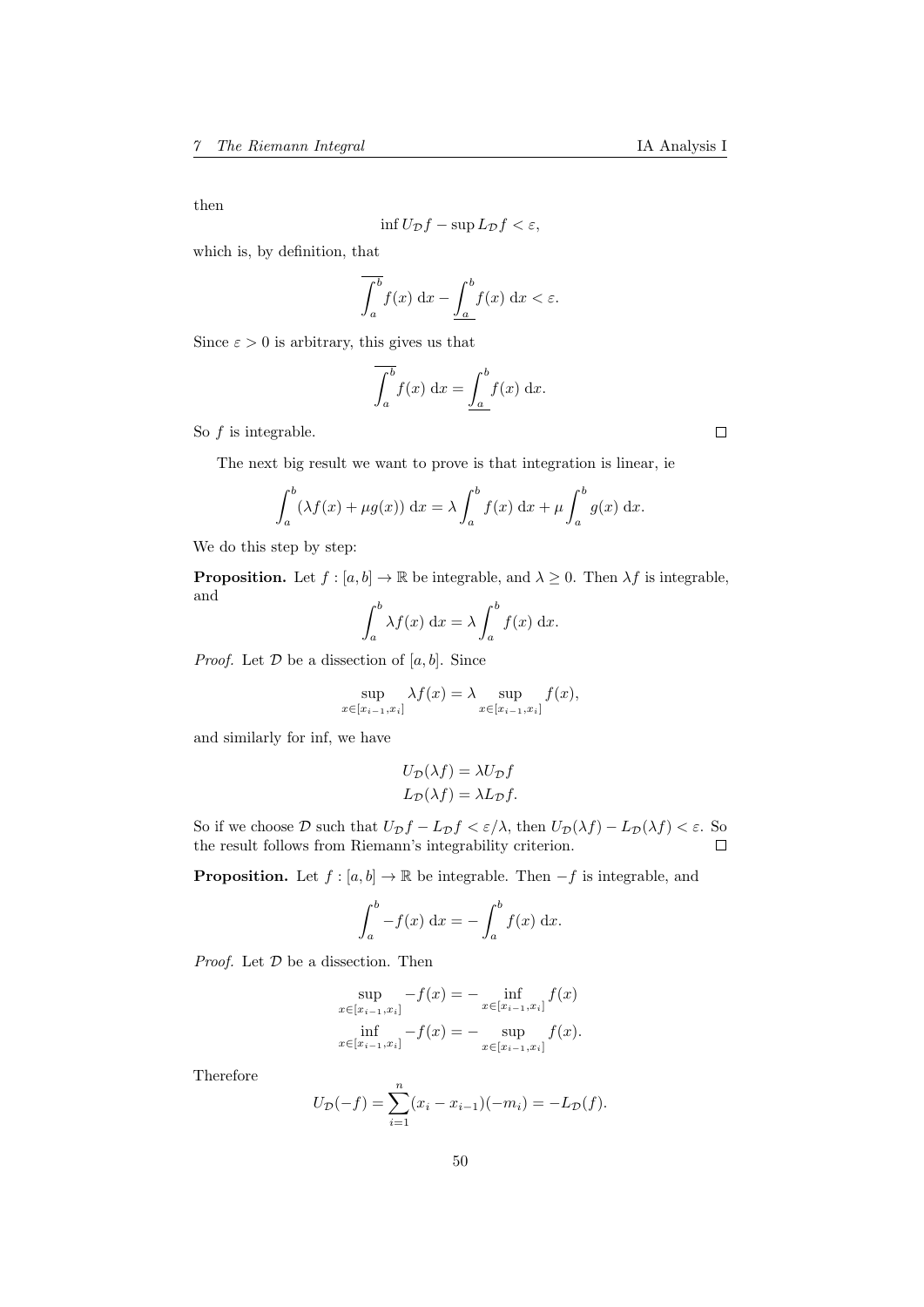Similarly,

$$
L_{\mathcal{D}}(-f) = -U_{\mathcal{D}}f.
$$

So

$$
U_{\mathcal{D}}(-f) - L_{\mathcal{D}}(-f) = U_{\mathcal{D}}f - L_{\mathcal{D}}f.
$$

Hence if f is integrable, then  $-f$  is integrable by the Riemann integrability criterion.  $\Box$ 

**Proposition.** Let  $f, g : [a, b] \to \mathbb{R}$  be integrable. Then  $f + g$  is integrable, and

$$
\int_{a}^{b} (f(x) + g(x)) dx = \int_{a}^{b} f(x) dx + \int_{a}^{b} g(x) dx.
$$

*Proof.* Let  $D$  be a dissection. Then

$$
U_{\mathcal{D}}(f+g) = \sum_{i=1}^{n} (x_i - x_{i-1}) \sup_{x \in [x_{i-1}, x_i]} (f(x) + g(x))
$$
  

$$
\leq \sum_{i=1}^{n} (x_i - x_{i-1}) \left( \sup_{u \in [x_{i-1}, x_i]} f(u) + \sup_{v \in [x_{i-1}, x_i]} g(v) \right)
$$
  

$$
= U_{\mathcal{D}}f + U_{\mathcal{D}}g
$$

Therefore,

$$
\overline{\int_a^b} (f(x) + g(x)) dx \le \overline{\int_a^b} f(x) dx + \overline{\int_a^b} g(x) dx = \int_a^b f(x) dx + \int_a^b g(x) dx.
$$

Similarly,

$$
\int_a^b (f(x) + g(x)) dx \ge \int_a^b f(x) dx + \int_a^b g(x) dx.
$$

So the upper and lower integrals are equal, and the result follows.

 $\Box$ 

So we now have that

$$
\int_a^b (\lambda f(x) + \mu g(x)) dx = \lambda \int_a^b f(x) dx + \mu \int_a^b g(x) dx.
$$

We will prove more "obvious" results.

**Proposition.** Let  $f, g : [a, b] \to \mathbb{R}$  be integrable, and suppose that  $f(x) \leq g(x)$ for every  $x$ . Then

$$
\int_a^b f(x) \, \mathrm{d}x \le \int_a^b g(x) \, \mathrm{d}x.
$$

Proof. Follows immediately from the definition.

 $\Box$ 

**Proposition.** Let  $f : [a, b] \to \mathbb{R}$  be integrable. Then  $|f|$  is integrable.

Proof. Note that we can write

$$
\sup_{x \in [x_{i-1}, x_i]} f(x) - \inf_{x \in [x_{i-1}, x_i]} f(x) = \sup_{u, v \in [x_{i-1}, x_i]} |f(u) - f(v)|.
$$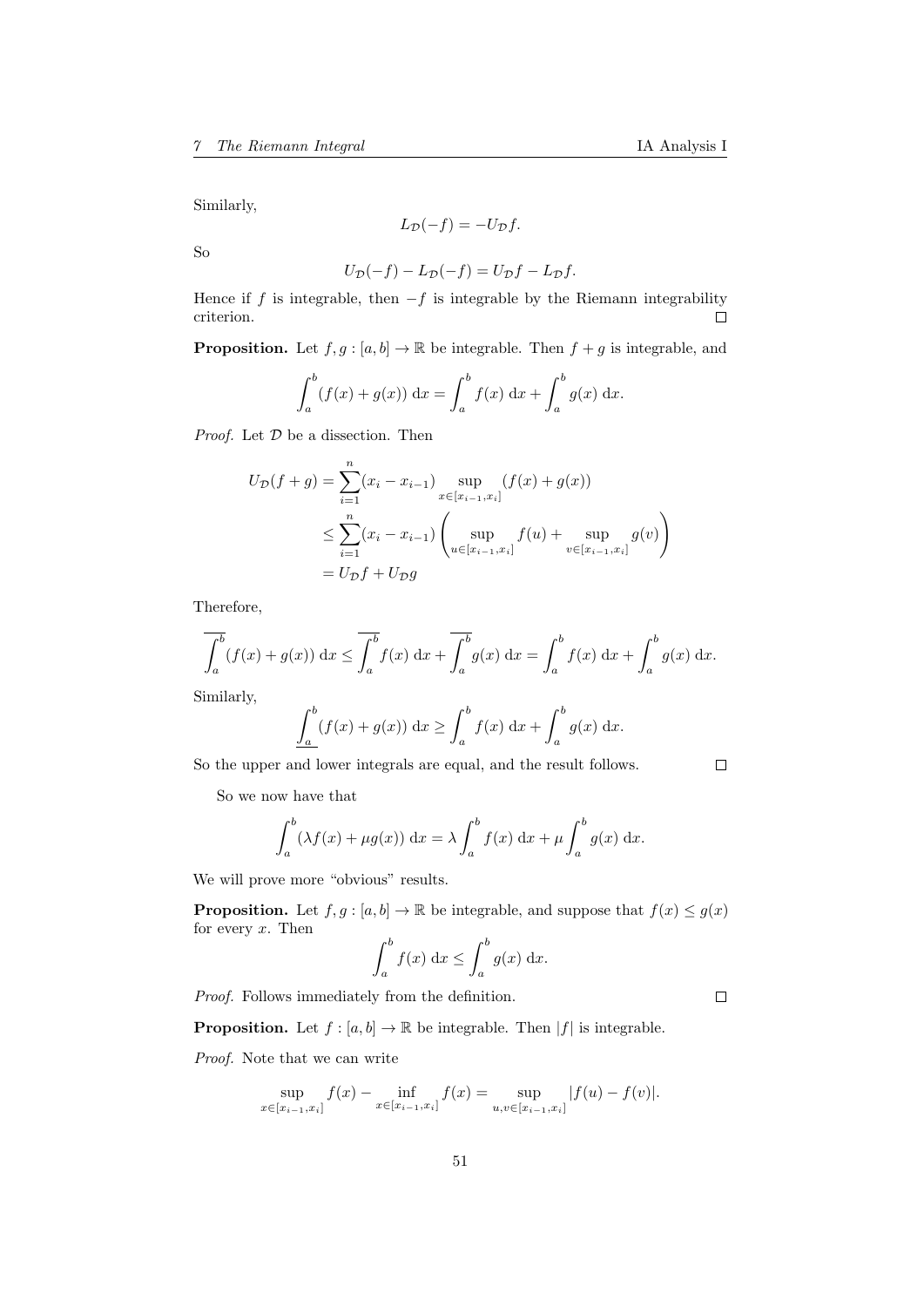Similarly,

$$
\sup_{x \in [x_{i-1}, x_i]} |f(x)| - \inf_{x \in [x_{i-1}, x_i]} |f(x)| = \sup_{u, v \in [x_{i-1}, x_i]} ||f(u)| - |f(v)||.
$$

For any pair of real numbers, x, y, we have that  $||x| - |y|| \le |x - y|$  by the triangle inequality. Then for any interval  $u, v \in [x_{i-1}, x_i]$ , we have

$$
||f(u)| - |f(v)|| \le |f(u) - f(v)|.
$$

Hence we have

$$
\sup_{x \in [x_{i-1}, x_i]} |f(x)| - \inf_{x \in [x_{i-1}, x_i]} |f(x)| \le \sup_{x \in [x_{i-1}, x_i]} f(x) - \inf_{x \in [x_{i-1}, x_i]} f(x).
$$

So for any dissection  $D$ , we have

$$
U_{\mathcal{D}}(|f|) - L_{\mathcal{D}}(|f|) \le U_{\mathcal{D}}(f) - L_{\mathcal{D}}(f).
$$

So the result follows from Riemann's integrability criterion.

Combining these two propositions, we get that if

$$
|f(x) - g(x)| \le C,
$$

for every  $x \in [a, b]$ , then

$$
\left| \int_a^b f(x) \, dx - \int_a^b g(x) \, dx \right| \le C(b-a).
$$

**Proposition** (Additivity property). Let  $f : [a, c] \to \mathbb{R}$  be integrable, and let  $b \in (a, c)$ . Then the restrictions of f to [a, b] and [b, c] are Riemann integrable, and

$$
\int_a^b f(x) dx + \int_b^c f(x) dx = \int_a^c f(x) dx
$$

Similarly, if f is integrable on [a, b] and [b, c], then it is integrable on [a, c] and the above equation also holds.

*Proof.* Let  $\varepsilon > 0$ , and let  $a = x_0 < x_1 < \cdots < x_n = c$  be a dissection of  $D$  of  $[a, c]$  such that

$$
U_{\mathcal{D}}(f) \le \int_a^c f(x) \, \mathrm{d}x + \varepsilon,
$$

and

$$
L_{\mathcal{D}}(f) \ge \int_{a}^{c} f(x) \, \mathrm{d}x - \varepsilon.
$$

Let  $\mathcal{D}'$  be the dissection made of  $\mathcal D$  plus the point b. Let  $\mathcal D_1$  be the dissection of [a, b] made of points of  $\mathcal{D}'$  from a to b, and  $D_2$  be the dissection of [b, c] made of points of  $\mathcal{D}'$  from b to c. Then

$$
U_{\mathcal{D}_1}(f) + U_{\mathcal{D}_2}(f) = U_{\mathcal{D}'}(f) \leq U_{\mathcal{D}}(f),
$$

and

$$
L_{\mathcal{D}_1}(f) + L_{\mathcal{D}_2}(f) = L_{\mathcal{D}'}(f) \ge L_{\mathcal{D}}(f).
$$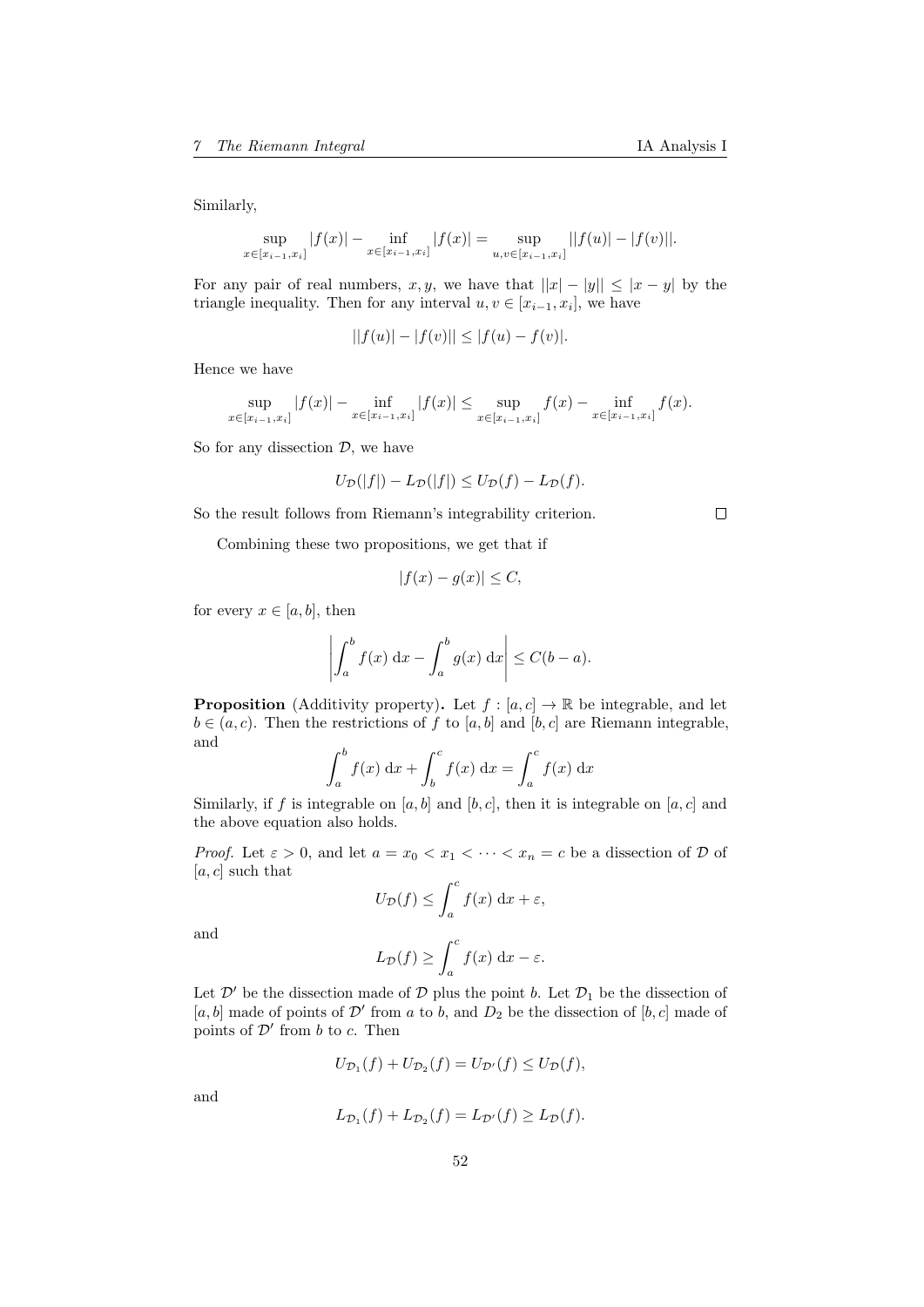are non-negative, we have  $U_{\mathcal{D}_1}(f) - L_{\mathcal{D}_1}(f)$  and  $U_{\mathcal{D}_2}(f) - L_{\mathcal{D}_2}(f)$  are less than 2ε. Since ε is arbitrary, it follows that the restrictions of f to [a, b] and [b, c] are both Riemann integrable. Furthermore,

$$
\int_{a}^{b} f(x) dx + \int_{b}^{c} f(x) dx \le U_{\mathcal{D}_1}(f) + U_{\mathcal{D}_2}(f) = U_{\mathcal{D}'}(f) \le U_{\mathcal{D}}(f)
$$
  

$$
\le \int_{a}^{c} f(x) dx + \varepsilon.
$$

Similarly,

$$
\int_{a}^{b} f(x) dx + \int_{b}^{c} f(x) dx \ge L_{\mathcal{D}_{1}}(f) + L_{\mathcal{D}_{2}}(f) = L_{\mathcal{D}'}(f) \ge L_{\mathcal{D}}(f)
$$
  

$$
\ge \int_{a}^{c} f(x) dx - \varepsilon.
$$

Since  $\varepsilon$  is arbitrary, it follows that

$$
\int_a^b f(x) dx + \int_b^c f(x) dx = \int_a^c f(x) dx.
$$

The other direction is left as an (easy) exercise.

**Proposition.** Let  $f, g : [a, b] \to \mathbb{R}$  be integrable. Then  $fg$  is integrable.

*Proof.* Let C be such that  $|f(x)|, |g(x)| \leq C$  for every  $x \in [a, b]$ . Write  $L_i$  and  $\ell_i$  for the sup and inf of g in  $[x_{i-1}, x_i]$ . Now let D be a dissection, and for each *i*, let  $u_i$  and  $v_i$  be two points in  $[x_{i-1}, x_i]$ .

We will pretend that  $u_i$  and  $v_i$  are the minimum and maximum when we write the proof, but we cannot assert that they are, since  $fg$  need not have maxima and minima. We will then note that since our results hold for arbitrary  $u_i$  and  $v_i$ , it must hold when  $fg$  is at its supremum and infimum.

We find what we pretend is the difference between the upper and lower sum:

$$
\left| \sum_{i=1}^{n} (x_i - x_{i-1})(f(v_i)g(v_i) - f(u_i)g(u_i)) \right|
$$
  
= 
$$
\left| \sum_{i=1}^{n} (x_i - x_{i-1})(f(v_i)(g(v_i) - g(u_i)) + (f(v_i) - f(u_i))g(u_i)) \right|
$$
  

$$
\leq \sum_{i=1}^{n} (C(L_i - \ell_i) + (M_i - m_i)C)
$$
  
= 
$$
C(U_{\mathcal{D}}g - L_{\mathcal{D}}g + U_{\mathcal{D}}f - L_{\mathcal{D}}f).
$$

Since  $u_i$  and  $v_i$  are arbitrary, it follows that

$$
U_{\mathcal{D}}(fg) - L_{\mathcal{D}}(fg) \le C(U_{\mathcal{D}}f - L_{\mathcal{D}}f + U_{\mathcal{D}}g - L_{\mathcal{D}}g).
$$

Since C is fixed, and we can get  $U_{\mathcal{D}}f - L_{\mathcal{D}}f$  and  $U_{\mathcal{D}}g - L_{\mathcal{D}}g$  arbitrary small (since f and g are integrable), we can get  $U_{\mathcal{D}}(fg) - L_{\mathcal{D}}(fg)$  arbitrarily small. So the result follows.  $\Box$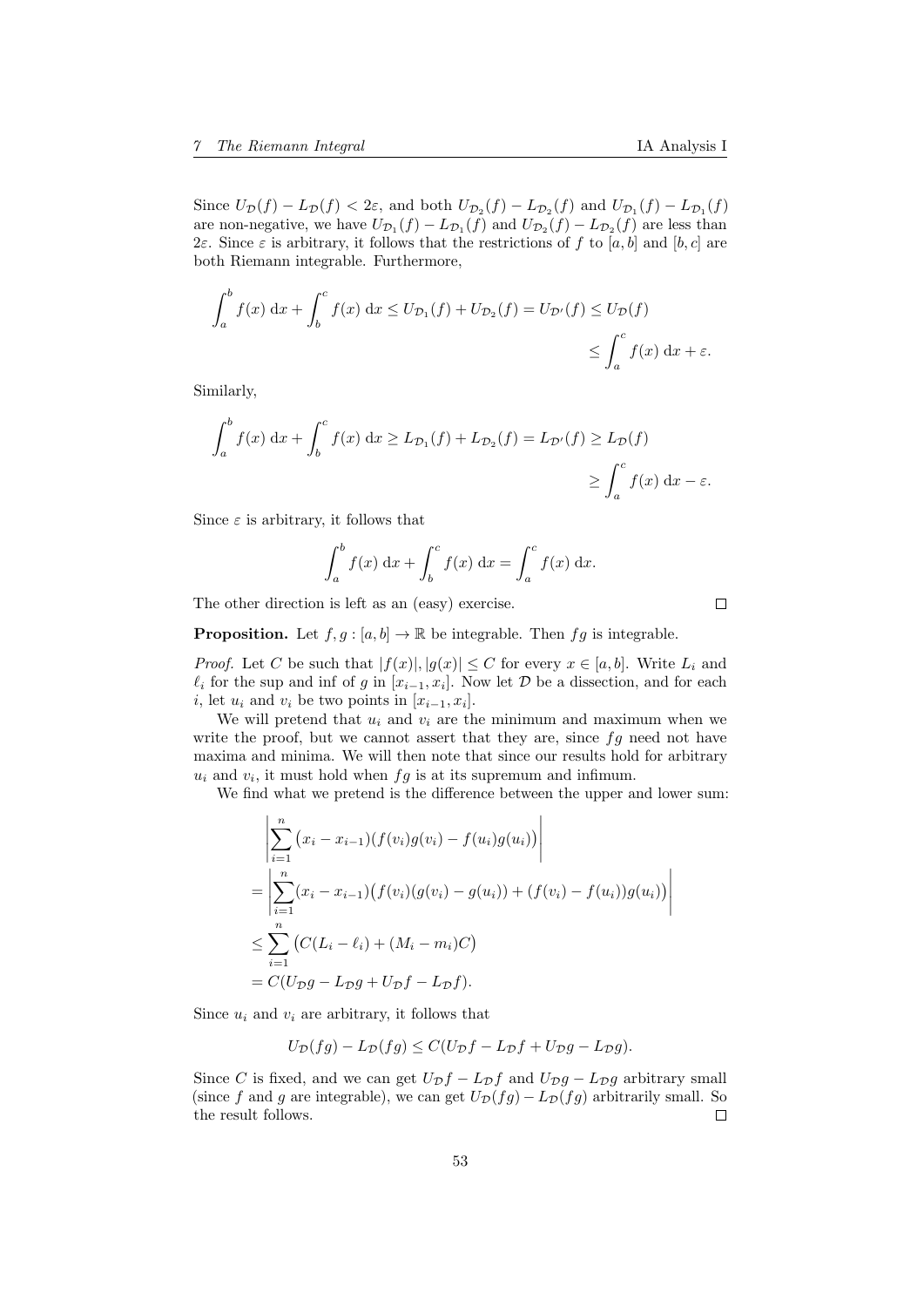**Theorem.** Every continuous function f on a closed bounded interval  $[a, b]$  is Riemann integrable.

*Proof.* wlog assume  $[a, b] = [0, 1]$ .

Suppose the contrary. Let  $f$  be non-integrable. This means that there exists some  $\varepsilon$  such that for every dissection  $\mathcal{D}, U_{\mathcal{D}} - L_{\mathcal{D}} > \varepsilon$ . In particular, for every *n*, let  $\mathcal{D}_n$  be the dissection  $0, \frac{1}{n}, \frac{2}{n}, \cdots, \frac{n}{n}$ .

Since  $U_{\mathcal{D}_n} - L_{\mathcal{D}_n} > \varepsilon$ , there exists some interval  $\left[\frac{k}{n}, \frac{k+1}{n}\right]$  in which sup  $f$  – inf  $f > \varepsilon$ . Suppose the supremum and infimum are attained at  $x_n$  and  $y_n$ respectively. Then we have  $|x_n - y_n| < \frac{1}{n}$  and  $f(x_n) - f(y_n) > \varepsilon$ .

By Bolzano Weierstrass,  $(x_n)$  has a convergent subsequence, say  $(x_{n_i})$ . Say  $x_{n_i} \to x$ . Since  $|x_n - y_n| < \frac{1}{n} \to 0$ , we must have  $y_{n_i} \to x$ . By continuity, we must have  $f(x_{n_i}) \to f(x)$  and  $f(y_{n_i}) \to f(x)$ , but  $f(x_{n_i})$  and  $f(y_{n_i})$  are always apart by  $\varepsilon$ . Contradiction. г

With this result, we know that a lot of things are integrable, e.g.  $e^{-x^2}$ . To prove this, we secretly used the property of uniform continuity:

**Definition** (Uniform continuity\*). Let  $A \subseteq \mathbb{R}$  and let  $f : A \to \mathbb{R}$ . Then f is uniformly continuous if

$$
(\forall \varepsilon)(\exists \delta > 0)(\forall x)(\forall y) \ |x - y| < \delta \Rightarrow |f(x) - f(y)| \le \varepsilon.
$$

This is different from regular continuity. Regular continuity says that at any point x, we can find a  $\delta$  that works for this point. Uniform continuity says that we can find a  $\delta$  that works for any x.

It is easy to show that a uniformly continuous function is integrable, since by uniformly continuity, as long as the mesh of a dissection is sufficiently small, the difference between the upper sum and the lower sum can be arbitrarily small by uniform continuity. Thus to prove the above theorem, we just have to show that continuous functions on a closed bounded interval are uniformly continuous.

**Theorem** (non-examinable). Let  $a < b$  and let  $f : [a, b] \to \mathbb{R}$  be continuous. Then f is uniformly continuous.

*Proof.* Suppose that  $f$  is not uniformly continuous. Then

$$
(\exists \varepsilon)(\forall \delta > 0)(\exists x)(\exists y) |x - y| < \delta \text{ and } |f(x) - f(y)| \ge \varepsilon.
$$

Therefore, we can find sequences  $(x_n), (y_n)$  such that for every n, we have

$$
|x_n - y_n| \leq \frac{1}{n}
$$
 and  $|f(x_n) - f(y_n)| \geq \varepsilon$ .

Then by Bolzano-Weierstrass theorem, we can find a subsequence  $(x_{n_k})$  converging to some x. Since  $|x_{n_k} - y_{n_k}| \leq \frac{1}{n_k}$ ,  $y_{n_k} \to x$  as well. But  $|f(x_{n_k}) - f(y_{n_k})| \geq \varepsilon$ for every k. So  $f(x_{n_k})$  and  $f(y_{n_k})$  cannot both converge to the same limit. So  $f$ is not continuous at  $x$ .  $\Box$ 

This proof is very similar to the proof that continuous functions are integrable. In fact, the proof that continuous functions are integrable is just a fuse of this proof and the (simple) proof that uniformly continuously functions are integrable.

**Theorem.** Let  $f : [a, b] \to \mathbb{R}$  be monotone. Then f is Riemann integrable.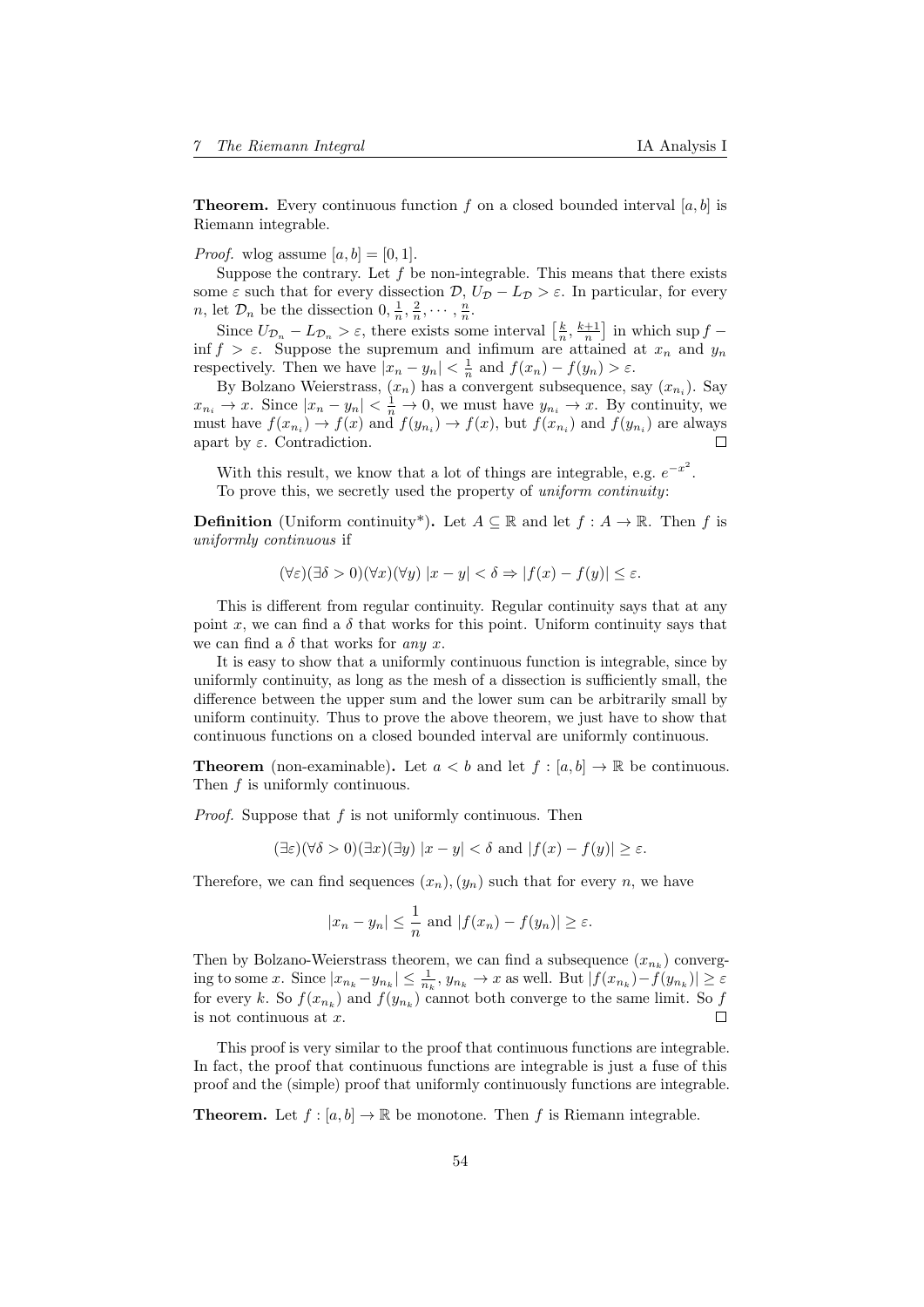Note that monotone functions need not be "nice". It can even have infinitely many discontinuities. For example, if  $f : [0, 1] \to \mathbb{R}$  maps x to the 1/(first non-zero digit in the binary expansion of x), with  $f(0) = 0$ .

*Proof.* let  $\varepsilon > 0$ . Let  $\mathcal{D}$  be a dissection of mesh less than  $\frac{\varepsilon}{f(b)-f(a)}$ . Then

$$
U_{\mathcal{D}}f - L_{\mathcal{D}}f = \sum_{i=1}^{n} (x_i - x_{i-1})(f(x_i) - f(x_{i-1}))
$$
  

$$
\leq \frac{\varepsilon}{f(b) - f(a)} \sum_{i=1}^{n} (f(x_i) - f(x_{i-1}))
$$
  

$$
= \varepsilon.
$$

Pictorially, we see that the difference between the upper and lower sums is total the area of the red rectangles.



To calculate the total area, we can stack the red areas together to get something of width  $\frac{\varepsilon}{f(b)-f(a)}$  and height  $f(b)-f(a)$ . So the total area is just  $\varepsilon$ .

**Lemma.** Let  $a < b$  and let f be a bounded function from  $[a, b] \to \mathbb{R}$  that is continuous on  $(a, b)$ . Then f is integrable.

An example where this would apply is  $\int_0^1 \sin \frac{1}{x}$ . It gets nasty near  $x = 0$ , but its "nastiness" is confined to  $x = 0$  only. So as long as its nastiness is sufficiently contained, it would still be integrable.

The idea of the proof is to integrate from a point  $x_1$  very near  $a$  up to a point  $x_{n-1}$  very close to b. Since f is bounded, the regions  $[a, x_1]$  and  $[x_{n-1}, b]$ are small enough to not cause trouble.

*Proof.* Let  $\varepsilon > 0$ . Suppose that  $|f(x)| \leq C$  for every  $x \in [a, b]$ . Let  $x_0 = a$  and pick  $x_1$  such that  $x_1 - x_0 < \frac{\varepsilon}{8C}$ . Also choose z between  $x_1$  and b such that  $b - z < \frac{\varepsilon}{8C}$ .

Then f is continuous  $[x_1, z]$ . Therefore it is integrable on  $[x_1, z]$ . So we can find a dissection  $\mathcal{D}'$  with points  $x_1 < x_2 < \cdots < x_{n-1} = z$  such that

$$
U_{\mathcal{D}'}f-L_{\mathcal{D}'}f<\frac{\varepsilon}{2}.
$$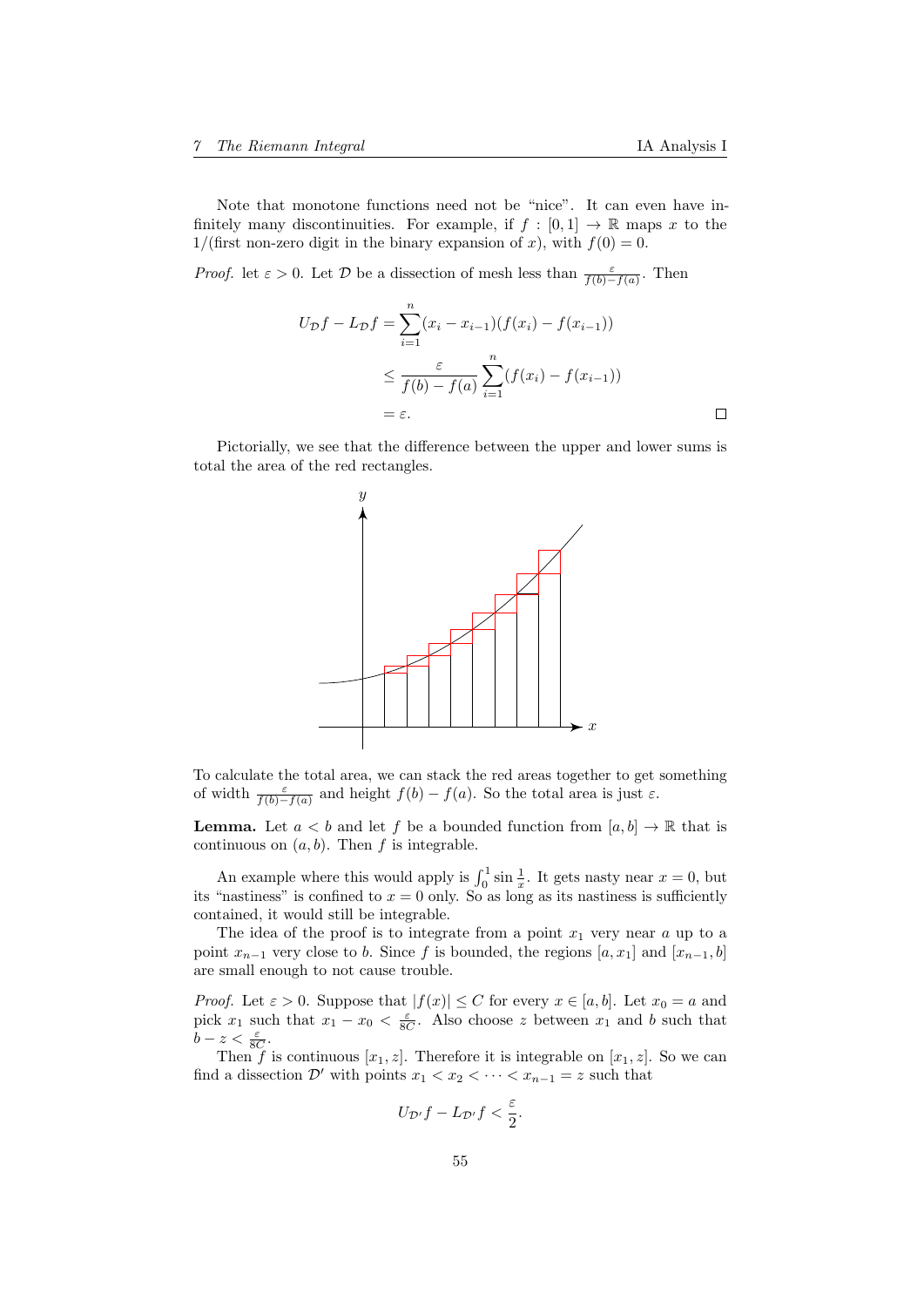Let  $D$  be the dissection  $a = x_0 < x_1 < \cdots < x_n = b$ . Then

$$
U_{\mathcal{D}}f - L_{\mathcal{D}}f < \frac{\varepsilon}{8C} \cdot 2C + \frac{\varepsilon}{2} + \frac{\varepsilon}{8C} \cdot 2C = \varepsilon.
$$

So done by Riemann integrability criterion.

Example.

 $-f(x) = \begin{cases} \sin \frac{1}{x} & x \neq 0 \\ 0 & x = 0 \end{cases}$  $\begin{pmatrix} 0 & x \\ y & z \end{pmatrix}$  defined on [-1, 1] is integrable.  $-g(x) = \begin{cases} x & x \leq 1 \\ 2 & y \leq 1 \end{cases}$  $\frac{x}{x^2+1}$   $\frac{x}{x>1}$  defined on [0, 1] is integrable.

**Corollary.** Every piecewise continuous and bounded function on  $[a, b]$  is integrable.

*Proof.* Partition [a, b] into intervals  $I_1, \dots, I_k$ , on each of which f is (bounded and) continuous. Hence for every  $I_j$  with end points  $x_{j-1}, x_j, f$  is integrable on  $[x_{j-1}, x_j]$  (which may not equal  $I_j$ , e.g.  $I_j$  could be  $[x_{j-1}, x_j]$ ). But then by the additivity property of integration, we get that f is integrable on  $[a, b]$  $\Box$ 

We defined Riemann integration in a very general way — we allowed *arbitrary* dissections, and took the extrema over all possible dissection. Is it possible to just consider some particular nice dissections instead? Perhaps unsurprisingly, yes! It's just that we opt to define it the general way so that we can easily talk about things like least common refinements.

**Lemma.** Let  $f : [a, b] \to \mathbb{R}$  be Riemann integrable, and for each n, let  $\mathcal{D}_n$  be the dissection  $a = x_0 < x_1 < \cdots < x_n = b$ , where  $x_i = a + \frac{i(b-a)}{n}$  $\frac{n}{n}$  for each *i*. Then

$$
U_{\mathcal{D}_n}f \to \int_a^b f(x) \, \mathrm{d}x
$$

and

$$
L_{\mathcal{D}_n}f \to \int_a^b f(x) \, \mathrm{d}x.
$$

*Proof.* Let  $\varepsilon > 0$ . We need to find an N. The only thing we know is that f is Riemann integrable, so we use it:

Since f is integrable, there is a dissection D, say  $u_0 < u_1 < \cdots < u_m$ , such that

$$
U_{\mathcal{D}}f - \int_{a}^{b} f(x) \, \mathrm{d}x < \frac{\varepsilon}{2}.
$$

We also know that f is bounded. Let C be such that  $|f(x)| \leq C$ .

For any n, let  $\mathcal{D}'$  be the least common refinement of  $\mathcal{D}_n$  and  $\mathcal{D}$ . Then

$$
U_{\mathcal{D}'}f \leq U_{\mathcal{D}}f.
$$

Also, the sums  $U_{\mathcal{D}_n}f$  and  $U_{\mathcal{D}'}f$  are the same, except that at most m of the subintervals  $[x_{i-1}, x_i]$  are subdivided in  $\mathcal{D}'$ .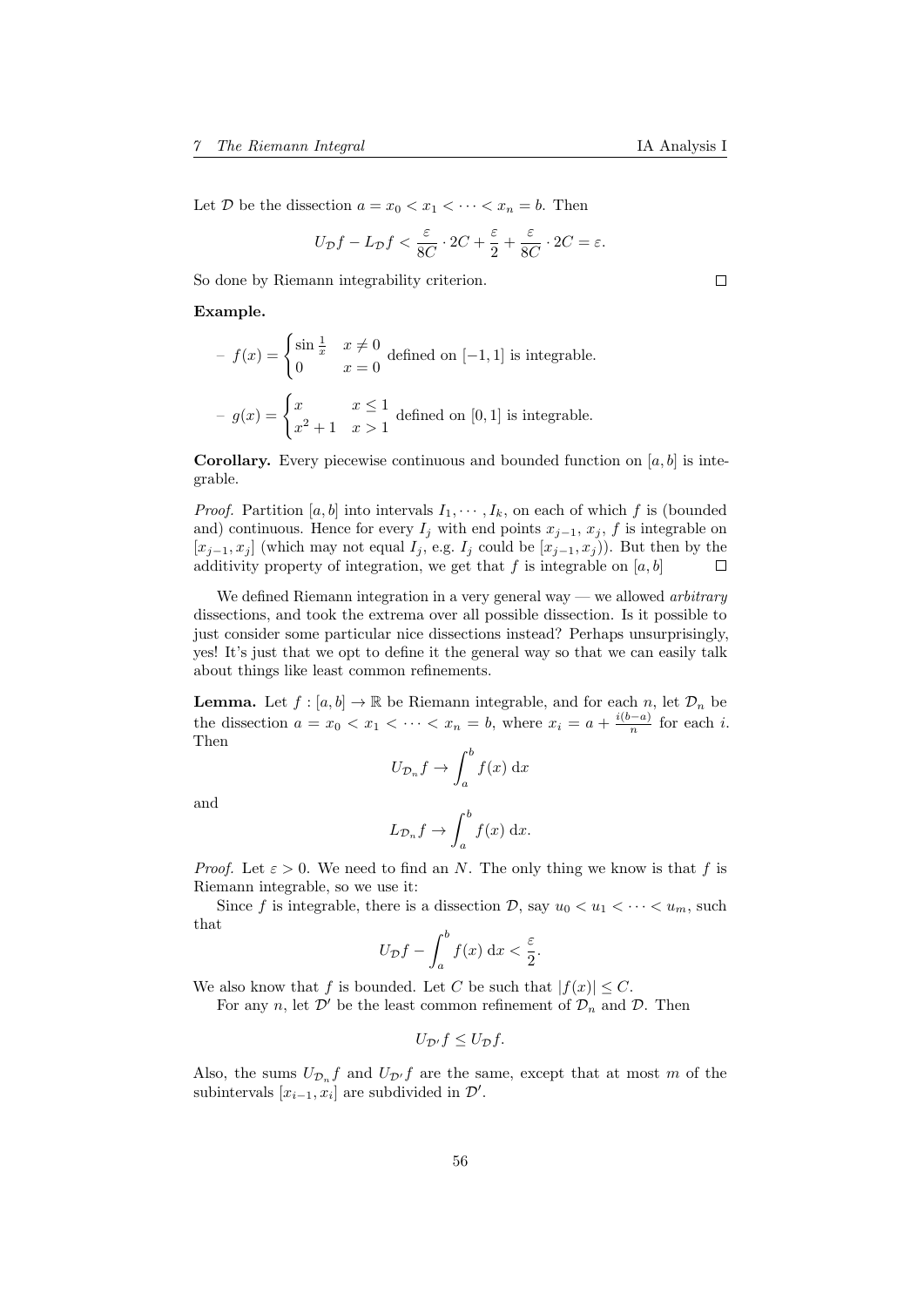For each interval that gets chopped up, the upper sum decreases by at most  $\frac{b-a}{n} \cdot 2C$ . Therefore

$$
U_{\mathcal{D}_n}f - U_{\mathcal{D}'}f \le \frac{b-a}{n}2C \cdot m.
$$

Pick *n* such that  $2Cm(b-a)/n < \frac{\varepsilon}{2}$ . Then

$$
U_{\mathcal{D}_n}f - U_{\mathcal{D}}f < \frac{\varepsilon}{2}.
$$

So

$$
U_{\mathcal{D}_n}f - \int_a^b f(x) \, \mathrm{d}x < \varepsilon.
$$

This is true whenever  $n > \frac{4C(b-a)m}{\varepsilon}$ . Since we also have  $U_{\mathcal{D}_n} f \geq \int_a^b f(x) dx$ , therefore

$$
U_{\mathcal{D}_n}f \to \int_a^b f(x) \, \mathrm{d}x.
$$

The proof for lower sums is similar.

For convenience, we define the following:

 $\overline{a}$ 

**Notation.** If  $b > a$ , we define

$$
\int_b^a f(x) \, \mathrm{d}x = -\int_a^b f(x) \, \mathrm{d}x.
$$

We now prove that the fundamental theorem of calculus, which says that integration is the reverse of differentiation.

**Theorem** (Fundamental theorem of calculus, part 1). Let  $f : [a, b] \to \mathbb{R}$  be continuous, and for  $x \in [a, b]$ , define

$$
F(x) = \int_{a}^{x} f(t) dt.
$$

Then F is differentiable and  $F'(x) = f(x)$  for every x.

Proof.

$$
\frac{F(x+h) - F(x)}{h} = \frac{1}{h} \int_x^{x+h} f(t) dt
$$

Let  $\varepsilon > 0$ . Since f is continuous, at x, then there exists  $\delta$  such that  $|y - x| < \delta$ implies  $|f(y) - f(x)| < \varepsilon$ .

If  $|h| < \delta$ , then

$$
\left| \frac{1}{h} \int_{x}^{x+h} f(t) dt - f(x) \right| = \left| \frac{1}{h} \int_{x}^{x+h} (f(t) - f(x)) dt \right|
$$
  

$$
\leq \frac{1}{|h|} \left| \int_{x}^{x+h} |f(t) - f(x)| dt \right|
$$
  

$$
\leq \frac{\varepsilon |h|}{|h|}
$$
  

$$
= \varepsilon.
$$

 $\Box$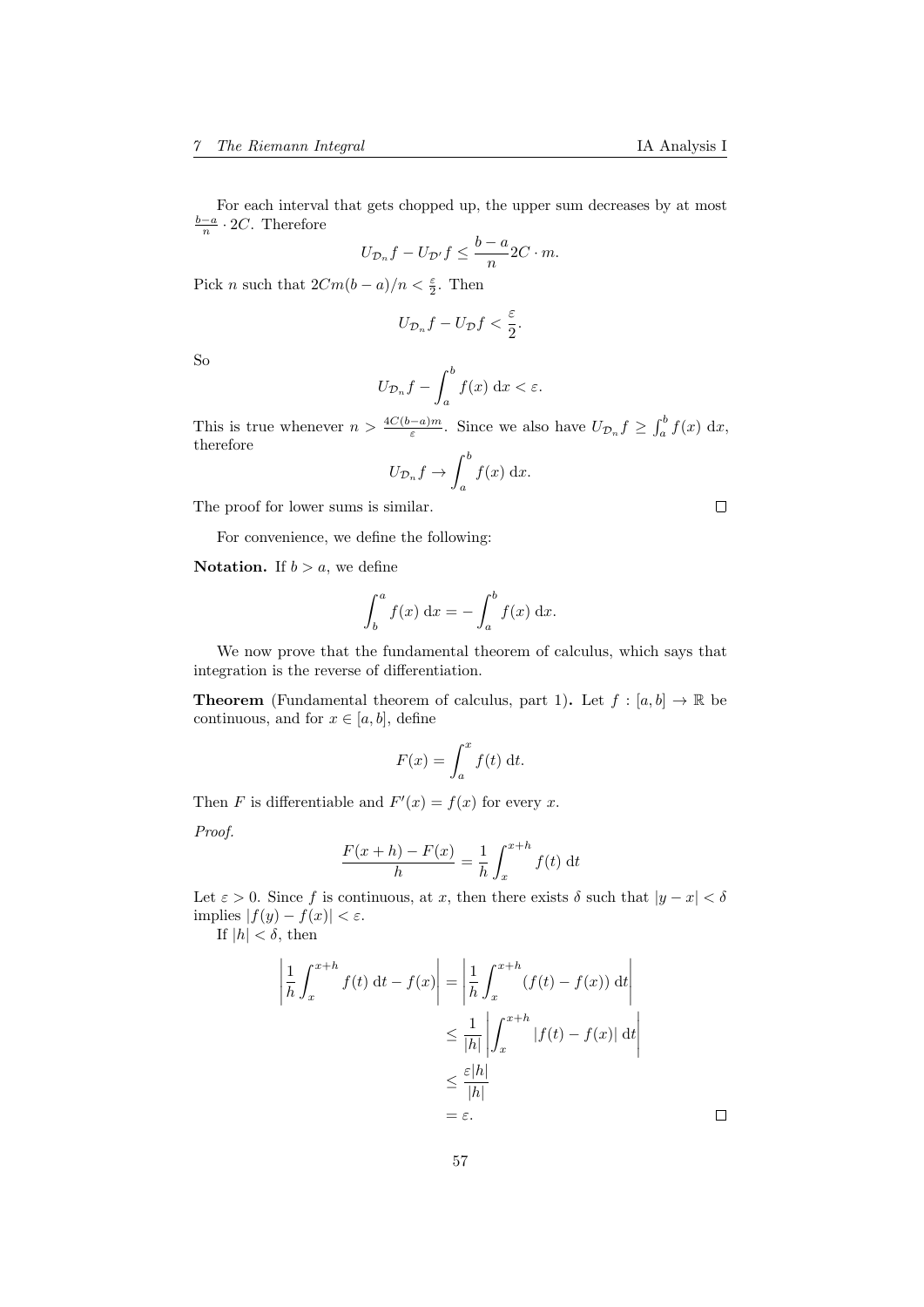**Corollary.** If f is continuously differentiable on  $[a, b]$ , then

$$
\int_a^b f'(t) \, \mathrm{d}t = f(b) - f(a).
$$

Proof. Let

$$
g(x) = \int_a^x f'(t) \, \mathrm{d}t.
$$

Then

$$
g'(x) = f'(x) = \frac{d}{dx}(f(x) - f(a)).
$$

Since  $g'(x) - f'(x) = 0$ ,  $g(x) - f(x)$  must be a constant function by the mean value theorem. We also know that

$$
g(a) = 0 = f(a) - f(a)
$$

So we must have  $g(x) = f(x) - f(a)$  for every x, and in particular, for  $x = b$ .  $\Box$ 

**Theorem** (Fundamental theorem of calculus, part 2). Let  $f : [a, b] \to \mathbb{R}$  be a differentiable function, and suppose that  $f'$  is integrable. Then

$$
\int_a^b f'(t) \, \mathrm{d}t = f(b) - f(a).
$$

Note that this is a stronger result than the corollary above, since it does not require that  $f'$  is continuous.

*Proof.* Let D be a dissection  $x_0 < x_1 < \cdots < x_n$ . We want to make use of this dissection. So write

$$
f(b) - f(a) = \sum_{i=1}^{n} (f(x_i) - f(x_{i-1})).
$$

For each i, there exists  $u_i \in (x_{i-1}, x_i)$  such that  $f(x_i) - f(x_{i-1,j}) = (x_i (x_{i-1})f'(u_i)$  by the mean value theorem. So

$$
f(b) - f(a) = \sum_{i=1}^{n} (x_i - x_{i-1}) f'(u_i).
$$

We know that  $f'(u_i)$  is somewhere between  $\sup_{x \in [x_i, x_{i-1}]}$  $f'(x)$  and  $\inf_{x \in [x_i, x_{i-1}]} f'(x)$ by definition. Therefore

$$
L_{\mathcal{D}}f' \le f(b) - f(a) \le U_{\mathcal{D}}f'.
$$

Since  $f'$  is integrable and  $\mathcal D$  was arbitrary,  $L_{\mathcal{D}} f'$  and  $U_{\mathcal{D}} f'$  can both get arbitrarily close to  $\int_a^b f'(t) dt$ . So

$$
f(b) - f(a) = \int_a^b f'(t) \, \mathrm{d}t. \qquad \qquad \square
$$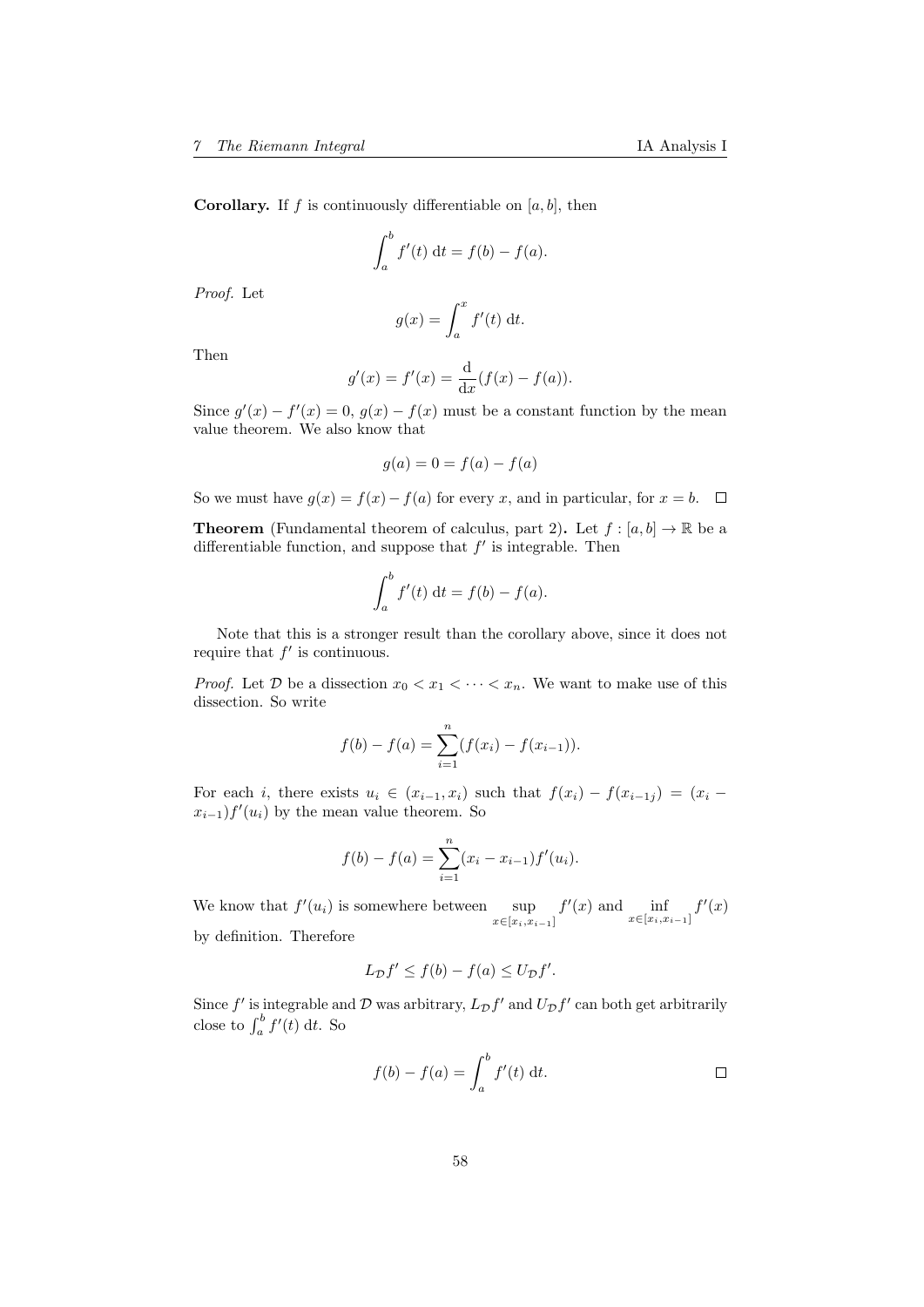$\Box$ 

Note that the condition that  $f'$  is integrable is essential. It is possible to find a differentiable function whose derivative is not integrable! You will be asked to find it in the example sheet.

Using the fundamental theorem of calculus, we can easily prove integration by parts:

**Theorem** (Integration by parts). Let  $f, g : [a, b] \to \mathbb{R}$  be integrable such that everything below exists. Then

$$
\int_{a}^{b} f(x)g'(x) dx = f(b)g(b) - f(a)g(a) - \int_{a}^{b} f'(x)g(x) dx.
$$

Proof. By the fundamental theorem of calculus,

$$
\int_a^b (f(x)g'(x) + f'(x)g(x)) dx = \int_a^b (fg)'(x) dx = f(b)g(b) - f(a)g(a).
$$

The result follows after rearrangement.

Recall that when we first had Taylor's theorem, we said it had the Lagrange form of the remainder. There are many other forms of the remainder term. Here we will look at the integral form:

**Theorem** (Taylor's theorem with the integral form of the remainder). Let  $f$  be  $n+1$  times differentiable on [a, b] with with  $f^{(n+1)}$  continuous. Then

$$
f(b) = f(a) + (b - a)f'(a) + \frac{(b - a)^2}{2!}f^{(2)}(a) + \cdots
$$

$$
+ \frac{(b - a)^n}{n!}f^{(n)}(a) + \int_a^b \frac{(b - t)^n}{n!}f^{(n+1)}(t) dt.
$$

Proof. Induction on n.

When  $n = 0$ , the theorem says

$$
f(b) - f(a) = \int_a^b f'(t) \, \mathrm{d}t.
$$

which is true by the fundamental theorem of calculus.

Now observe that

$$
\int_{a}^{b} \frac{(b-t)^{n}}{n!} f^{(n+1)}(t) dt = \left[ \frac{-(b-t)^{n+1}}{(n+1)!} f^{(n+1)}(t) \right]_{a}^{b}
$$

$$
+ \int_{a}^{b} \frac{(b-t)^{n+1}}{(n+1)!} f^{(n+1)}(t) dt
$$

$$
= \frac{(b-a)^{n+1}}{(n+1)!} f^{(n+1)}(a) + \int_{a}^{b} \frac{(b-t)^{n+1}}{(n+1)!} f^{(n+2)}(t) dt.
$$

So the result follows by induction.

Note that the form of the integral remainder is rather weird and unexpected. How could we have come up with it? We might start with the fundamental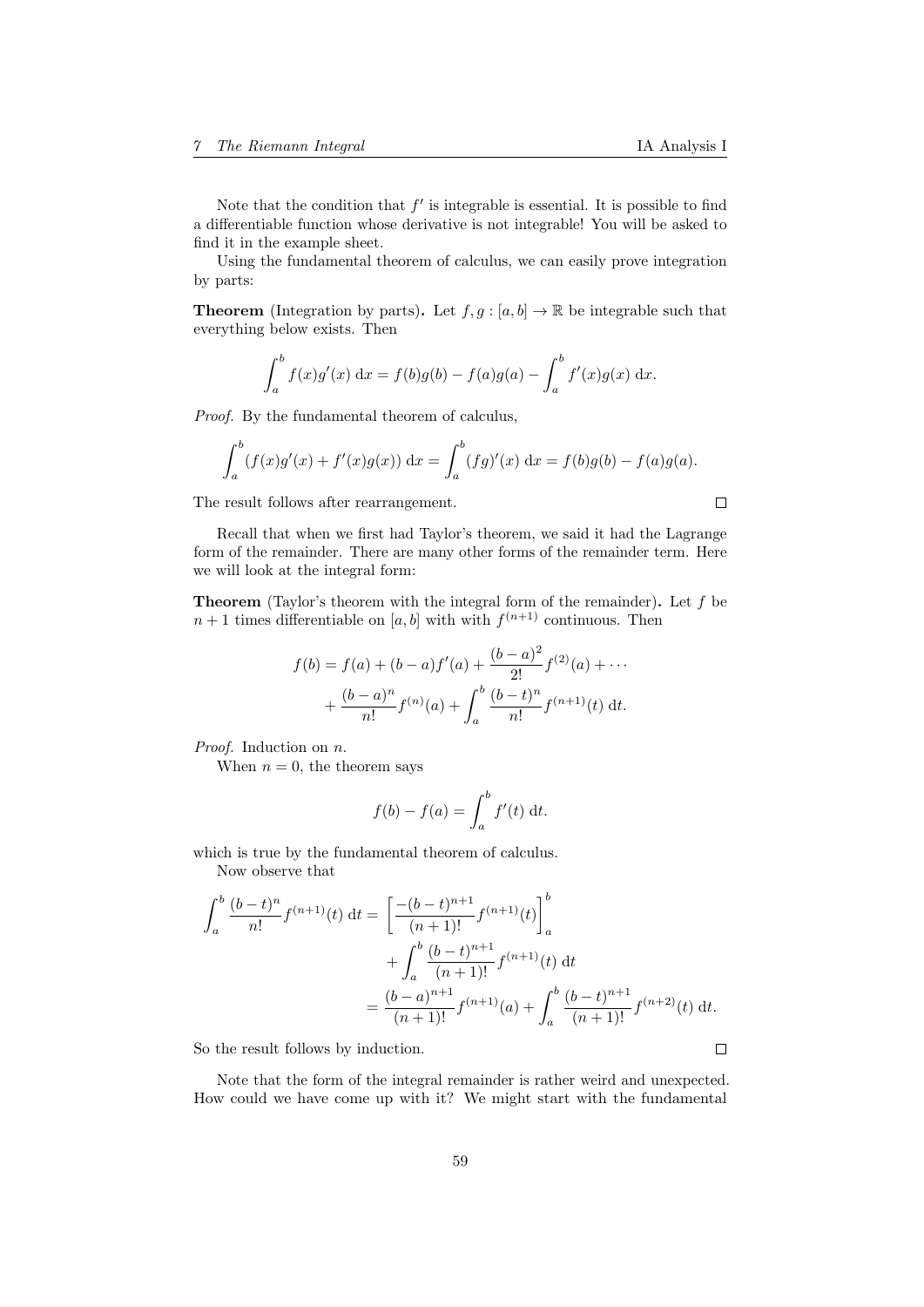theorem of algebra and integrate by parts. The first attempt would be to integrate 1 to t and differentiate  $f'(t)$  to  $f^{(2)}(t)$ . So we have

$$
f(b) = f(a) + \int_{a}^{b} f'(t) dt
$$
  
=  $f(a) + [tf'(t)]_{a}^{b} - \int_{a}^{b} tf^{(2)}(t) dt$   
=  $f(a) + bf'(b) - af'(a) - \int_{a}^{b} tf^{(2)}(t) dt$ 

We want something in the form  $(b-a)f'(a)$ , so we take that out and see what we are left with.

$$
= f(a) + (b - a)f'(a) + b(f'(b) - f'(a)) - \int_a^b t f^{(2)}(t) dt
$$

Then we note that  $f'(b) - f'(a) = \int_a^b f^{(2)}(t) dt$ . So we have

$$
= f(a) + (b - a)f'(a) + \int_a^b (b - t)f^{(2)}(t) dt.
$$

Then we can see that the right thing to integrate is  $(b-t)$  and continue to obtain the result.

**Theorem** (Integration by substitution). Let  $f : [a, b] \to \mathbb{R}$  be continuous. Let  $g: [u, v] \to \mathbb{R}$  be continuously differentiable, and suppose that  $g(u) = a, g(v) = b$ , and f is defined everywhere on  $g([u, v])$  (and still continuous). Then

$$
\int_a^b f(x) dx = \int_u^v f(g(t))g'(t) dt.
$$

*Proof.* By the fundamental theorem of calculus,  $f$  has an anti-derivative  $F$ defined on  $g([u, v])$ . Then

$$
\int_{u}^{v} f(g(t))g'(t) dt = \int_{u}^{v} F'(g(t))g'(t) dt
$$

$$
= \int_{u}^{v} (F \circ g)'(t) dt
$$

$$
= F \circ g(v) - F \circ g(u)
$$

$$
= F(b) - F(a)
$$

$$
= \int_{a}^{b} f(x) dx.
$$

We can think of "integration by parts" as what you get by integrating the product rule, and "integration by substitution" as what you get by integrating the chain rule.

# <span id="page-59-0"></span>7.2 Improper integrals

It is sometimes sensible to talk about integrals of unbounded functions or integrating to infinity. But we have to be careful and write things down nicely.